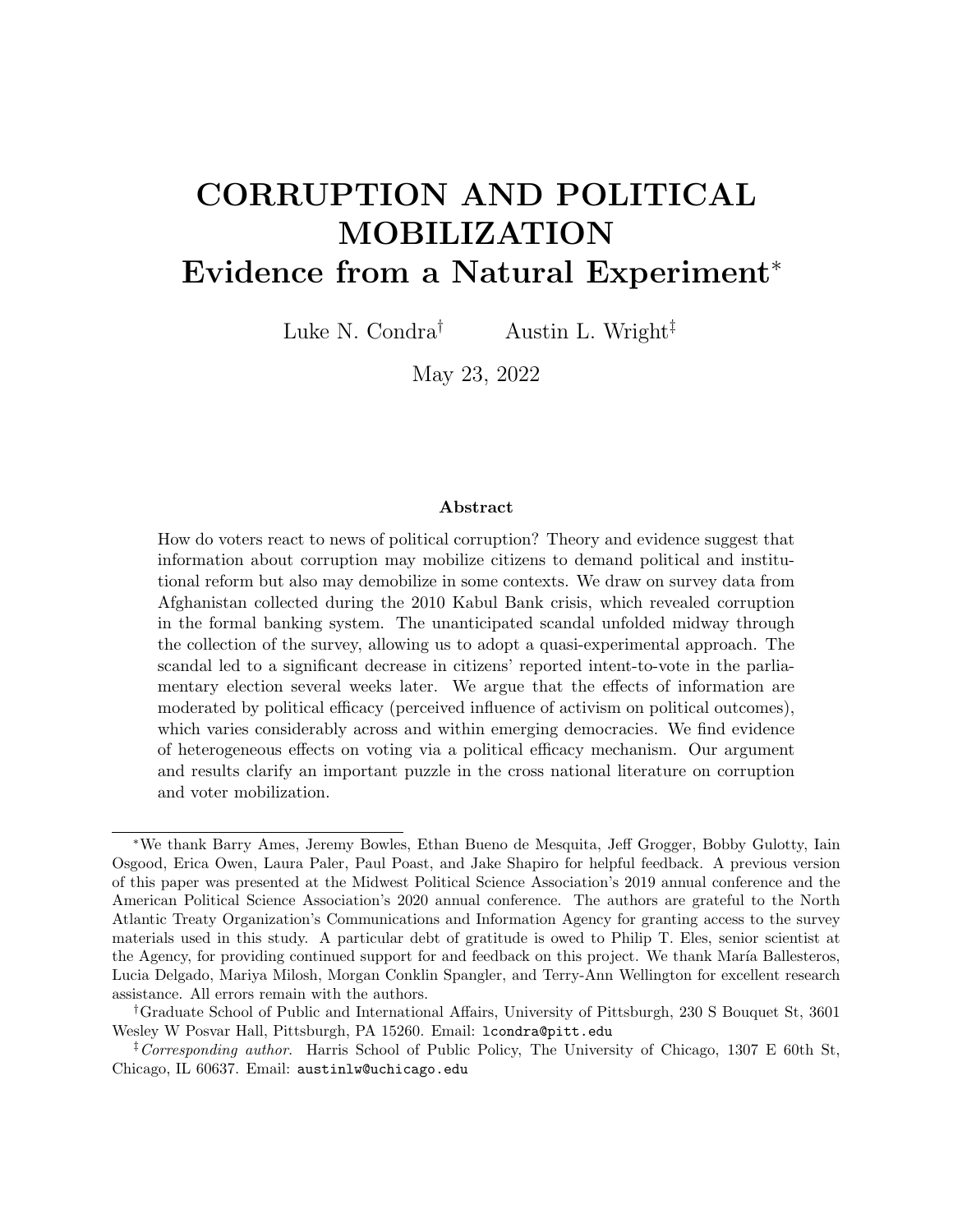### **INTRODUCTION**

The damaging effects of official corruption on economic growth and democratic governance are well-documented, both at the macro-level<sup>1</sup> and the micro-level.<sup>2</sup> To combat corruption, elections theoretically act as institutions of accountability, $3$  disciplining corrupt politicians and improving governance. Why, then, does government corruption persist within electoral democracies?

One of the most often-cited answers to this question is that citizens lack the requisite information to vote out corrupt actors.<sup>4</sup> If this information asymmetry were resolved, citizens would punish corruption electorally. Perhaps the most compelling evidence of this theory comes from Brazil, where news of political corruption mobilized voters to punish incumbents at the polls.<sup>5</sup> Yet other studies of information's effects on turnout offer either little or no evidence of a mobilizing effect on turnout,<sup> $6$ </sup> or indicate that information can actually *depress* turnout.<sup>7</sup> What explains this mixed empirical evidence?

We examine this puzzle in the context of the 2010 Kabul Bank crisis, one of the largest banking failures in the world, which revealed corrupt links between high-ranking Afghanistan public officials and the largest Afghan private lender.<sup>8</sup> Within days, the scandal triggered widespread bank runs and the largest government bailout in the country's history. The scandal unexpectedly occurred midway through the collection of a nationwide survey, which included questions about corruption in government, voter preferences, and the efficacy of government institutions. Since the sequence of survey sampling was fixed months prior to the survey and enumeration was randomized within districts, we are able to adopt a quasi-

<sup>&</sup>lt;sup>1</sup>Ahlin and Pang 2008; Mauro 1995; Rose-Ackerman 1999.

<sup>2</sup>Fisman and Svensson 2007; Olken 2007; Reinikka and Svensson 2005.

 ${}^{3}$ Besley 2006; Ferejohn 1986.

<sup>4</sup>Olken 2009; Pande 2011.

<sup>5</sup>Ferraz and Finan 2008.

<sup>6</sup>Chang, Golden and Hill 2010; Humphreys and Weinstein 2012.

<sup>7</sup>Chong et al. 2015; Stockemer, LaMontagne and Scruggs 2013.

<sup>8</sup>McLeod 2016; Kos 2012.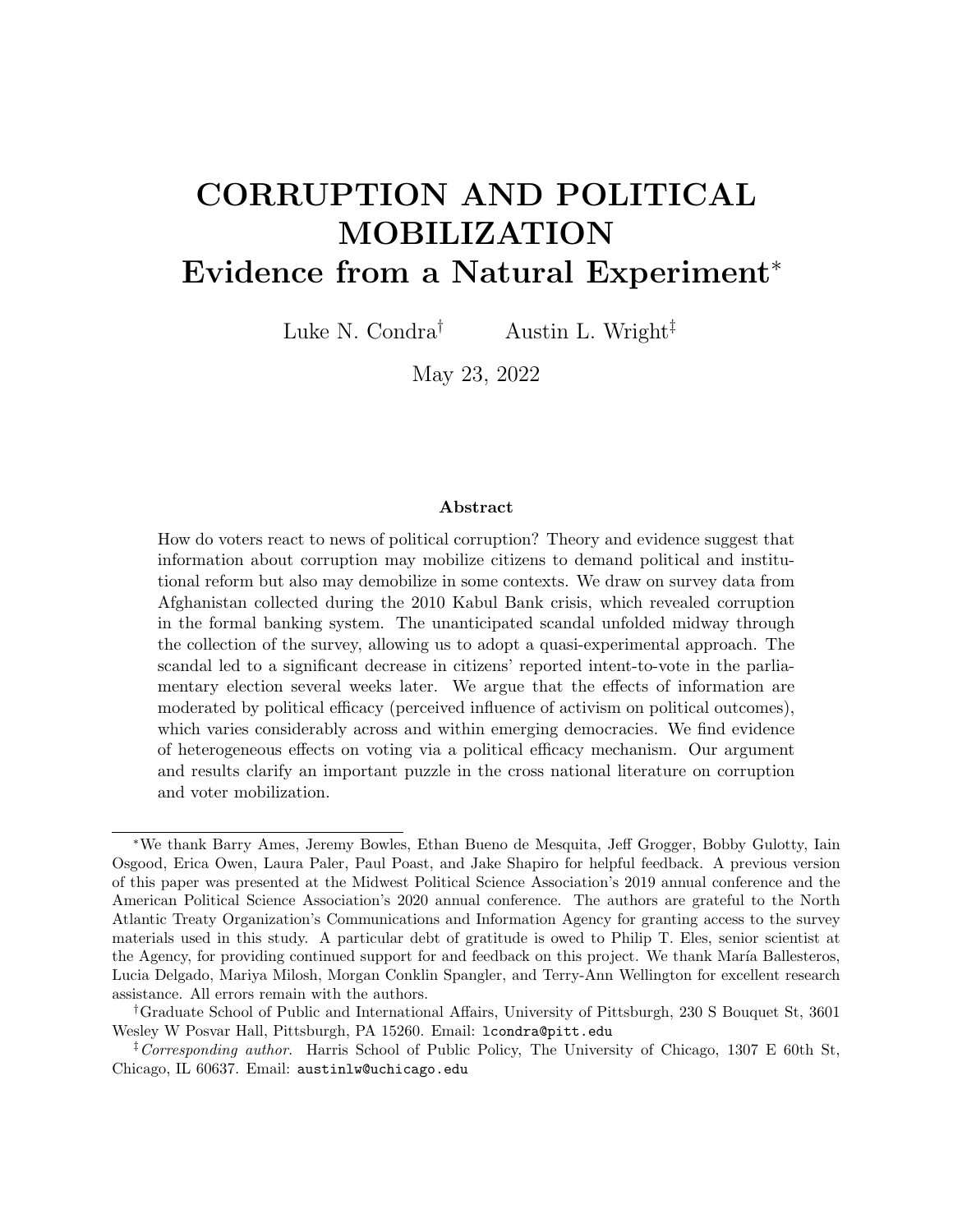experimental approach successfully utilized in other contexts.<sup>9</sup>

Overall, we find that the informational shock of the scandal caused a statistically and substantively significant decrease in citizens' intention to vote in the parliamentary election scheduled two weeks after the survey was enumerated. We show that these results are robust to a number of alternative model and sample specifications, including a range of pre/post event windows, and estimation over different subsets of administrative districts based on exogenous patterns of survey enumeration. This is the main result and contributes to the empirical literature relating corruption to voter turnout.

Motivated by a theoretical and empirical literature that argues voter mobilization is influenced by citizens' beliefs that their votes substantively impact political outcomes,<sup>10</sup> we reason that individuals who believe they do not have agency to influence outcomes through political engagement will be demobilized by the emergence of a corruption scandal. However, as beliefs about efficacy rise, we expect demobilizing effect to wane and even mobilize turnout in some contexts. We examine whether the scandal had heterogeneous effects on citizens' intention to vote.

We find that in areas with relatively low levels of political efficacy (as measured by a separate nationwide survey), news of the scandal made individuals less likely to intend to vote in the parliamentary election several weeks later. In contrast, in areas with relatively high levels of self-reported political efficacy, we observe a marginal effect that is large and positive. This suggests that the demobilizing effect of scandal news on intention to vote was significantly attenuated in high efficacy areas. Considering the overall effect on intention to vote, our estimates indicate that these respondents were not affected by news of the Kabul Bank crisis. That is, they were neither demobilized nor mobilized by the event. At minimum, this suggests that increasing levels of political efficacy may provide citizens some

<sup>9</sup>See, e.g., Balcells and Torrats-Espinosa 2018; Mikulaschek, Pant and Tesfaye 2020.

<sup>10</sup>Burlacu 2020; Campbell, Gurin and Miller 1954; Norris 2004, 2011.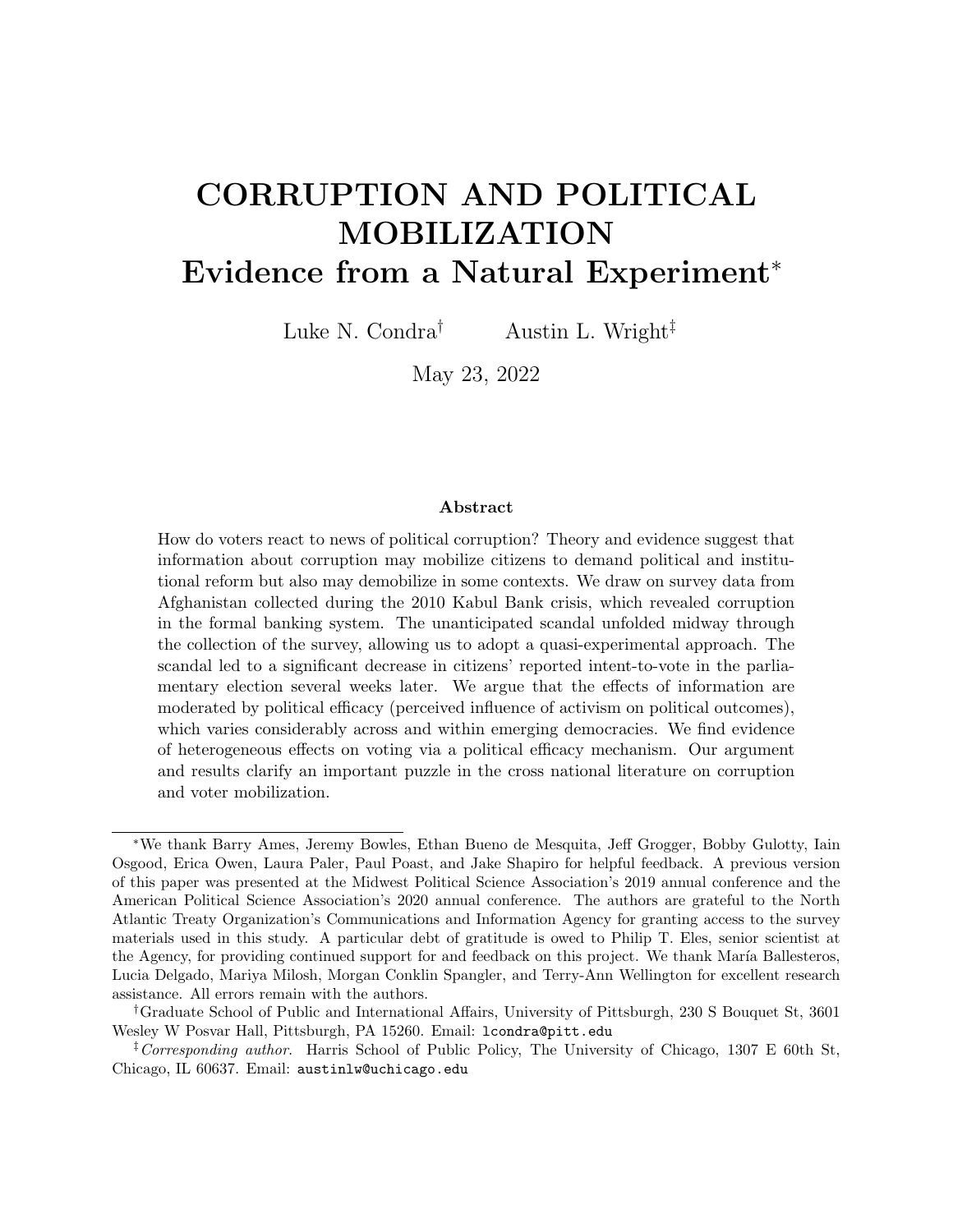"immunity" against the demobilizing effect of corruption scandals in places like Afghanistan where citizens see official corruption as a severe problem in society.

This article makes several contributions. First, our argument and evidence speak to how information can both mobilize and demobilize voters, depending on pre-existing political attitudes. Understanding how information about political corruption affects electoral participation is central to understanding processes of democratization where corruption threatens growth and political institutions. Dating back at least to Tocqueville and Mill, scholars of democracy have theorized that democratic participation makes people better citizens and strengthens the society's democratic norms and institutions.<sup>11</sup> As Jane Mansbridge observes: "As we look back over the history of small democracies—from the politically engaged daily life of the Athenian citizen, through the competition for office in the far less democratic Florentine republic, to the direct democracy of a New England town hall meeting—we find considerable evidence that engagement in political life and public responsibility go hand in hand."<sup>12</sup> Much of the experimental work linking corruption news to political mobilization comes from contexts where political efficacy is relatively high (e.g., Brazil), and in such places information has been shown to encourage electoral mobilization and accountability. But if we consider that in most places where corruption and elite capture are a first-order issue in politics,<sup>13</sup> individuals are characterized by relatively low political efficacy, responsiveness to information may follow quite different dynamics as a result. To be sure, like any single case, Afghanistan is unique in many respects and probably an outlier on some dimensions that affect turnout decisions, all of which makes generalizing from these results difficult. Our main theoretical point is that information about corruption might have different effects on turnout depending on levels of pre-existing political efficacy, which might help explain variation in existing results across countries and suggest a fruitful avenue of future research.

<sup>11</sup>Mansbridge 1998; Pateman 1976.

<sup>12</sup>Mansbridge 1998, 319.

<sup>13</sup>Pande 2008.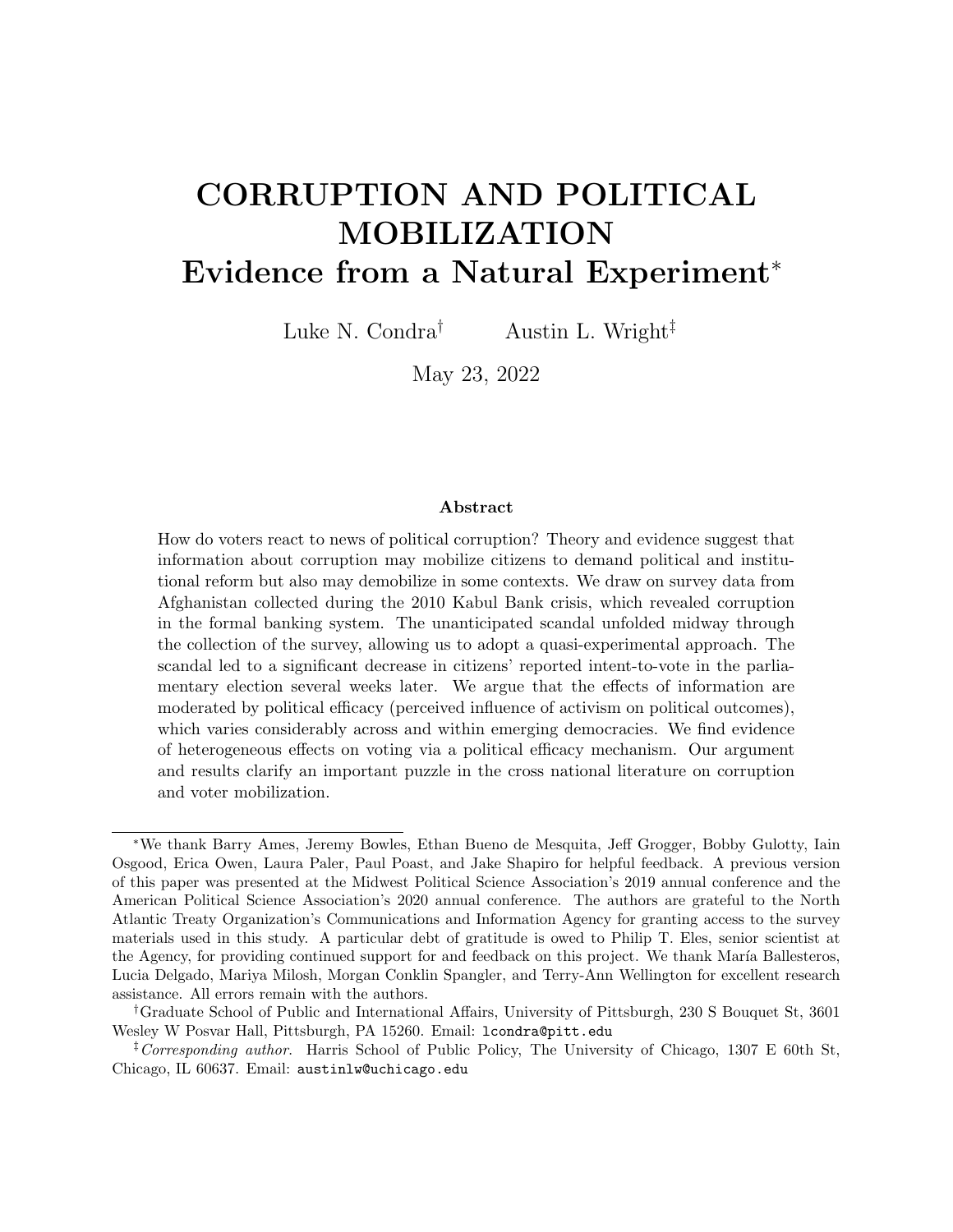Second, we increase confidence in the causal nature of our results by taking advantage of an unanticipated political event that "as if" randomly transmitted new information to citizens about political corruption during the course of a single survey just prior to a major national election. Features of this particular event and the survey data collection process accord with best practices laid out for estimating causal effects within this research design.<sup>14</sup> Some of the uncertainty in the literature on citizen responsiveness to political corruption derives in no small part from the paucity of opportunities available for scholars to exploit naturally occurring information shocks and study effects on turnout.<sup>15</sup> This financial scandal provides an excellent test of the informational theory in that it was unexpected, it was politically relevant because it occurred roughly two weeks prior to a national election of considerable importance, it involved corruption associated with the highest profile political actor in the country (President Karzai), and it was economically destabilizing. Indeed, we provide an explicit test of the informational mechanism's logic, the results of which should strengthen confidence in the plausibility of the information channel in this case.

Third, we study corruption in a highly relevant policy context and our results have implications for anti-corruption information campaigns in certain settings. Since at least as far back as 2006, a vast majority of Afghans consistently report that corruption is a major problem in the country.<sup>16</sup> The declassified Afghanistan Papers, a compilation of retrospective interviews conducted by the Special Inspector General for Afghan Reconstruction, indicate one reason for these views: tens of billions of dollars were siphoned from official projects to enrich political elites, warlords, and the Taliban. 129 of the roughly 400 interviews explicitly mention concerns about the role of corruption in undermining economic growth, political stability, and security provision in Afghanistan, and revealed that tens of billions of dollars were siphoned from official projects to enrich political elites, warlords, and the Taliban.

 $14$ Muñoz, Falcó-Gimeno and Hernández 2020.

<sup>15</sup>See, e.g., Ferraz and Finan 2008.

<sup>16</sup>Akseer et al. 2019, 22,142-44.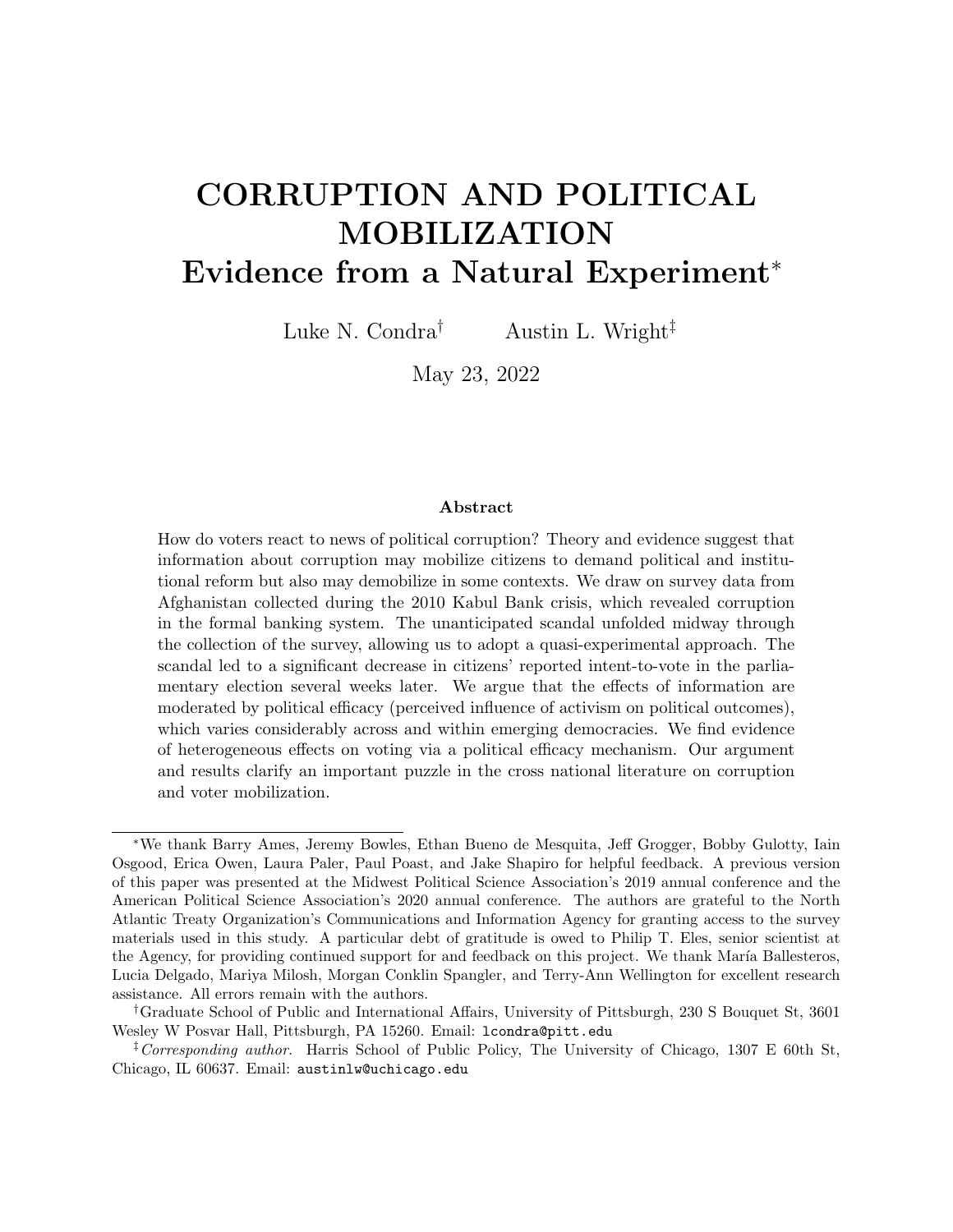As in other developing democracies that struggle with widespread corruption, information interventions would seem to hold promise as tools for increasing democratic participation and rooting out malfeasance. But the results here urge caution in expecting too much from increasing transparency and the availability of corruption-related information. For electoral sanctioning to work, voters must be made aware of corruption. But they must also be willing to denounce official corruption by turning out and voting against it.<sup>17</sup> The Kabul Bank scandal depressed intention to vote in this case and our results are consistent with the argument that in places where political efficacy is relatively low, information may not be enough to mobilize turnout and punish corruption. In fact, it may even demobilize political participation in the short term.

In the next section, we motivate our paper with a review of the theoretical and empirical work on this issue. In the third section we provide relevant background information on the Kabul Bank scandal. The fourth section explains the research design and describes the data used in the analysis. In the fifth section, we present the main results and then provide robustness checks on them, as well as describe supplemental results included in the Online Appendix. We conclude by discussing these results in the broader context of research on the persistence of political corruption in the developing world.

# Corruption and Mobilization

### Motivating Literature

How does information revealing official corruption affect voter attitudes and behavior? We situate our inquiry within a burgeoning, but inconclusive, theoretical and empirical literature on this question.<sup>18</sup> According to one theoretical logic, making citizens aware of government corruption increases their likelihood of turning out to vote because they want to punish cor-

 $17$ Boas, Hidalgo and Melo  $2019a$ .

<sup>18</sup>De Vries and Solaz 2017.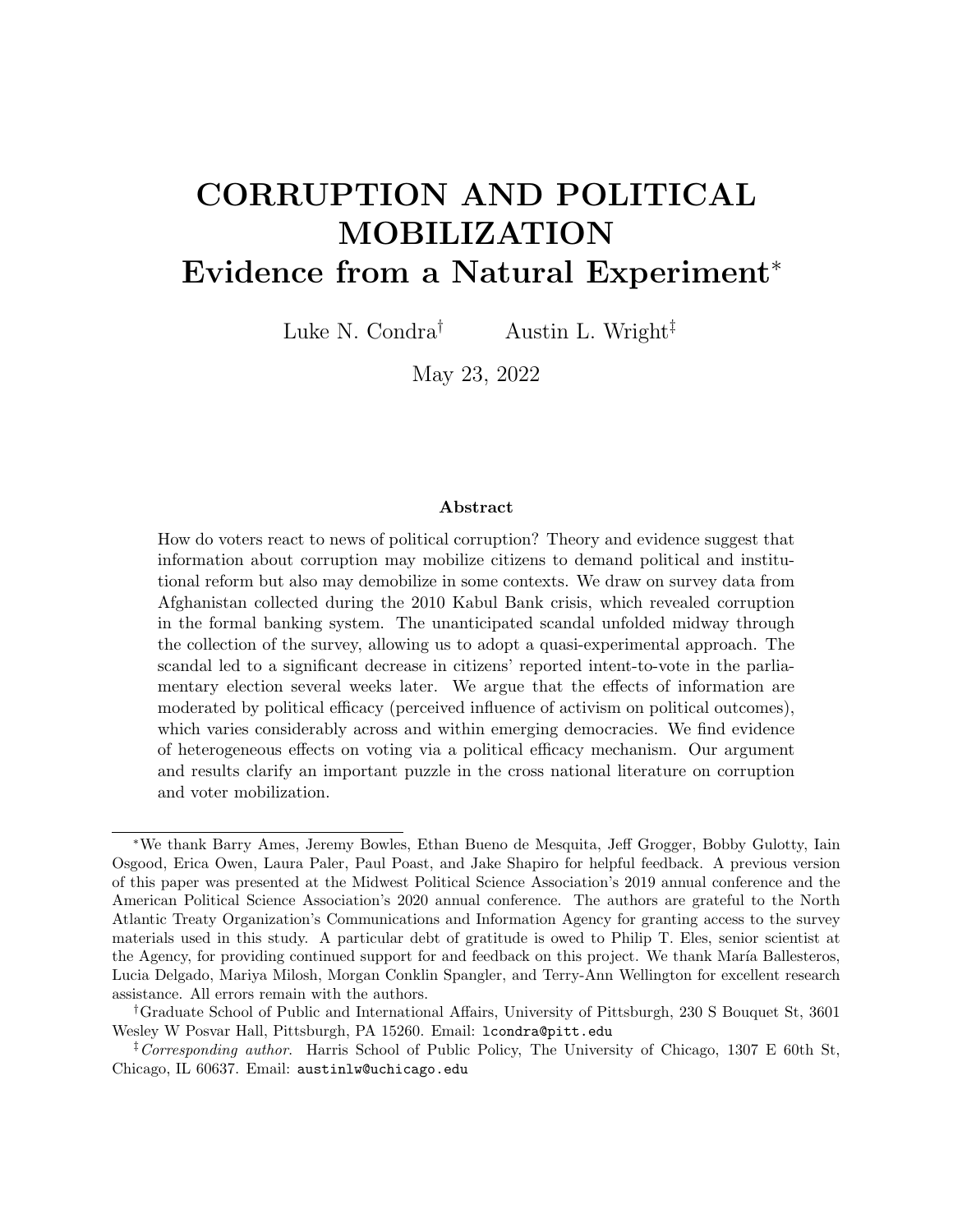ruption in the only way possible: at the polls. "Voters punish corrupt politicians if they have the opportunity to do so,"<sup>19</sup> either through a sanctioning or selection model of retrospective voting.<sup>20</sup> Indeed, there is considerable evidence that corruption information mobilizes voters and causes them to punish incumbents.<sup>21</sup> In a seminal paper testing the informational theory of voter behavior, Ferraz and Finan show that the release of information to the public about local government corruption had an appreciable effect on Brazilians' vote choice in the 2004 election.<sup>22</sup> The authors leverage the random selection of municipalities for government auditing of federal funds expenditures to compare the electoral outcomes of mayoral candidates in pre-election audited locales to post-election audited locales. Controlling for the level of municipality corruption, the release of audit information before the election significantly reduced incumbents' chance of reelection. Further in line with the informational theory of voter behavior, this effect was particularly pronounced in places where local radio was present, which facilitated the dissemination of information to the public. The fact that mayors with reelection incentives were shown to misappropriate substantially fewer resources relative to mayors without the possibility of reelection is consistent with the argument that politicians fear the political consequences of corruption being revealed to the public.<sup>23</sup>

This theory and evidence notwithstanding, we highlight three features of the literature that motivate our study. The first is a competing theoretical logic linking information to demobilization. According to this logic, we might expect revelation of official corruption to lead to lower turnout since knowledge of corruption delegitimizes the state in citizens' eyes and reduces their confidence in government's ability and responsiveness.<sup>24</sup> Evidence from a series of observational and experimental studies is consistent with this logic. Chang, Golden

<sup>19</sup>De Vries and Solaz 2017, 395.

<sup>20</sup>Ferejohn 1986; Fearon 2000.

<sup>&</sup>lt;sup>21</sup>Banerjee et al. 2011; Cruz, Keefer and Labonne 2021; Kostadinova 2009; Krause and Méndez 2009; Vicente and Wantchekon 2009; Wantchekon 2003; Winters and Weitz-Shapiro 2013.

<sup>22</sup>Ferraz and Finan 2008.

<sup>23</sup>Ferraz and Finan 2011.

<sup>24</sup>Seligson 2002; Caillier 2010.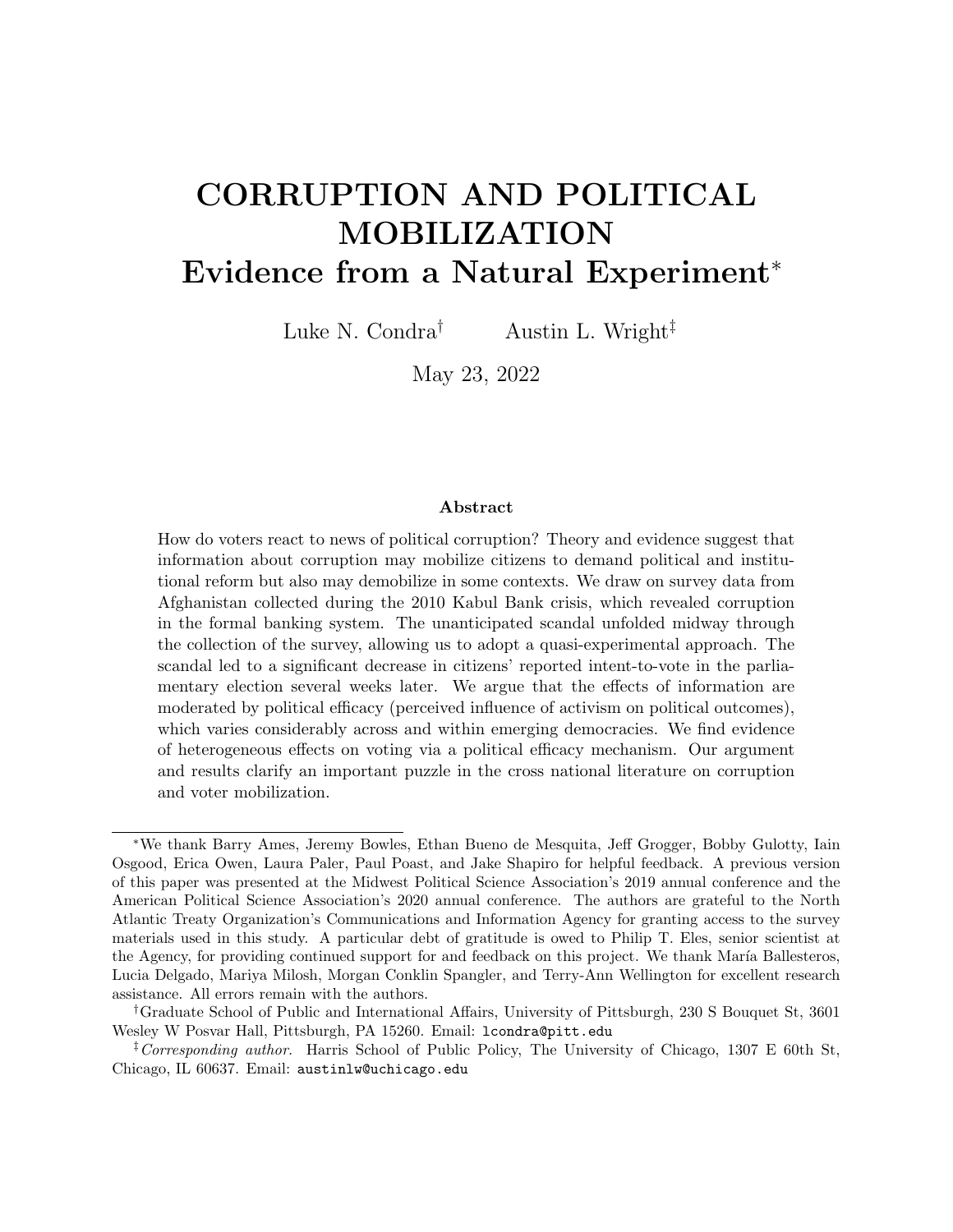and Hill find almost no evidence that the revelation of corruption-related information about members of the lower house of Italy's parliament affected voting behavior.<sup>25</sup> Official charges of malfeasance had no effect on the probability that a candidate ran in the next election; in only one of 11 legislative sessions between 1948 and 1994 did a charge of malfeasance have any effect on the probability of reelection. Even field experiments from other settings that deliver actual information on incumbents' performance often fail to find strong effects on voter behavior.<sup>26</sup> Random revelation of information about Ugandan MPs' performance did not affect the probability of their reelection.<sup>27</sup> In an innovative field experiment that delivered information about mayoral corruption to voters just prior to local elections in Mexico, Chong et al. found that learning about corruption actually reduced turnout slightly in treated precincts.<sup>28</sup> Most recently, a series of pre-registered, randomized control trials was conducted in multiple countries<sup>29</sup> and found that overall, neither positive nor negative information ("good" or "bad" news) about politicians had any discernible effect on vote choice or on turnout, either in the pooled samples or in the individual country samples.<sup>30</sup>

The second feature is an observation that much of the evidence showing a mobilization effect of information comes from research on Brazil,<sup>31</sup> which may not be representative of other emerging democracies on dimensions critical to the theory linking information dissemination and behavioral response. Indeed, there is compelling evidence that Brazil is an outlier in citizens' level of political efficacy, the degree to which citizens feel that their actions can effect political change.

Consider that out of 113 countries whose citizens were surveyed in 2016 by The Quality

<sup>25</sup>Chang, Golden and Hill 2010.

<sup>26</sup>Adida et al. 2019.

<sup>27</sup>Humphreys and Weinstein 2012.

 $28$ Chong et al. 2015.

 $^{29}$ Dunning and et al. 2019b.

 $30$ Dunning and et al. 2019a.

 $31$ Ferraz and Finan 2008, 2011; Ferraz, Finan and Moreira 2012; Muço 2021; Winters and Weitz-Shapiro 2013; Weitz-Shapiro and Winters 2016.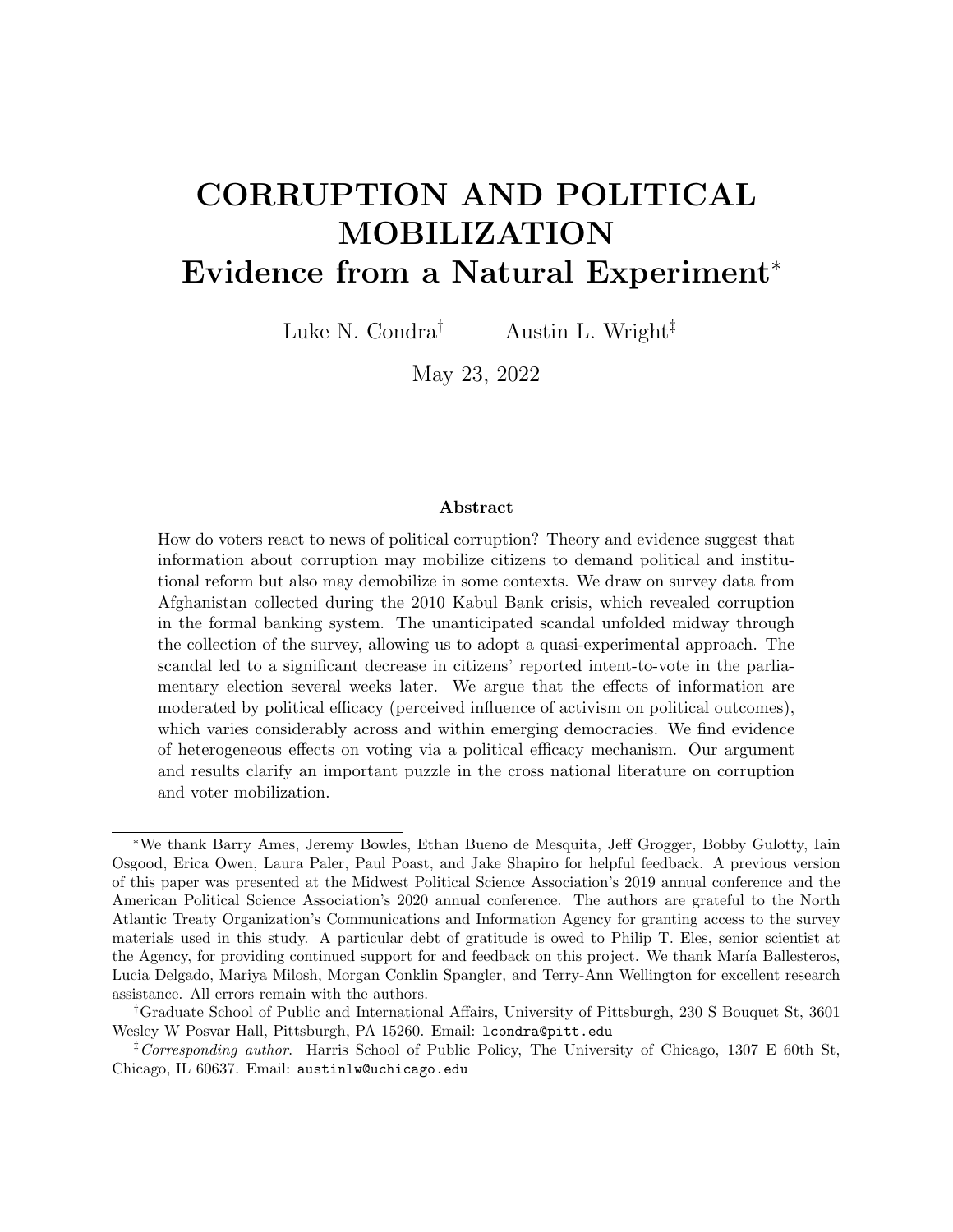of Government Institute, Brazilians reported the highest level of political efficacy specifically with respect to corruption. 83% of Brazilians agreed that they could make a difference in the fight against corruption; only  $5\%$  disagreed.<sup>32</sup> To more systematically assess cross-national differences and their implications, we gather supplemental data from the Comparative Study of Electoral Systems, which conducted a survey prior to the Brazilian election cycle studied by Ferraz and Finan.<sup>33</sup> We draw on two items from this survey: who people vote for makes a difference, and who is in power can make a difference. (We have re-scaled the variables such that stronger agreement with each statement takes the value 5 and strong disagreement takes the value 1.) We then plot the mean response for each survey item by country in Figure 1a and 1b. Notice that Brazil is in the bottom right quadrant, with high levels of corruption (lower values on Y) and high political efficacy (higher values on X). With respect to the broader cross-national distribution, a simple linear regression is a very poor fit for the data when Brazil and three other outliers are included  $(R^2=0.02)$ . When these outliers are excluded, political efficacy and levels of corruption are more strongly correlated  $(R^2=21)$ .

In these respects, Brazil represents cases in which we might have the strongest expectation that information will mobilize turnout to hold politicians accountable, since citizens are especially receptive to revelations of political corruption.<sup>34</sup> In principle, even small revelations of corruption can shift the attitudes and behaviors of individuals who overestimate their "pivotal" status in political reform. To better understand how information revelation influences electoral accountability more generally, we need evidence from other cases,

<sup>&</sup>lt;sup>32</sup>Teorell et al. 2018. Survey question: "Would you agree or disagree with the following statement: Ordinary people can make a difference in the fight against corruption." Mean country-level agreement in the dataset was 54%.

<sup>33</sup>CSES 2015; Ferraz and Finan 2008.

<sup>&</sup>lt;sup>34</sup>More recently, Pavão (2019, 94,100) analyzed 2016 data from Latin American countries and reported that Brazilian "citizens displayed strikingly high levels of efficacy against corruption"; "Brazil stands out as the country with the highest levels of efficacy against corruption in the region." Reinforcing this point is another study of 2008-2016 municipal elections in Brazil that finds "providing voters with concrete evidence of local corruption *increases* political engagement in the following elections" and "exposing corruption through municipal audits has a marginally positive effect on turnout levels in corrupt municipalities" (Rundlett, 2018, 59-60).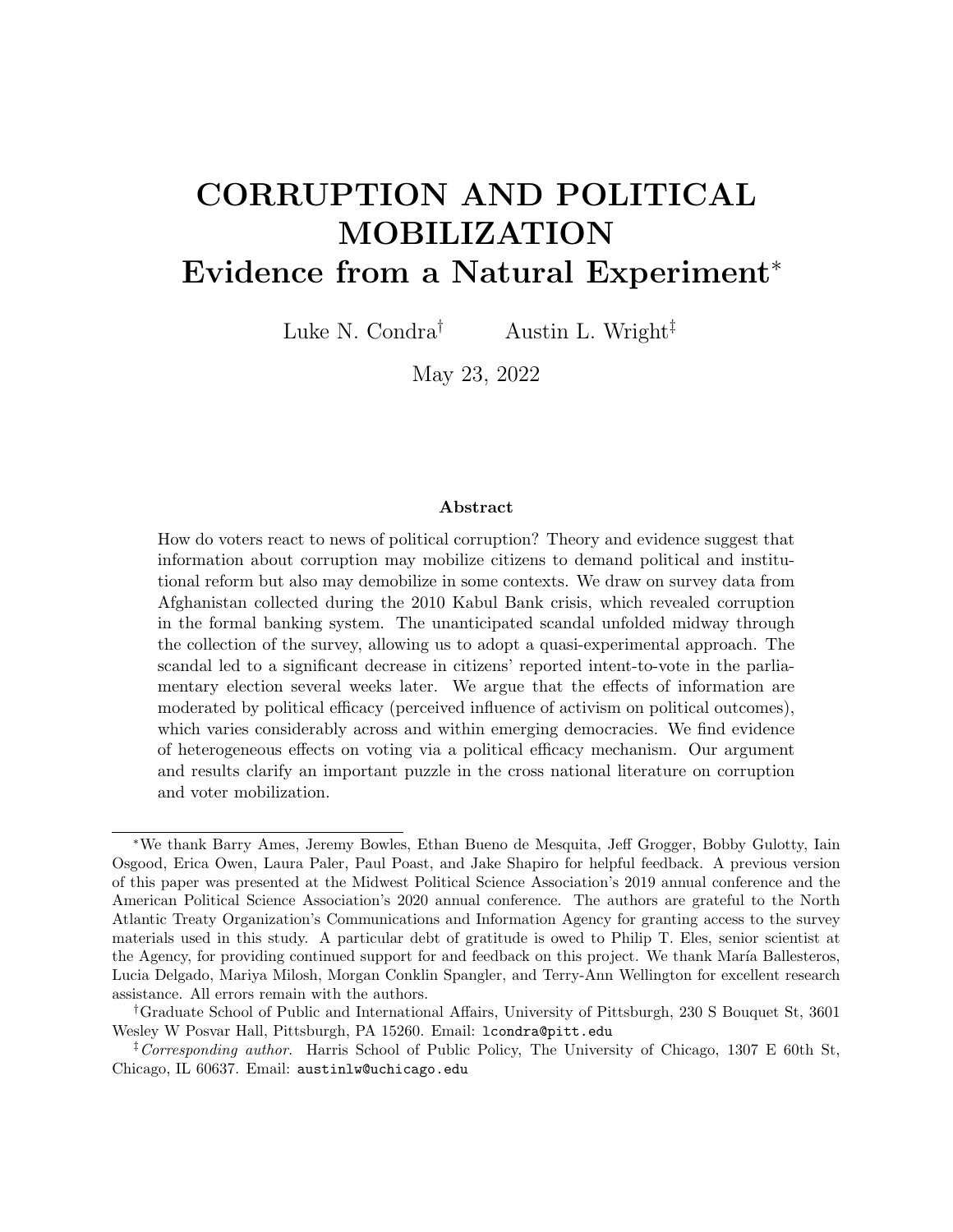Figure 1: Cross-national Evidence Linking Voter Beliefs about Efficacy and Corruption Scores



Notes: Higher anti-corruption scores indicate lower corruption; higher scores on voter dimension indicate stronger belief voting makes a difference. In Panel A, we plot data from CSES and CPI. Red dots indicate outliers. Red (dotted) line is fit through all data points. Black (dashed) line is fit through all data points except outliers (Albania, Brazil, Hungary, Romania). Slope coefficients, statistical precision, and model fit statistics noted in plot. In Panel B, we plot outliers with red (circle) dots and out-of-sample predictions about values of outliers on corruption score (outcome) with red diamonds. Vertical shift in projection noted with arrows.

especially where citizens report low political efficacy.

The third observation is that it is often difficult to draw broad and conclusive inferences from observational or experimental research designs. While observational studies have the virtue of analyzing the effects of real information on actual behavior, it is difficult to rule out possible confounds in the analysis. Lacking an exogenous source of identification considerably complicates the task of estimating effects of information on behavior.<sup>35</sup> As one recent review of this literature observes, "[t]he scant evidence from observational studies about the effect of exposing corruption on electoral turnout is inconclusive."<sup>36</sup> To more cleanly estimate effects of interest in this area, researchers have used survey experiments to examine the informational mechanism, and often find that providing respondents with information

<sup>35</sup>Malesky, Schuler and Tran 2012, 764.

<sup>36</sup>Chong et al. 2015, 56.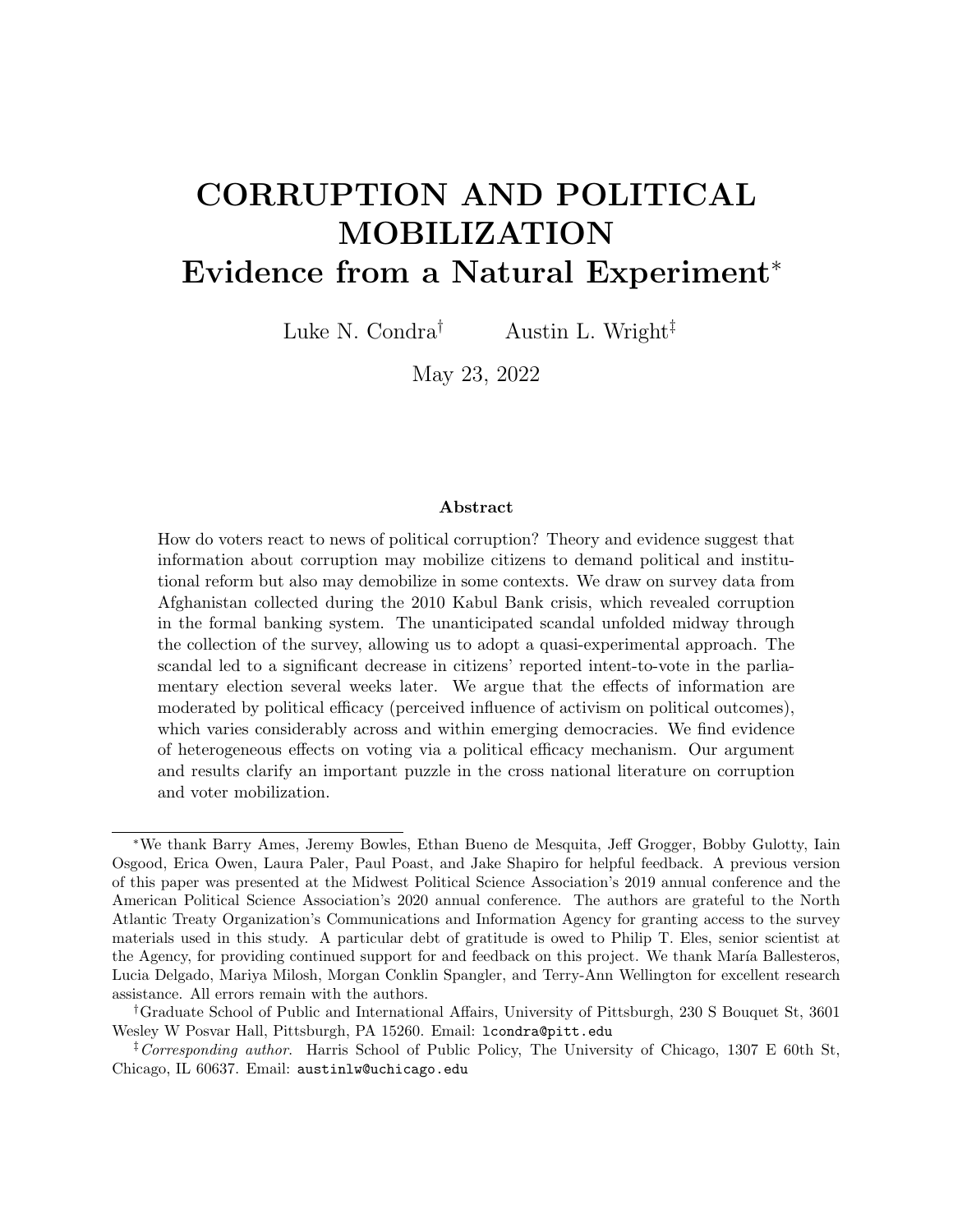about corruption reduces likelihood of voting in the experiment.<sup>37</sup> But since the informational "shock" in the surveys is hypothetical in nature, how relevant such results are for understanding real world dynamics is unclear. For example, one recent study shows that while survey experiments indicated that citizens react strongly and negatively to hypothetical political corruption in Brazil, the presentation of real evidence of political corruption did not affect actual voting behavior among those same citizens.<sup>38</sup> Another finds that results from field and survey experiments studying the effect of corruption on vote choice diverge significantly and argues that while "survey experiments may provide point estimates that are not representative of real-world behavior", "field experimental estimates may also not recover the 'true' effects due to design decisions and limitations."<sup>39</sup>

Our theoretical argument and research design are motivated by these features of existing work. We turn next to outlining that argument and noting aspects of the study's design that make it well suited for answering the research question.

### Moderating Role of Political Efficacy

To address this puzzle, we draw from scholarship on political efficacy in an effort to explain why information about corruption seems to have such divergent effects on citizen responsiveness across space and time. Political efficacy has been defined as "the feeling that individual political action does have, or can have, an impact upon the political process, i. e. , that it is worth while to perform one's civic duties. It is the feeling that political and social change is possible, and that the individual citizen can play a part in bringing about this change."<sup>40</sup> In her review of the expansive literature on democratic participation, Pippa Norris writes, "positive feelings of political trust, internal efficacy, and institutional confidence in parties,

<sup>37</sup>Avenburg 2016; Botero et al. 2015; Klasnja and Tucker 2013; Vera Rojas 2017; Winters and Weitz-Shapiro 2013, 2017.

 $38$ Boas, Hidalgo and Melo  $2019b$ .

<sup>39</sup>Incerti 2020, 761.

<sup>40</sup>Campbell, Gurin and Miller 1954, 187.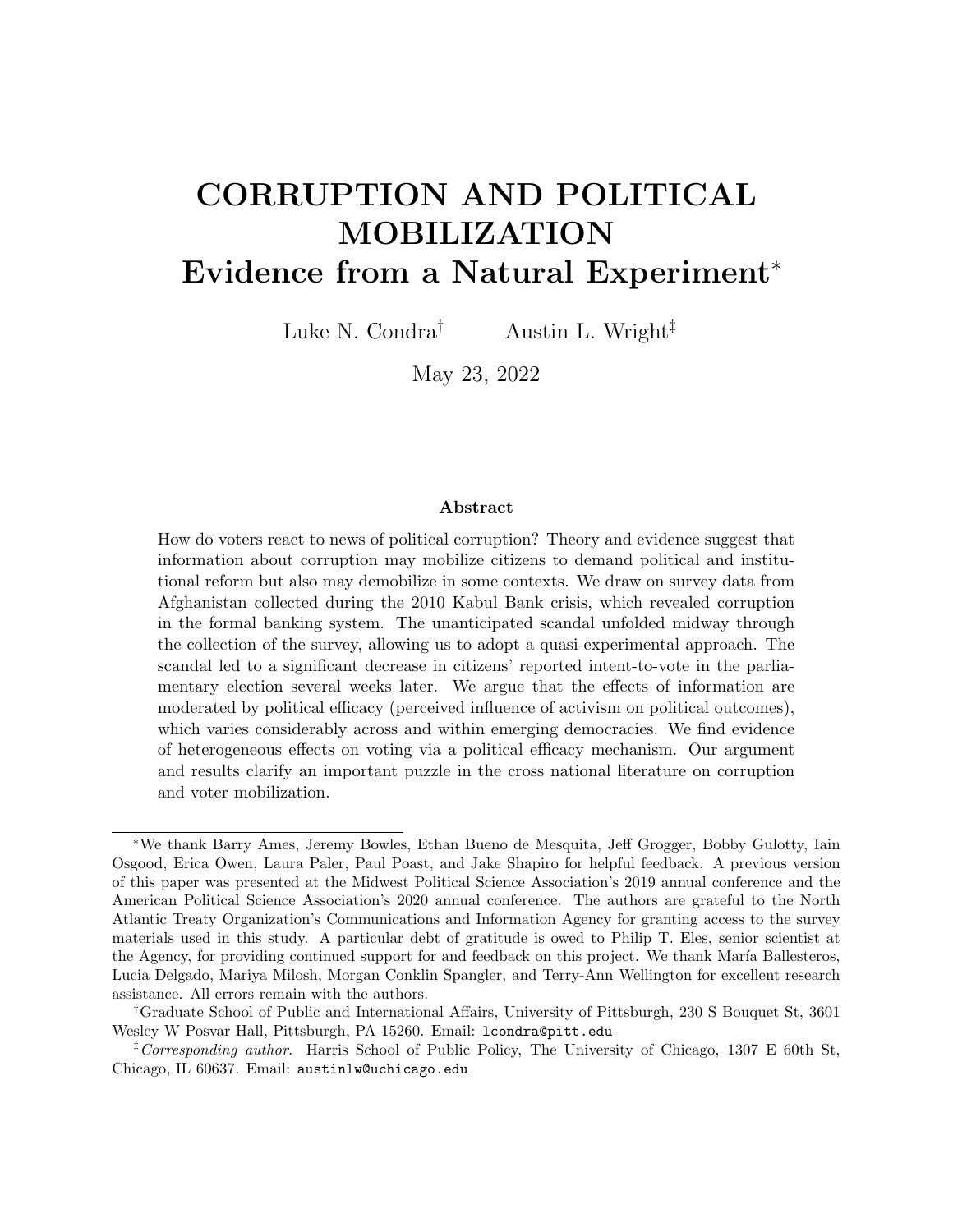legislatures, and the government are widely assumed to strengthen conventional activism such as voting participation, party membership, and belonging to voluntary associations.<sup>"41</sup> Indeed, there is evidence that efficacy increases the probability of voting.<sup>42</sup>

We are by no means the first to emphasize the link political efficacy and voter behavior. But we use this theoretical intuition to explain why providing the same information about corruption to individuals might affect their behavior differently. Where political efficacy is low, it will be difficult for information about political corruption to motivate citizens to turn out since they already have little confidence that voting can make a difference. In contrast, where political efficacy is higher and citizens think their vote can meaningfully affect political outcomes, updating their knowledge about corruption in government should more easily have a mobilizing effect at the polls. Where political agency is low, corrupt political institutions may decrease sensitivity to misconduct by undermining public trust in government more broadly.<sup>43</sup> The steady accumulation of scandals can also fatigue the public, lowering expectations of elected officials enough such that any impact on voting behavior is negligible.<sup>44</sup> When all political actors are perceived as corrupt, scandals may be crowded out by other voting issues.<sup>45</sup>

We reason that individuals with low efficacy–those who believe they do not have agency to influence outcomes through political engagement–will be demobilized by the emergence of a corruption scandal. However, as individuals' sense of their own efficacy strengthens, we expect the relative demobilizing effect of information to attenuate. At some point, when political efficacy is high enough, information should begin to mobilize voters to turn out, which is in fact what others have observed in some places, using a variety of research designs.

Empirically, features of our quasi-experimental design combine some of the strengths

 $41$ Norris 2011, 16.

<sup>42</sup>Norris 2004.

<sup>&</sup>lt;sup>43</sup>Hetherington 1998.

<sup>44</sup>Kumlin and Esaiasson 2012.

<sup>&</sup>lt;sup>45</sup> Pacek, Pop-Eleches and Tucker 2009; Pavão 2018.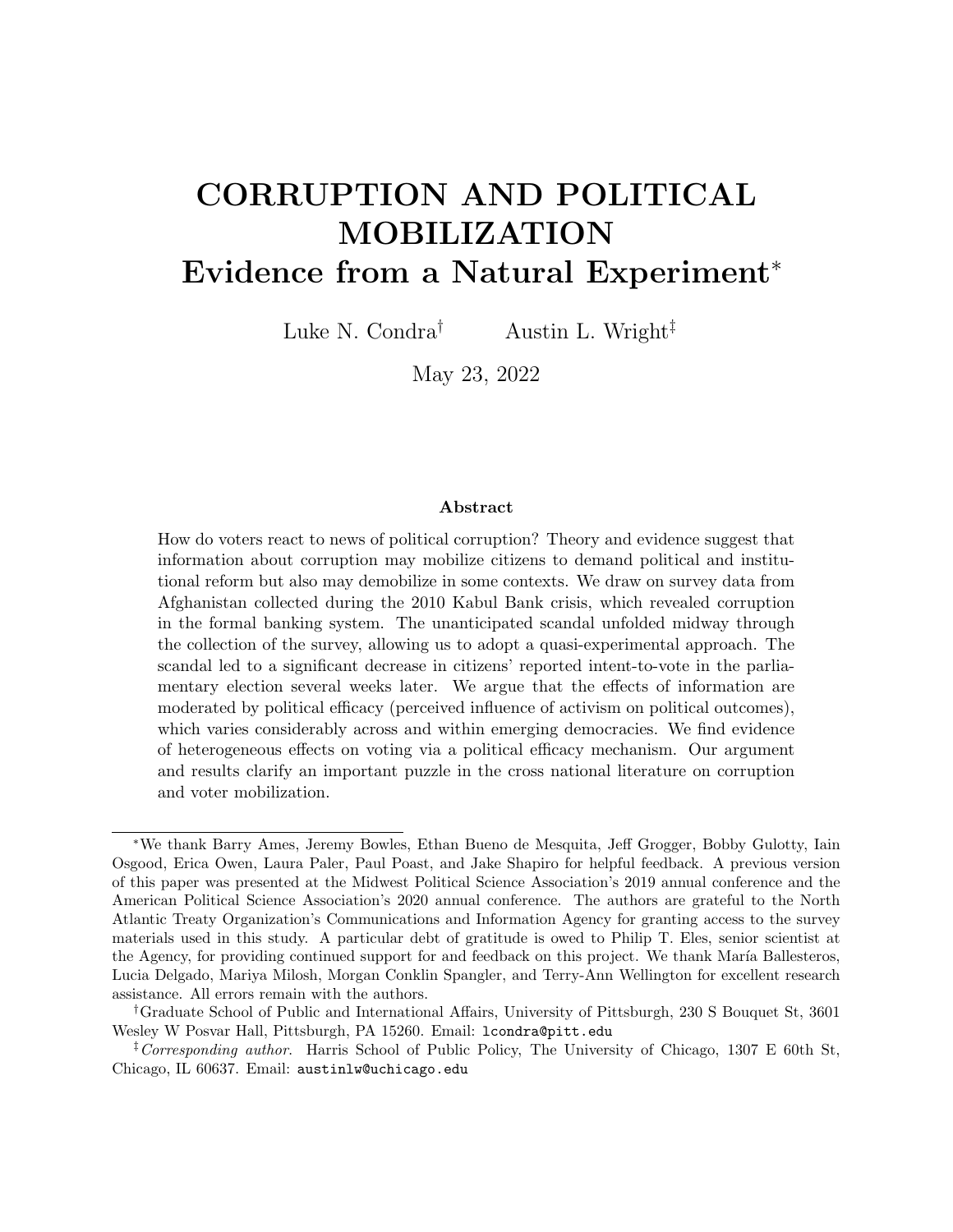from observational and experimental studies, yielding results we can have high confidence in about a real world corruption event of considerable importance. Natural experiments have strong potential for increasing our understanding of information's effects on behavior because they combine the strengths of observational and experimental approaches. Substantiated "as if" random assignment in natural experiments obviates confounding, and since the intervention is not externally designed, the data recovered "are often the product of [naturally occurring] social and political forces."<sup>46</sup> Unfortunately, there are few opportunities to leverage such naturally occurring informational shocks to citizens. In this paper, we make use of what others have described as an unexpected-event-during-survey-design to reliably estimate causal effects.<sup>47</sup> In the Data and Research Design section, we detail the ways in which we guard against threats to identification and robustness checks we perform to lend credibility to our claims to recover causal estimates.

### CONTEXT

To examine the political consequences of financial scandals, we exploit the unexpected onset of a major Afghan financial crisis: the 2010 Kabul Bank corruption scandal and subsequent government bailout. Potentially fraudulent activity was reported to the Afghan Central Bank, Da Afghanistan Bank (DAF), in 2009. Despite these reports, banking transactions remained stable, large-scale withdrawals (runs) by individuals did not occur, and external advisers from Deloitte did not follow up on fraud allegations. By late August 2010, however, DAF mandated the removal of Chairman Farnood as well as Chief Executive Officer Khalilullah Ferozi. Kabul Bank was put into conservatorship on August 28. After the government announced its seizure of the bank, panic spread and a large-scale run on the bank's deposits occurred. Within days, 180 million USD in savings were withdrawn, jeopardizing

 $46$ Dunning 2012, 16.

<sup>&</sup>lt;sup>47</sup>Muñoz, Falcó-Gimeno and Hernández 2020.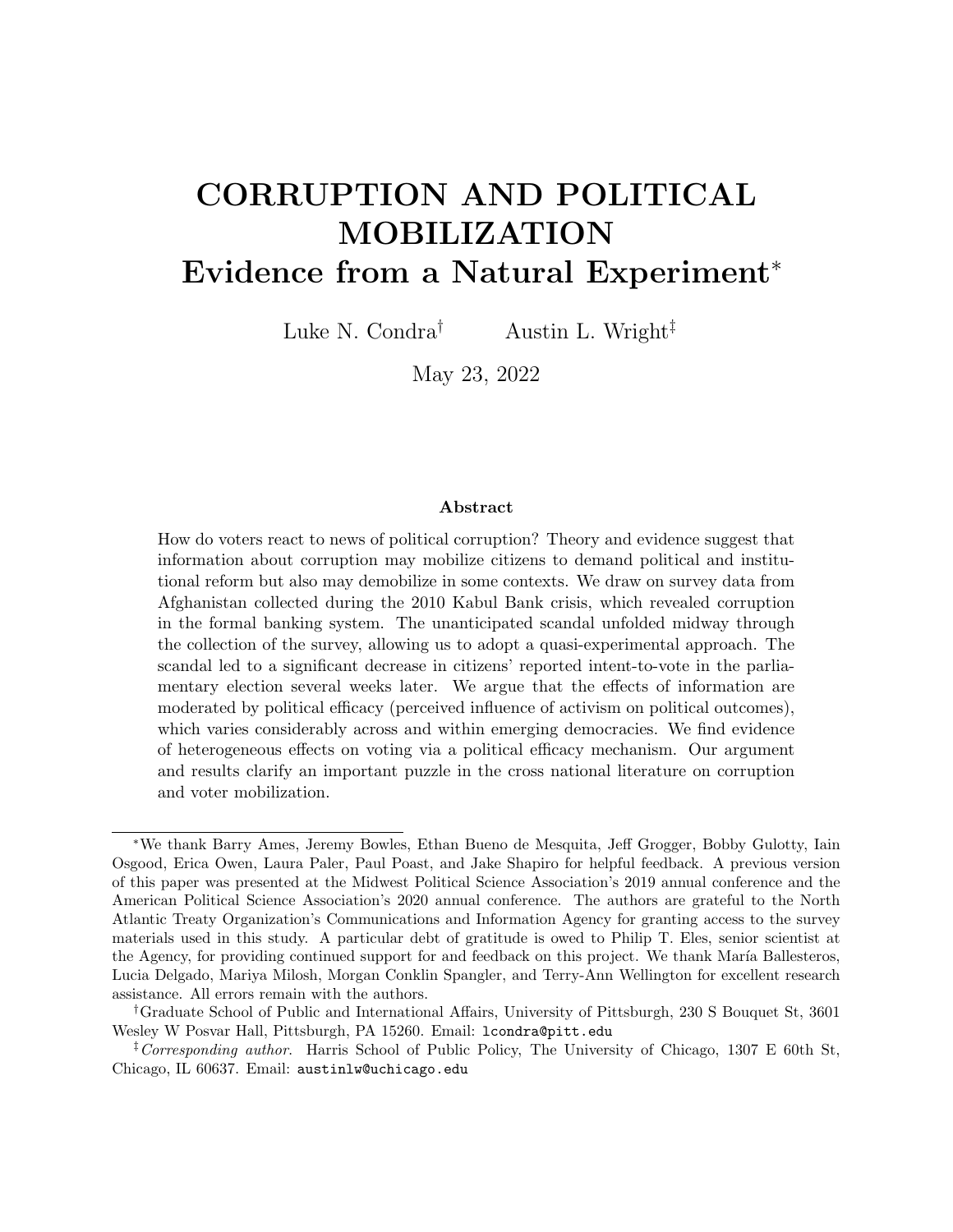the bank's solvency.

Since "the precise time at which a corruption scandal breaks in the news...although, unexpected for most citizens, might be actually planned by politically motivated actors",<sup>48</sup> an important aspect of this timeline for our study is that the revelation to US authorities that set in motion the events of July and August 2010 (including the scandal becoming public knowledge) does not seem to have been timed strategically to coincide with the parliamentary election. Nor did elites paying attention to these issues at the time anticipate it. Observers explain Farnood's revelation of information to US authorities as not only unexpected in its timing, but self-serving in purpose:<sup>49</sup> "Quite unexpectedly that month [July 2010], Kabul Bank Chairman Sherkhan Farnood visited the U.S. Embassy in Kabul and blew the whistle on Kabul Bank, telling the U.S. embassy staff 'everything.' Farnood told all because he and CEO Ferozi had a falling out that summer and, consequently, Farnood was reported to have feared losing his influence at Kabul Bank."<sup>50</sup> This contextual information about the breaking of the scandal is useful for increasing confidence that in this respect, the Kabul Bank scandal can be treated as an unexpected event during survey.

The Kabul Bank scandal revealed serious flaws in Afghanistan's weak banking institutions.<sup>51</sup> From 2004 to 2010, the bank issued roughly 74 million USD in legitimate loans and more than 860 million USD in fraudulent loans. The Bank's illegal activities included speculative investments in Dubai real estate, the commercial airline Pamir Airways, and the reelection campaign of then-president Hamid Karzai. The Bank also loaned Mahmoud Karzai, the president's brother, 22 million USD which he used to purchase enough Kabul Bank shares to make himself the third largest shareholder.<sup>52</sup> The DAF intervention kept the Afghan banking system afloat, forestalling a potential economic collapse. The effectiveness

<sup>&</sup>lt;sup>48</sup>Muñoz, Falcó-Gimeno and Hernández 2020, 190-91.

 $^{49}$ Higgins 2010.

 $50$  The Kabul Bank Scandal and the Crisis that Followed N.d., 9.

<sup>51</sup>Kos 2012; Rosenberg 2012.

<sup>52</sup>See Strand 2014 for background on the Bank's links with political officials.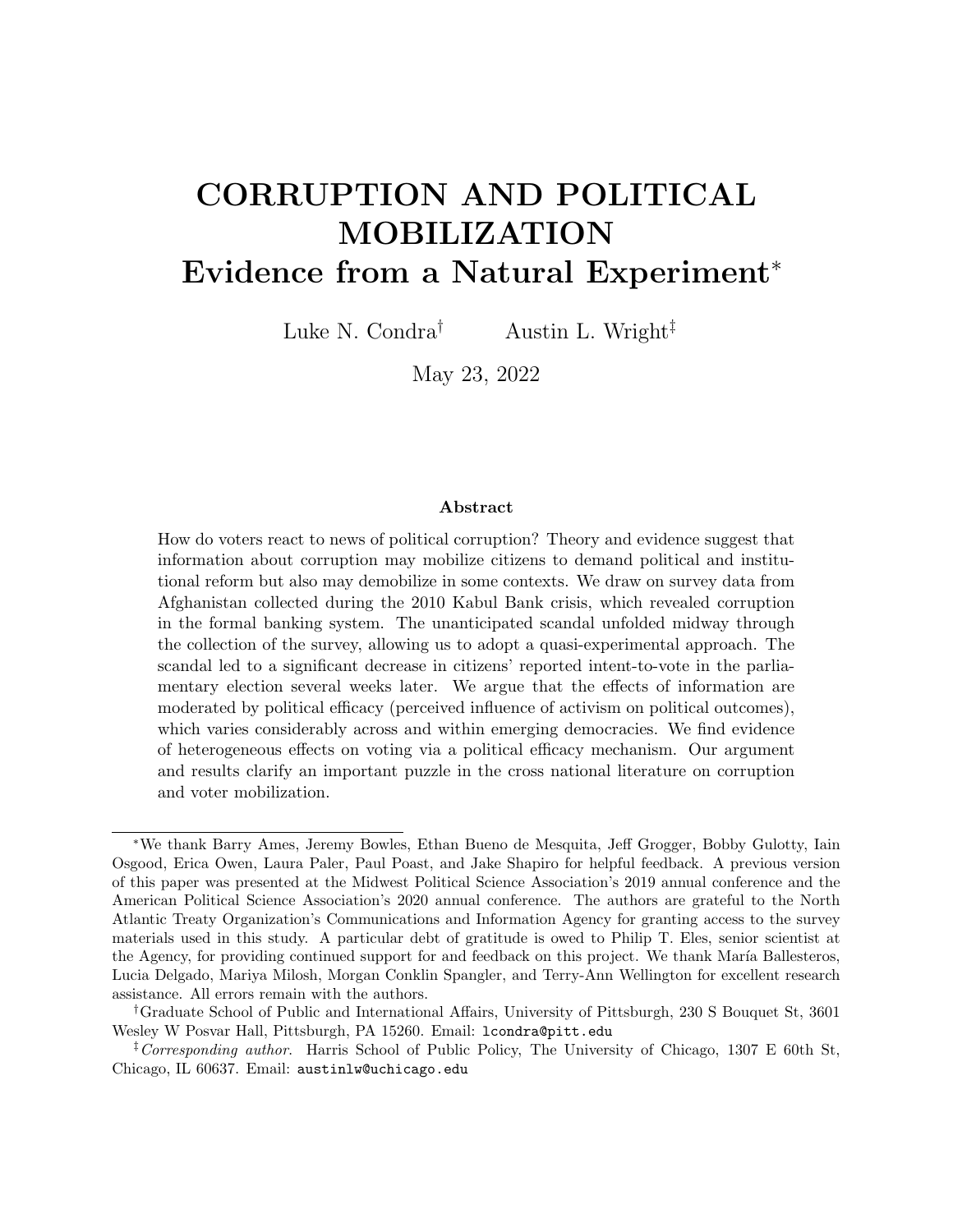of this bailout, however, remained highly uncertain during the short window we study after the scandal emerged.

We study the effect that the scandal had on a useful and informative measure of political engagement: citizens' intention to vote several weeks later in the parliamentary election. Scholars in other contexts have carefully studied intention to vote as a meaningful measure of electoral participation, such as in Spanish elections after terrorist attacks<sup>53</sup> and as part of efforts to study the effects of information campaigns on voting behavior.<sup>54</sup> One might be concerned that respondents' intention to vote is systematically higher than actual turnout, as has been documented elsewhere.<sup>55</sup> Given the data available in our case, this is an empirical question which we can investigate. We gather official turnout data by province and calculate a comparable intent-to-vote by province.<sup>56</sup>

In Figure 2, we plot province-level averages from the intent-to-vote survey question we use in the main analysis below  $(X \text{ axis})$  against official turnout in the province (weighted by voting age population)  $(Y \text{ axis})$ . We overlay the line of best fit on the scatterplot. While there are a few provinces off the regression line, the correlation coefficient is 0.624 and intention-to-vote explains just over half of the variation in actual turnout in the subsequent election. Although we cannot make inferences about turnout at the individual level from these aggregate statistics, this exercise gives us more confidence that our measure of intentto-vote is likely to map on to actual voting behavior.

# DATA AND DESIGN

To estimate the effects of the Kabul Bank scandal, we study Wave 9 of the Afghanistan Nationwide Quarterly Research (ANQAR) survey collected from August 25, 2010 to September

<sup>53</sup>Balcells and Torrats-Espinosa 2018.

<sup>&</sup>lt;sup>54</sup>Lierl and Holmlund 2019; Platas and Raffler 2019.

<sup>55</sup>Achen and Blais 2016.

<sup>56</sup>As we detail below, our survey is stratified by province and yields a representative sample at this level, which enables us to confidently calculate aggregate statistics by province.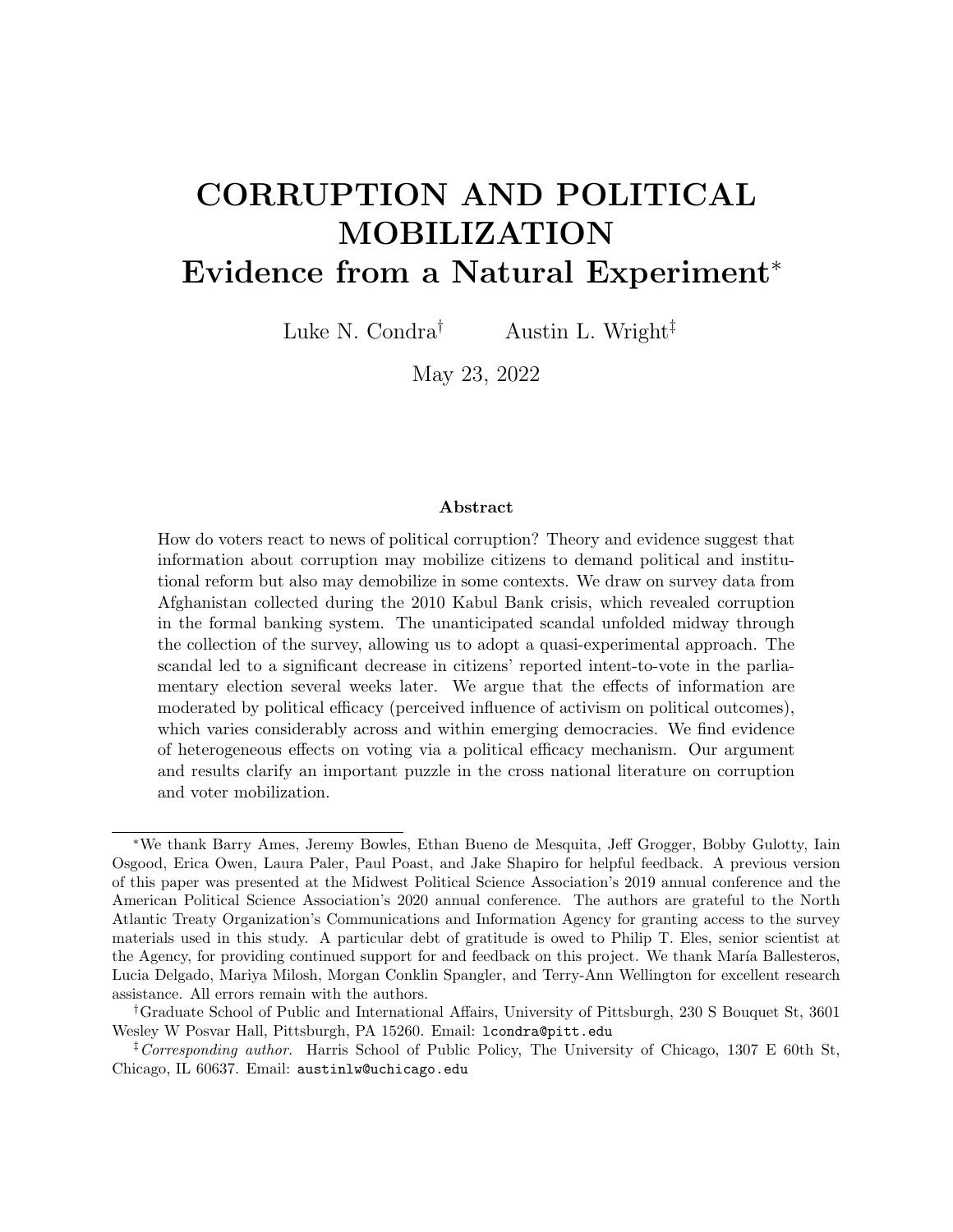Figure 2: Intention-to-Vote against Turnout in 2010 Afghan Election



Notes: Figure displays province-level averages of pre-election intent-to-vote (from Afghanistan Nationwide Quarterly Research survey data) and official turnout (from publicly available Independent Election Commission of Afghanistan data), weighted by voting age population (from Afghanistan's Central Statistics Organization population estimates).

3, 2010.<sup>57</sup> The North Atlantic Treaty Organization (NATO) contracted the Afghan Center for Socio-Economic and Opinion Research (ACSOR) to design and implement the survey. ACSOR selected enumerators from the sampled regions and trained them in proper household and respondent selection, recording of responses, culturally appropriate interview techniques, and secure use of respondent information. The administrative district is the primary sampling unit and districts are selected via probability proportional to size systematic sampling. We rectify the sampling frame used by ACSOR with the administrative map produced by the Empirical Studies of Conflict (ESOC) group. Among sampled districts, secondary sampling units (villages/settlements) are randomly selected from a sampling frame based on records from the Afghan Central Statistics Organization. A random walk method is used to identify target households and a Kish grid technique is used to randomize the respondent within each target household. ACSOR is able to secure access to sampled settlements by

<sup>57</sup>Figure SI-5 shows that the sample collected in Wave 9 appears to be consistent with demographic information collected across 13 years of data available from the Asia Foundation.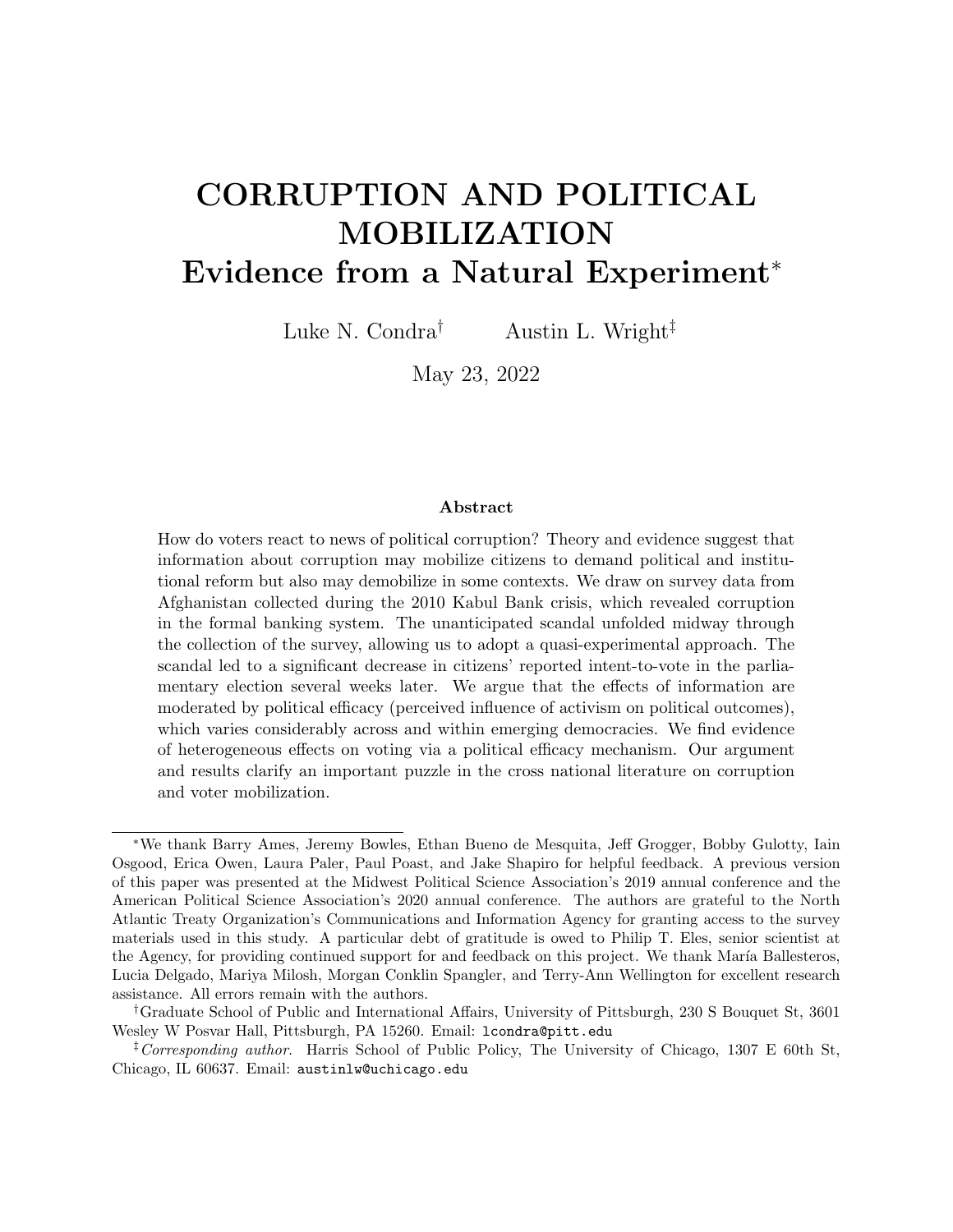establishing ties with local elders.<sup>58</sup>

Importantly for our research design, the survey sampling sequence was set ahead of, and unaltered by, the financial scandal. Above, we provided a substantive examination of the event in an effort to validate excludability assumptions inherent in a research design of the kind we employ here.<sup>59</sup> Here, we provide evidence for a crucial element of the research design, that any differences we observe between respondents surveyed before and after the event are a consequence of that event.<sup>60</sup> We plot a visualization of households sampled within each district after the scandal broke in Figure 3a and 3b. Several features of the spatial allocation of enumeration are apparent. A large number of districts sampled entirely before or after the scandal are clustered geographically and are contiguous to districts of the opposite status (i.e., entirely before or after) (Panel A). To address concerns about potentially imbalanced probability of sampling (by date) across districts (due to, for example, ease of access to a given district by road), we introduce a district fixed effect in our main specification. Our estimation therefore relies on within-district variation in the sequencing of enumeration. To visualize the spatial distribution of districts with variation in sampling before and after the scandal, focus on Panel B. Notice that these districts are effectively scattered in a quasirandom fashion within provinces and across the country. Because there still may be residual imbalances in observable characteristics sampled within these districts, we incorporate a number of demographic characteristics of surveyed respondents (see balance tests below for additional discussion).

We leverage the unexpected onset of the Kabul Bank crisis during the course of our survey

<sup>58</sup>See Figure SI-4 for data on refusal rates, non-contact rates, and overall cooperation rates across ACSORenumerated waves of ANQAR for which data are available (Waves 16-38). This means we cannot produce these statistics for our study wave despite it also being conducted by ACSOR. Importantly, the survey collection critiqued in Blair, Imai and Lyall 2014 was conducted by Eureka Research, not ACSOR. Overall, the refusal rates observed by ACSOR are lower (∼3.6%) than those reported in a comparable survey (∼15%) conducted in Afghanistan in 2011 (see Lyall, Shiraito and Imai 2015).

 $59$ Muñoz, Falcó-Gimeno and Hernández 2020, 194.

 $60$ Muñoz, Falcó-Gimeno and Hernández 2020, 189.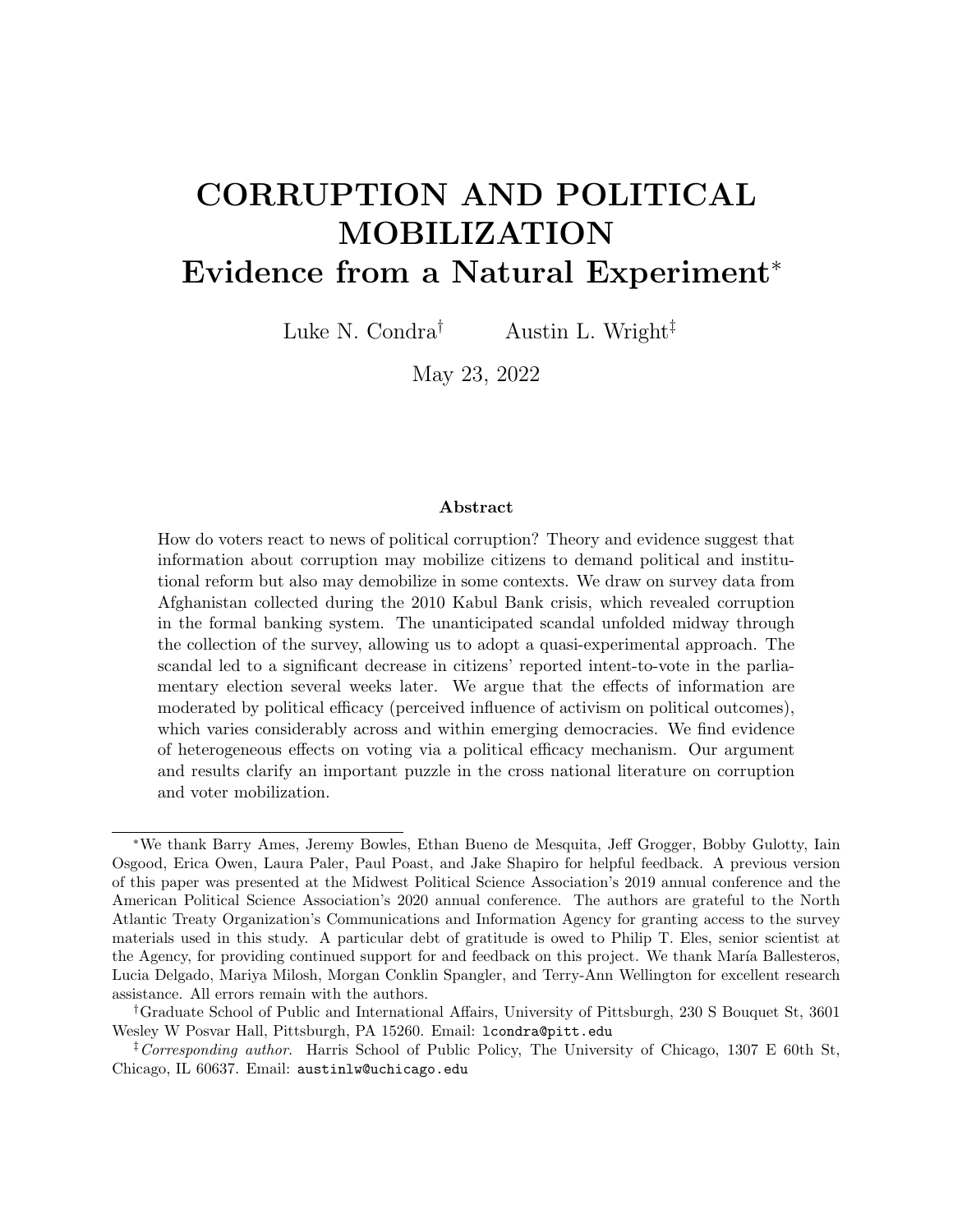

Figure 3: Percentage of households by district enumerated after the scandal emerged

Notes: Figure displays binned classifications of the percentage enumerated on or after day 6 of sample. In Panel A, all survey respondents were enumerated either before (green) or after (blue) the scandal. In Panel B, we plot districts with variation in the timing of sampling before *and* after the scandal. Light blue indicates 1-40% enumerated during the post period; medium blue indicates 40-60%; dark blue indicates 61-99%. Districts that were not sampled are noted with grey diagonal lines.

to study the impact of the financial scandal on intention-to-vote. We develop a timeline of the scandal using unclassified documents provided by the U.S. Agency for International Development, as well as secondary sources. The timeline is shown in Figure 4.

The fourth day of our survey, August 28, is when the government puts Kabul Bank into conservatorship. Bank runs begin on the next day. By August 30, the crisis expands, with the bank listing 300 million USD in investment losses. Notice that the daily total of surveys collected reaches its peak during the second day of the scandal. Because it may take time for information about the scandal to spread, we classify day 6 and later as the "post" period of our analysis.<sup>61</sup> If some survey respondents in fact receive information about the scandal on day 5, we expect that this will bias our estimated effects downward (attenuation towards zero), since treated units are classified as controls. In our sample, 4,601 households are surveyed before day 6 (pre), while 5,485 are surveyed on or after day 6 (post).

Although the spatial allocation of timing around the unexpected scandal outbreak is  $61$ In the analysis below, we show the results are robust to varying this cutoff.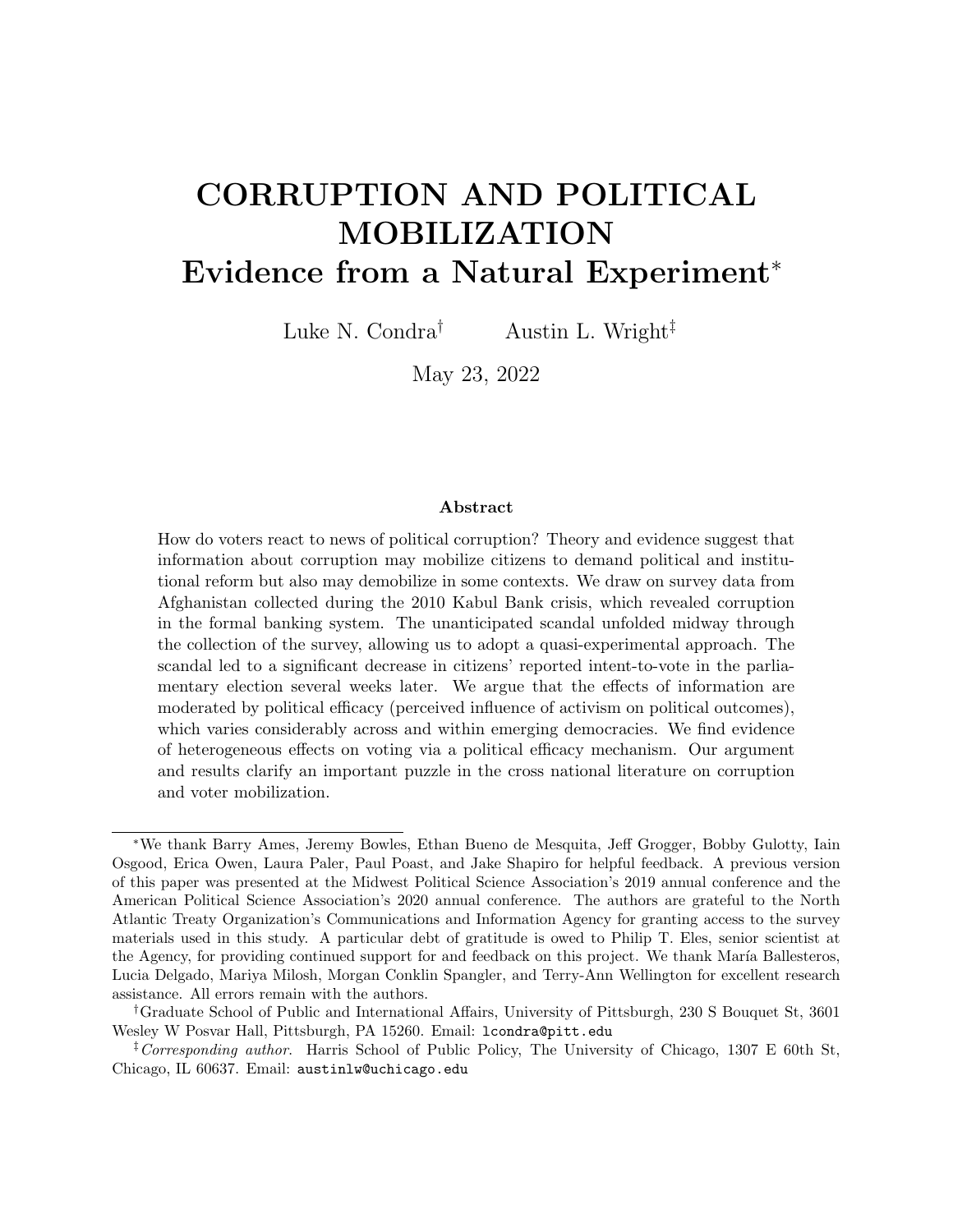Figure 4: Timeline of Kabul Bank crisis and survey collection



Notes: Dark line indicates the daily total of respondents enumerated by day of the sample. See text for descriptive total figures before and after day 6. The timeline is reconstructed from USAID Report No. F-306-11-003-S (see https://tinyurl.com/y2pn2ql2) and secondary sources (see, e.g., https://tinyurl. com/ya9thog2).

plausibly random, it is still possible that imbalances are present across households enumerated before and after the scandal broke. Practically, this is the quasi-experimental equivalent of failed randomization within a randomized control trial. To investigate this, and as recommended to check for imbalances on observables, we use multivariate regressions to produce point estimates for our main and supplemental demographic and household characteristics, where the outcome is being sampled in the post period.<sup>62</sup> We present these point estimates in Figure 5. Of the ten coefficient estimates, we find none statistically significant at the 5% level, and two statistically significant at the 10% level. This evidence suggests that the sequence of enumeration was "as-good-as-randomized" around the Kabul Bank scandal.

Our design allows us to hold general characteristics associated with voter engagement and voting preference fixed as they are differenced out during estimation. That is, any systematic differences between demographic groups are taken into account and held fixed by the research

 $^{62}\rm{Mu\~{noz}}$ , Falcó-Gimeno and Hernández 2020.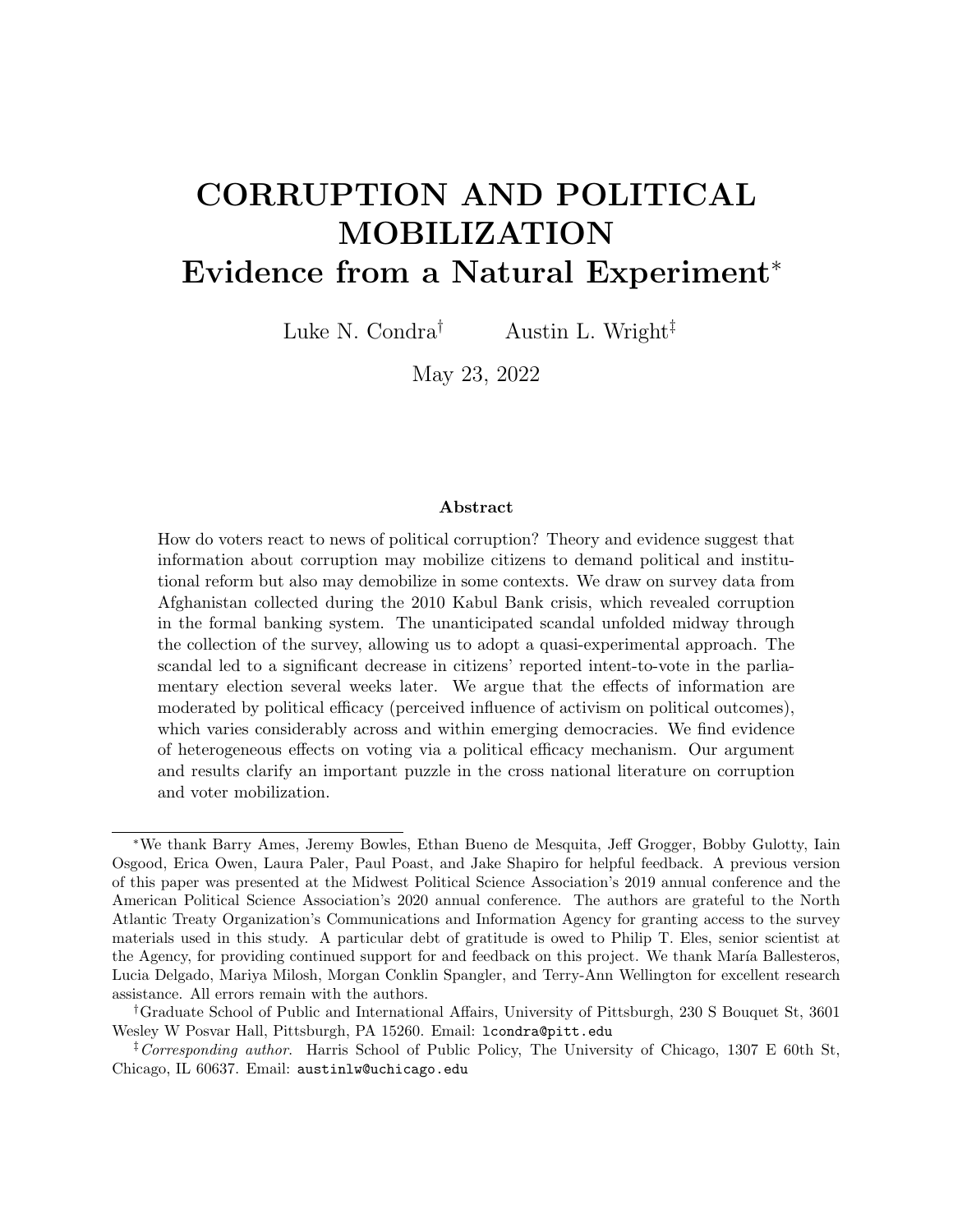

Figure 5: Regression-Based Balance Tests across Pre/Post

Notes: Coefficient plots from regression where outcome of interest is an indicator variable for post (equals 1 if a respondent is sampled in Day 6 or later), 95% confidence intervals shown. Ethnicity is split into four dummy variables for ethnic groups with at least 500 individuals sampled. Following the main regressions, district fixed effects are included and standard errors are clustered by administrative district.

design. However, because our survey is not longitudinal (sampled respondents are only sampled once), some individual characteristics may vary among the surveyed populations before and after the scandal. We address this concern above by demonstrating balance before and after the scandal. To partial out any residual variation correlated with their characteristics and improve precision, however, we incorporate demographic characteristics in our baseline specification. We begin by studying equation (1):

$$
y_i = + \text{Post}_{S} \text{cand} \quad 1i + D_i + X_i + \tag{1}
$$

where  $y_i$  is the respondent's intention-to-vote. Changes in intention-to-vote reveal whether the scandal affected voters ahead of the parliamentary election several weeks later.  $Post_{S}c$  and all takes the value of 1 if the respondent is surveyed after the scandal expands (August 30 or later).  $D_i$  indicates district-level fixed effects and  $X_i$  is a vector of control variables. All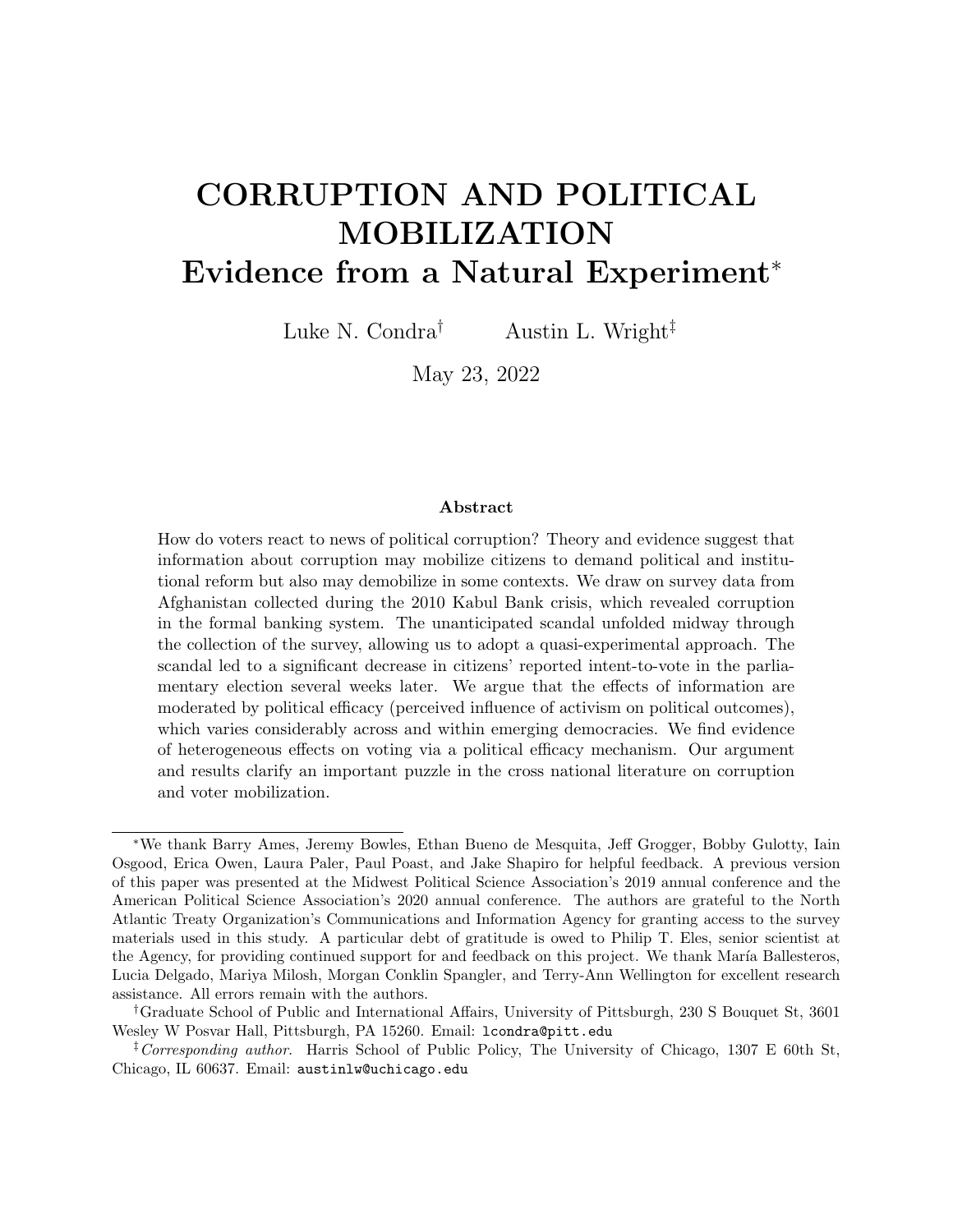models include age, age squared, gender, education, and ethnicity as demographic controls. We also include a set of indicator variables to control for individual non-responsiveness to relevant questions. Robust standard errors are clustered by district to account for potential spatial clustering in exposure to insecurity and the sampling design (i.e., correlation of survey timing within the primary sampling unit). All models are adjusted using population sampling weights.

Other conditions might influence respondent's preferences, including local security dynamics, government control of the respondent's area, and security force patrol frequency. We incorporate these parameters in our robustness checks. In addition, surveys relying on direct questions may yield biased estimates if respondents do not truthfully reveal their preferences or beliefs. In the absence of indirect questions or a list experiment, these concerns are difficult to rule out definitively. We attempt to address these concerns in several ways. First, enumerators were asked to identify (and record) the respondent's level of comfort and understanding of the survey. Second, enumerators recorded the number of people present during the interview. Respondents who are unfamiliar or uncomfortable with responding to questions from non-family members may give unreliable answers. Responses collected in the presence of a large number of people might also be less reliable. We incorporate these measures as additional parameters in our robustness checks.

# **RESULTS**

### Main Results

We examine the impact of the scandal on intention to vote and present main results in Table 1. Column 1 is from our baseline model with district fixed effects and demographic controls as described above. Overall, we estimate a sizeable (10%) decrease in intent-to-vote.

We next turn our attention to several robustness checks. It is possible that the scandal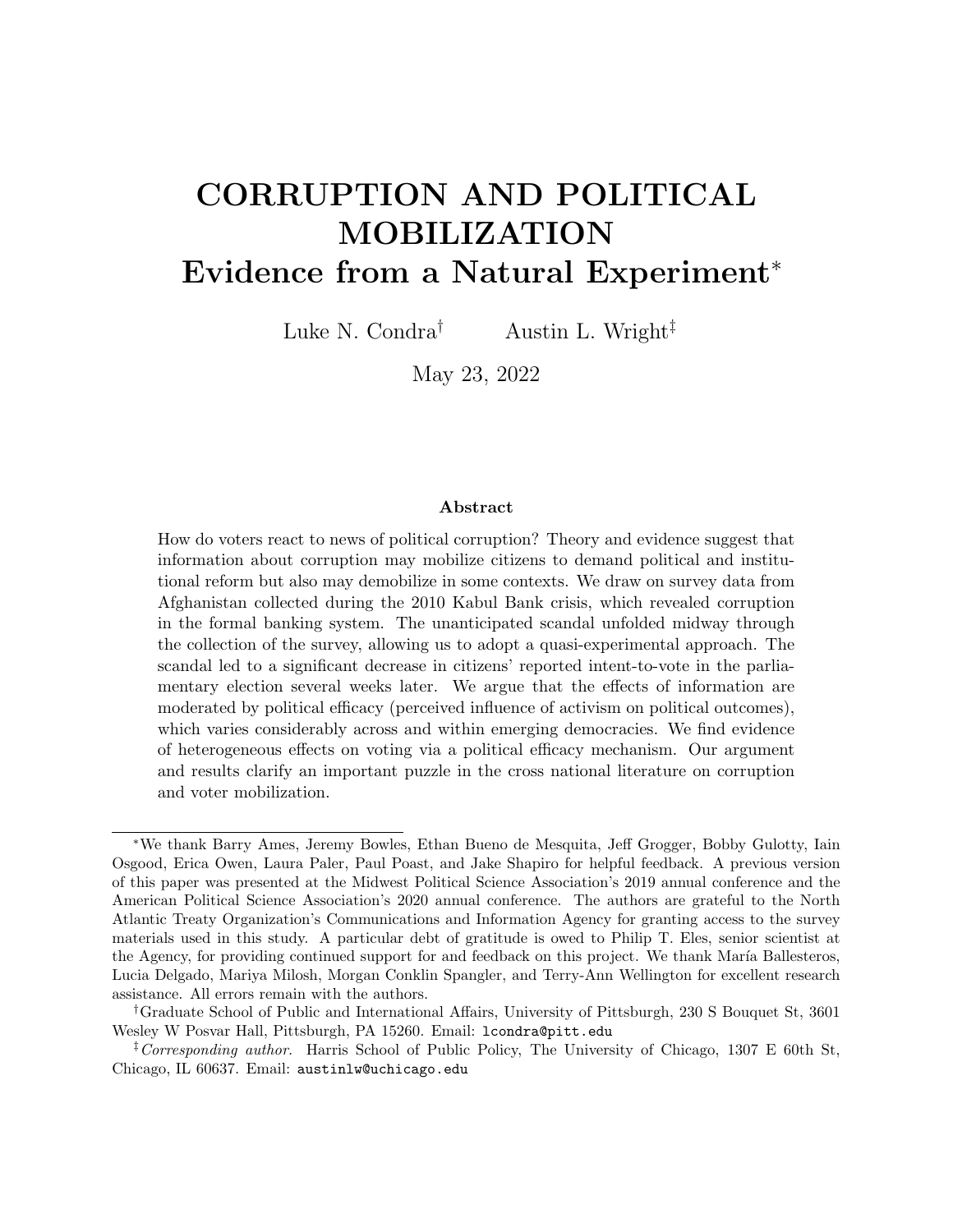|                              | $\left(1\right)$ | $\left( 2\right)$    | $\left( 3\right)$       |
|------------------------------|------------------|----------------------|-------------------------|
|                              | Benchmark        | Benchmark - Security | Benchmark - Survey Bias |
| Post                         | $-0.108**$       | $-0.106**$           | $-0.105**$              |
|                              | (0.0459)         | (0.0435)             | (0.0442)                |
| <b>SUMMARY STATISTICS</b>    |                  |                      |                         |
| Outcome Mean                 | 0.699            | 0.699                | 0.699                   |
| Outcome SD                   | 0.459            | 0.459                | 0.459                   |
| <b>PARAMETERS</b>            |                  |                      |                         |
| District FE                  | Yes              | Yes                  | Yes                     |
| Demographic Controls         | Yes              | Yes                  | Yes.                    |
| <b>ADDITIONAL PARAMETERS</b> |                  |                      |                         |
| Security                     | N <sub>0</sub>   | Yes                  | Yes                     |
| Govt. Control                | No.              | Yes                  | Yes                     |
| Govt. Patrols                | No.              | Yes                  | Yes                     |
| Survey Bias Controls         | N <sub>o</sub>   | N <sub>o</sub>       | Yes                     |
| <b>MODEL STATISTICS</b>      |                  |                      |                         |
| N                            | 9803             | 9803                 | 9802                    |
| Clusters                     | 240              | 240                  | 240                     |

Table 1: Estimates of Financial Scandal on Intent-to-Vote

Notes: Outcome in Table 1 is: "Do you plan to vote in the upcoming election?" Unit of analysis is individual survey respondent. All models include administrative district fixed effects (using ESOC boundaries), as well as baseline demographic controls (age, age squared, education, gender, ethnicity). Standard errors clustered at the district level and are presented in parentheses, stars indicate \*\*\*  $p < 0.01$ , \*\*  $p < 0.05$ , \*  $p < 0.1$ .

affected corruption and voting behavior differently in places with poor security provision, weak government control, and limited efforts by the government to thwart insurgent activity. To address these concerns, we add a vector of control variables to our main specification in Columns 2 and 3 in Table 1. In particular, we account for self-reported village security, extent of government control over the respondent's area, and the patrol frequency of security forces. Our balance tests suggest these factors are balanced, so our point estimates should not vary substantially, but these additional parameters may increase the precision of the main effect. Indeed, our point estimates are indistinguishable from the baseline model. In Column 3 of Table 1, we account for whether the survey respondent was comfortable with the survey and understood most of the survey instruments (separate parameters). We also address potential concerns about household size and the number of people present during the interview, both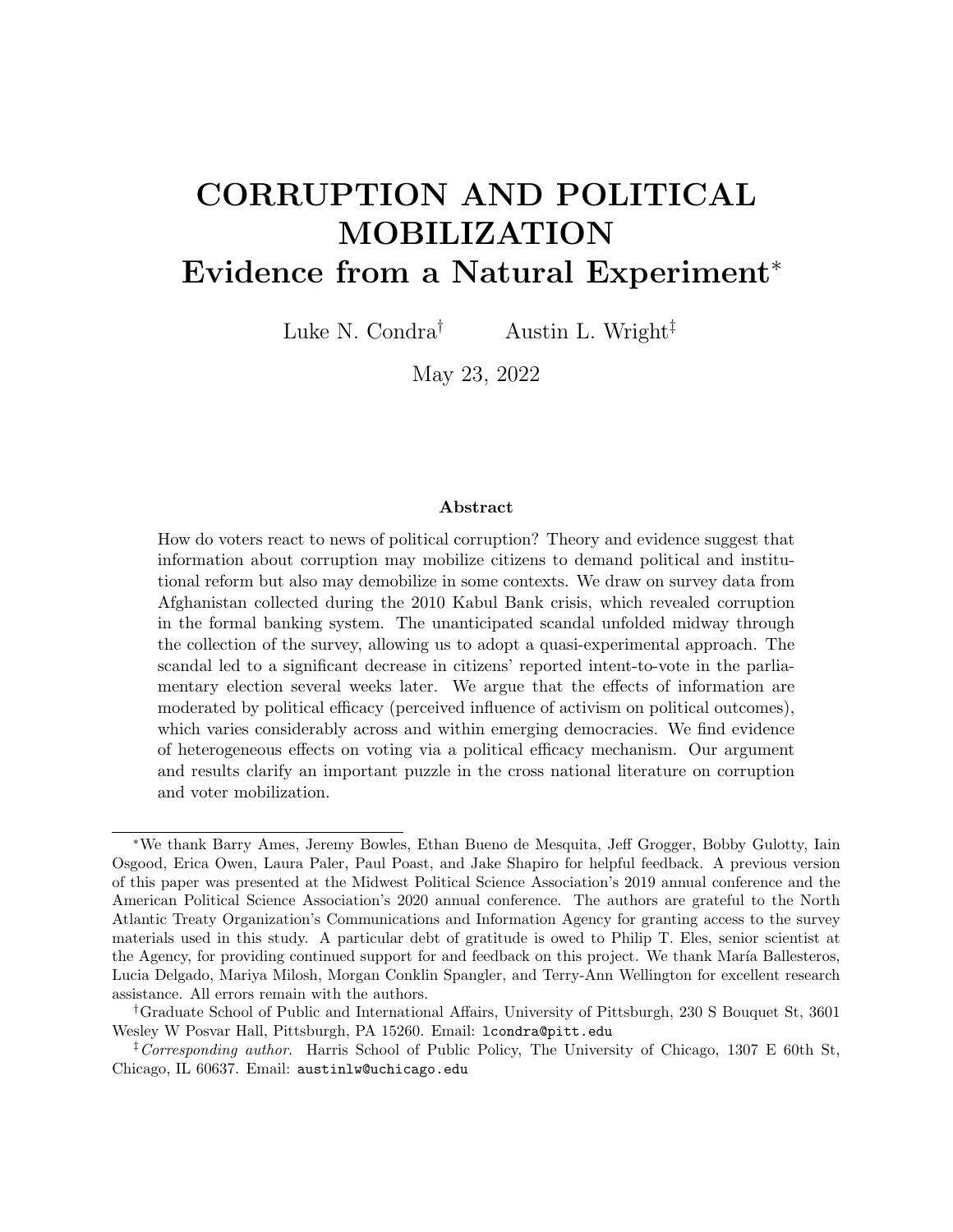of which may increase the likelihood the subject did not answer questions truthfully. The core results on intent-to-vote are unaffected.

These results suggest that revelation of corruption significantly and negatively affected citizens' intention to vote in the parliamentary election two weeks later. Our identification strategy leverages the "as if" random sampling of survey respondents before and after the scandal emerged to estimate the short-term political consequences of the crisis. The quasiexperimental approach we take lends credibility to our estimates. Yet it is difficult to assess the medium-run effects of the scandal on actual voting patterns in the parliamentary election two weeks after our survey was completed. This is a weakness that our natural experiment does not allow us to address. Voter turnout may have been substantially affected by the scandal in ways that our survey does not allow us to identify due to the narrow time window around which we can plausibly claim to make causal inferences. Perhaps more importantly, it is possible that citizens did not fully recognize the extent of the criminal acts at the Kabul Bank or the network of political actors implicated by the scandal until long after the election.

But why did information about the scandal demobilize voters in this case, on average? As we argued above, we expect that this is due, in part, to Afghan citizens generally not feeling that political activity can make much of a difference in the political process. We turn next to an empirical exploration of this argument.

### Heterogeneous Effects of Political Efficacy

The ANQAR survey does not provide any information on respondents' political efficacy, so we cannot examine how this might have moderated any information effect of the scandal on intent-to-vote at the individual level. Instead, we take advantage of another high quality survey that the Asia Foundation conducted across Afghanistan between June 18 and July 5, 2010, only weeks before the ANQAR survey was enumerated and the Kabul Bank scandal unfolded. The Asia Foundation survey asked respondents "How much influence do you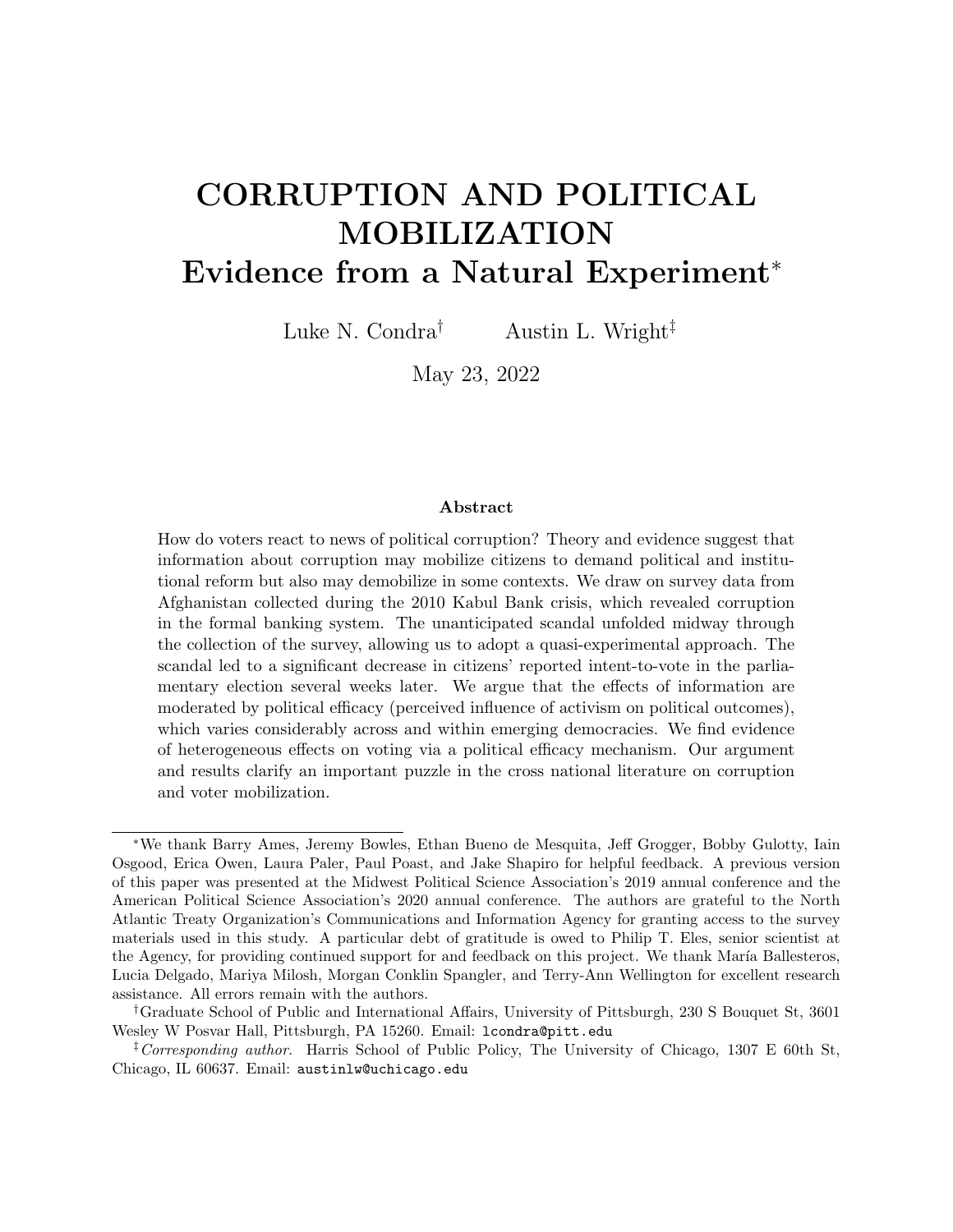think someone like you can have over government decisions?", an ideal measure of personal efficacy in the political process. Across 6,259 respondents, roughly 12% answered "a lot", which we classify as high efficacy. The remaining responses are classified as low efficacy, including "some", "very little", and "none at all."<sup>63</sup> We note that one advantage of using these separate data to construct a measure of political efficacy is that subjects in the ANQAR survey could not have tried to calibrate their responses about political attitudes and behavior to any self-reported sense of political efficacy because no such question was asked of them. Moreover, the Asia Foundation survey was also stratified by province, allowing us to study heterogeneous effects across provinces with high or low efficacy.

Based on these data, we code Afghan provinces as either high or low on political efficacy, using the mean level of efficacy observed in the full distribution. This allows us to modify the original estimating equation by adding an interaction term,  $post \times e\text{ }cacy.$  It is possible that provinces with high and low efficacy differ on important observable factors. Figure SI-1 presents a balance test on observables across the pre/post periods for high efficacy provinces, following the approach in Figure 5. Because our estimating equation includes a location fixed effect below the province (i.e., administrative districts), the cross-sectional variation in efficacy is conditioned out. This means that any residual imbalances at the provincial level are partialled out during estimation. It is also worth noting that the full set of interaction terms in our model absorbs any pre/post changes in respondent attitudes across provinces with varying levels of political efficacy. These two features of our research design address potential concerns that low and high efficacy provinces are systematically different on average in ways that are either fixed or time-varying with the scandal. Although we advise caution in giving the heterogeneous effects a causal interpretation, these features give us more confidence in the magnitude of the coefficients we estimate.

<sup>63</sup>This classification is in line with the Asia Foundation's own evaluation of self-reported political influence in the survey. See Tariq, Ayoubi and Haqbeen 2010, 96-97.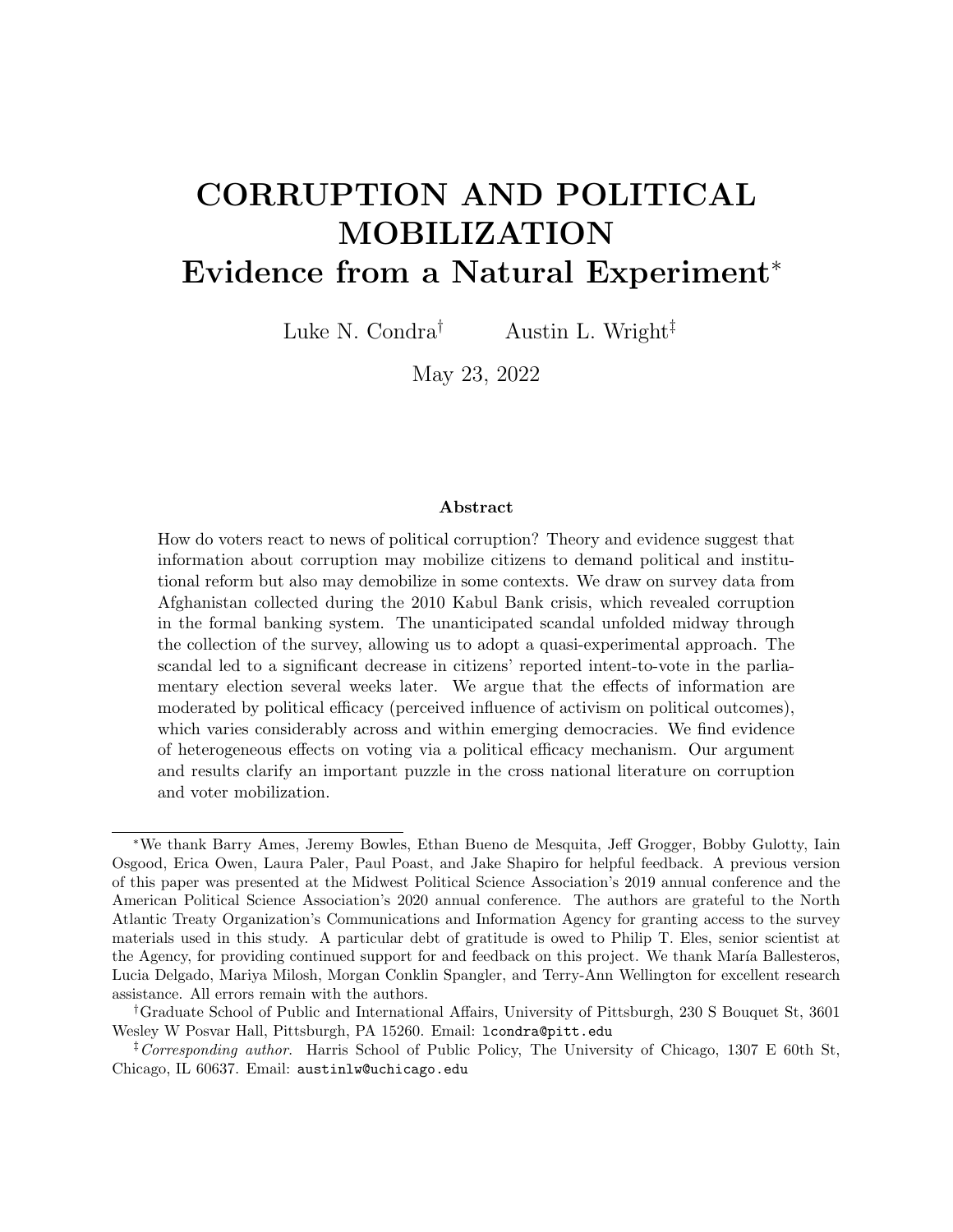We introduce the interaction of high efficacy and post-scandal enumeration in Table 2. We observe a significant reduction in intention-to-vote among individuals living in low efficacy provinces, which is driving the observed average effect in the full sample (Table 1). This is what we would expect based on the logic connecting low levels of personal efficacy to political disengagement. Moreover, while we do not observe a precisely estimated overall mobilization effect of information in high efficacy provinces, the marginal effect of moving to a high efficacy province is positive and statistically significant, which also is consistent with the theoretical logic. The demobilization effect of information about the corruption scandal attenuates as efficacy increases. As in previous specifications (Table 1), in Columns 2-3 we progressively add controls to account for the security situation and elements of survey enumeration. The results are unaffected.

In summary, the evidence we find suggests that political efficacy likely plays an influential role in shaping how voters mobilize in the wake of an unexpected corruption scandal. However, it is important to highlight that we cannot necessarily lend a causal interpretation to the heterogeneous effects we find. Political efficacy is not randomly assigned in this setting or others and could be a function of all sorts of factors that also contribute to citizens' willingness to vote. Although our research design helps us account for any systematic or time-varying differences across provinces with high and low efficacy, there may still be sources of bias that remain. Our main point is that, no matter what explains variation in the ebb and flow of political efficacy across and within countries, we should expect that citizens will react differently to information about corruption because of it. The sub-national results from this case provide support for this argument. While there are important cross-national differences other than political efficacy that undoubtedly contribute to variance in the way in which citizens do or do not react to political corruption, we submit that these results provide reason to further test empirical implications of the theoretical argument in other contexts that vary in the level of citizens' political efficacy.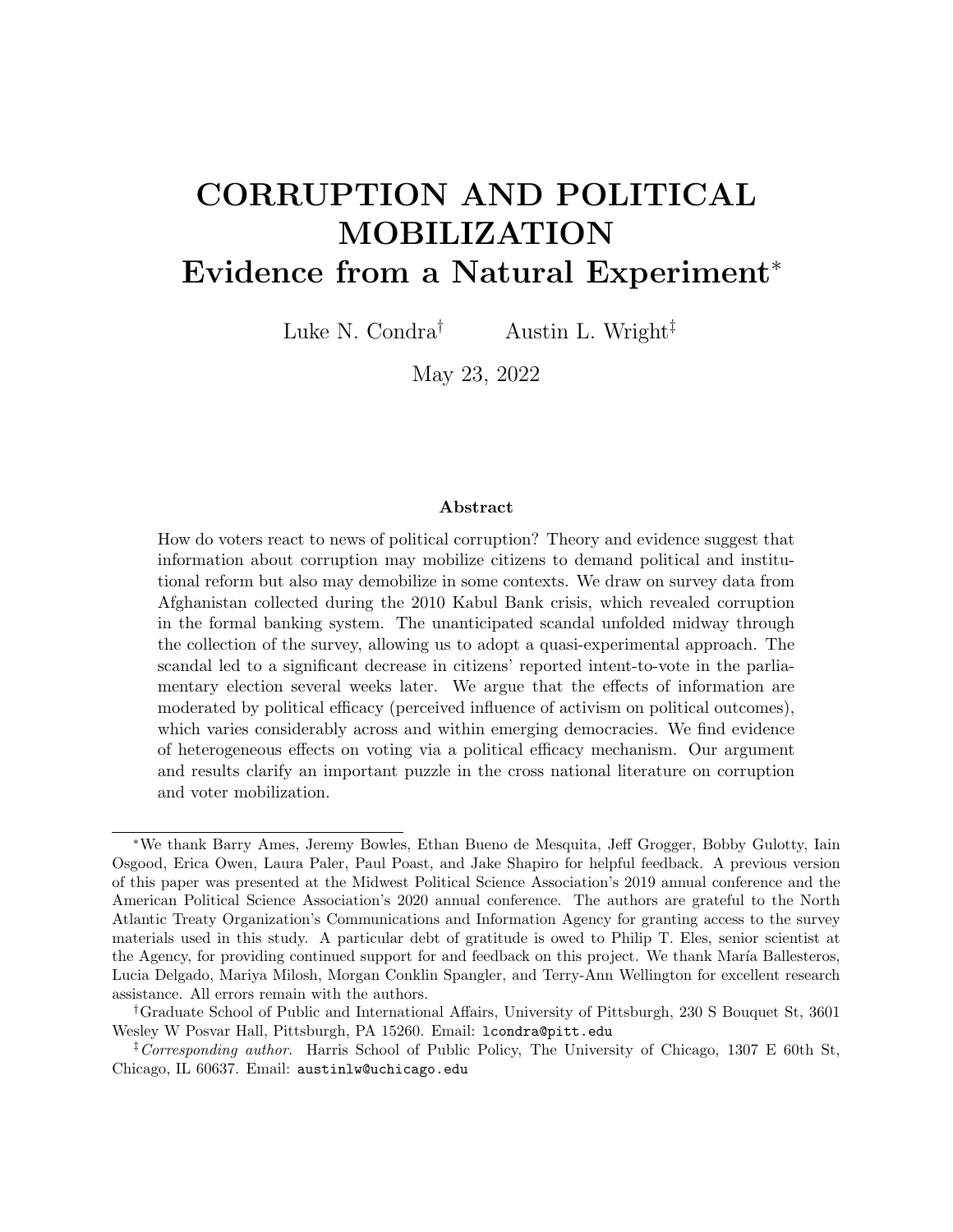|                              | $\left(1\right)$ | $\left( 2\right)$    | $\left( 3\right)$       |
|------------------------------|------------------|----------------------|-------------------------|
|                              | Benchmark        | Benchmark - Security | Benchmark - Survey Bias |
| Post                         | $-0.153***$      | $-0.150***$          | $-0.150***$             |
|                              | (0.0479)         | (0.0450)             | (0.0454)                |
| Post $\times$ High Efficacy  | $0.160***$       | $0.155***$           | $0.163***$              |
|                              | (0.0594)         | (0.0581)             | (0.0571)                |
| <b>SUMMARY STATISTICS</b>    |                  |                      |                         |
| Outcome Mean                 | 0.699            | 0.699                | 0.699                   |
| Outcome SD                   | 0.459            | 0.459                | 0.459                   |
| PARAMETERS                   |                  |                      |                         |
| District FE                  | Yes              | Yes                  | Yes                     |
| Demographic Controls         | Yes              | $_{\rm Yes}$         | $\operatorname{Yes}$    |
| <b>ADDITIONAL PARAMETERS</b> |                  |                      |                         |
| Security                     | No               | Yes                  | $\operatorname{Yes}$    |
| Govt. Control                | No               | Yes                  | Yes                     |
| Govt. Patrols                | N <sub>o</sub>   | Yes                  | Yes                     |
| Survey Bias Controls         | N <sub>0</sub>   | N <sub>o</sub>       | Yes                     |
| <b>MODEL STATISTICS</b>      |                  |                      |                         |
| N                            | 9803             | 9803                 | 9802                    |
| Clusters                     | 240              | 240                  | 240                     |

Table 2: Estimates of Financial Scandal on Intent-to-Vote: Accounting for Heterogeneity by Political Efficacy

Notes: Outcome in Table 2 is: "Do you plan to vote in the upcoming election?" Unit of analysis is individual survey respondent. All models include administrative district fixed effects (using ESOC boundaries), as well as baseline demographic controls (age, age squared, education, gender, ethnicity). Standard errors clustered at the district level and are presented in parentheses, stars indicate \*\*\*  $p < 0.01$ , \*\*  $p < 0.05$ , \*  $p < 0.1$ .

### Information Mechanism Test

In their seminal paper testing the informational theory of voter behavior, Ferraz and Finan show that the release of audit information to the public about local government corruption significantly reduced incumbents' chance of reelection.<sup>64</sup> Further in line with the informational theory of voter behavior, this effect was particularly pronounced in places where local radio was present, which facilitated the dissemination of information to the public.

Following this intuition, to increase confidence in our argument, we provide a simple placebo population test of the purported mechanism that information is most likely to be

<sup>64</sup>Ferraz and Finan 2008.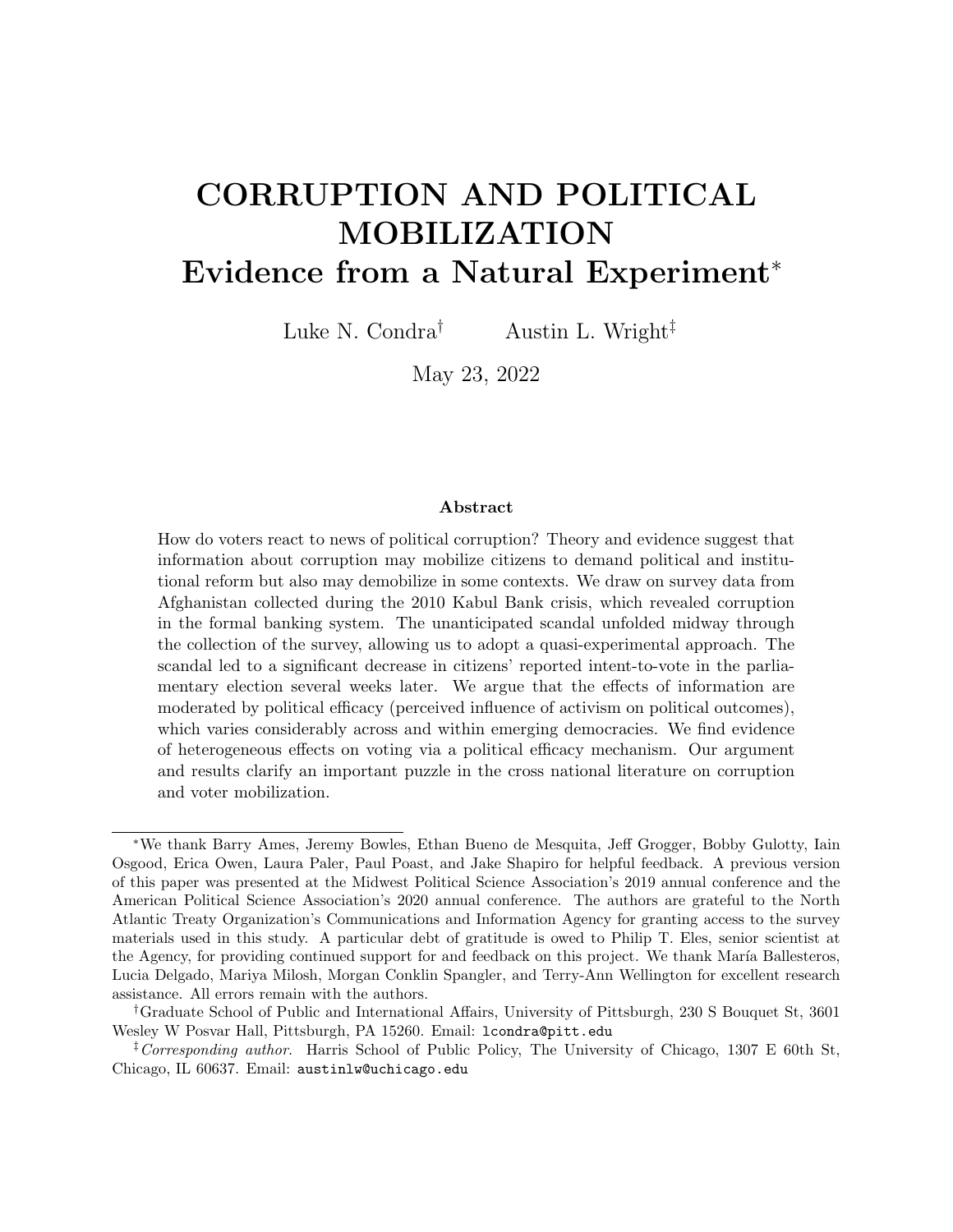transmitted through media sources.<sup>65</sup> Splitting the sample into individuals with and without media access, we re-estimate specifications in Table 2 that include the full set of control variables, and report them in Table 3.<sup>66</sup> Notice that Column 3, relying solely on subjects with media access, yields the statistically precise base term from our main analysis, while the effect sizes and precision in Column 2, where subjects do not have media access, are inconsistent. Overall, this simple test reveals evidence consistent with the mechanism articulated in Ferraz and Finan and gives us more confidence in the plausibility of the information channel in this  $case.<sup>67</sup>$ 

### Supplemental Results

In Supporting Information, we provide a series of supplemental results to address potential concerns about the main findings. First, we show that results in Table 2 are robust to a range of pre/post cutoff windows. Figure SI-2 shows the robustness of the estimated effects on intent-to-vote, across a range of pre/post cutoff windows. In the left panel, we plot the baseline difference-in-difference (when political efficacy is low). In the right panel, we plot the marginal effects (as noted in the main tables). Each subsequent estimate eliminates one day before and after the scandal event, starting at six days pre/post and ending with two days pre/post. Even narrowing the cutoff to two days before and after the scandal broke, results are largely unaffected.

Second, the results are insensitive to alternative cutoffs for classifying province-level political efficacy. In Figure SI-3, we demonstrate the main heterogeneous effects in Table 2 are also largely insensitive to alternative cutoffs for classifying respondents' level of political efficacy by province.

<sup>&</sup>lt;sup>65</sup> Eggers, Tuñón and Dafoe 2021.

<sup>66</sup>Respondents are coded as having media access if they report television or radio as their most frequent source of news and information, and having no media access otherwise.

<sup>67</sup>Ferraz and Finan 2008.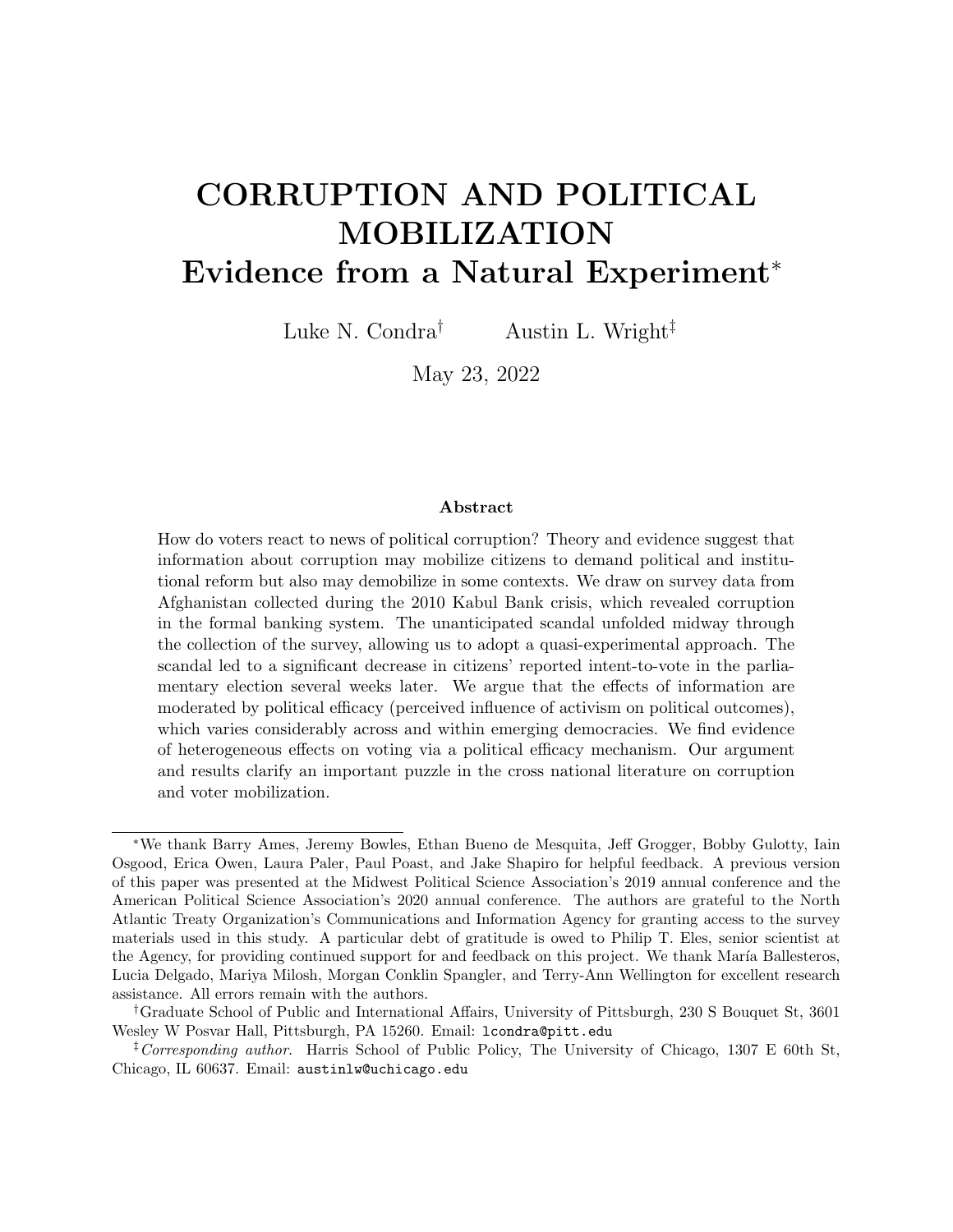|                             | $\left(1\right)$ | $\left( 2\right)$ | $\left(3\right)$  |
|-----------------------------|------------------|-------------------|-------------------|
|                             | Full Sample      | No Media Access   | With Media Access |
| Post                        | $-0.150***$      | $-0.0899*$        | $-0.171$ ***      |
|                             | (0.0454)         | (0.0477)          | (0.0447)          |
| Post $\times$ High Efficacy | $0.163***$       | 0.0919            | $0.183***$        |
|                             | (0.0571)         | (0.0618)          | (0.0593)          |
| <b>SUMMARY STATISTICS</b>   |                  |                   |                   |
| Outcome Mean                | 0.699            | 0.668             | 0.719             |
| Outcome SD                  | 0.459            | 0.471             | 0.450             |
| <b>PARAMETERS</b>           |                  |                   |                   |
| District FE                 | Yes              | Yes               | Yes               |
| Demographic Controls        | Yes              | $_{\rm Yes}$      | Yes               |
| ADDITIONAL PARAMETERS       |                  |                   |                   |
| Security                    | Yes              | Yes               | Yes               |
| Govt. Control               | Yes              | Yes               | Yes               |
| Govt. Patrols               | Yes              | Yes               | Yes               |
| Survey Bias Controls        | Yes              | $_{\rm Yes}$      | Yes               |
| <b>MODEL STATISTICS</b>     |                  |                   |                   |
| N                           | 9802             | 3538              | 5871              |
| Clusters                    | 240              | 221               | 233               |

Table 3: Estimates of Financial Scandal on Intent-to-Vote: Accounting for Heterogeneity by Political Efficacy and Media (information) Access

Notes: Outcome in Table 3 is: "Do you plan to vote in the upcoming election?" Unit of analysis is individual survey respondent. All models include administrative district fixed effects (using ESOC boundaries), as well as baseline demographic controls (age, age squared, education, gender, ethnicity). Standard errors clustered at the district level and are presented in parentheses, stars indicate \*\*\*  $p < 0.01$ , \*\*  $p < 0.05$ , \*  $p < 0.1$ .

Third, dropping the district fixed effects from our models or excluding districts without within-unit variation in timing of enumeration (i.e., pre/post) does not affect results. Given that only a subset of districts is enumerated both before and after news of the scandal broke, it could be the case that readers are cautious about the use of district fixed effects (which reduce the variation available for the difference-in-difference estimator). It might also be the case that our main specification is biased by disproportionate weights being assigned to districts with no within-case variation (that is, districts with complete enumeration either before or after the scandal). To address these two concerns, we can replicate the benchmark specifications from Table 2 under two separate conditions: dropping the fixed effects entirely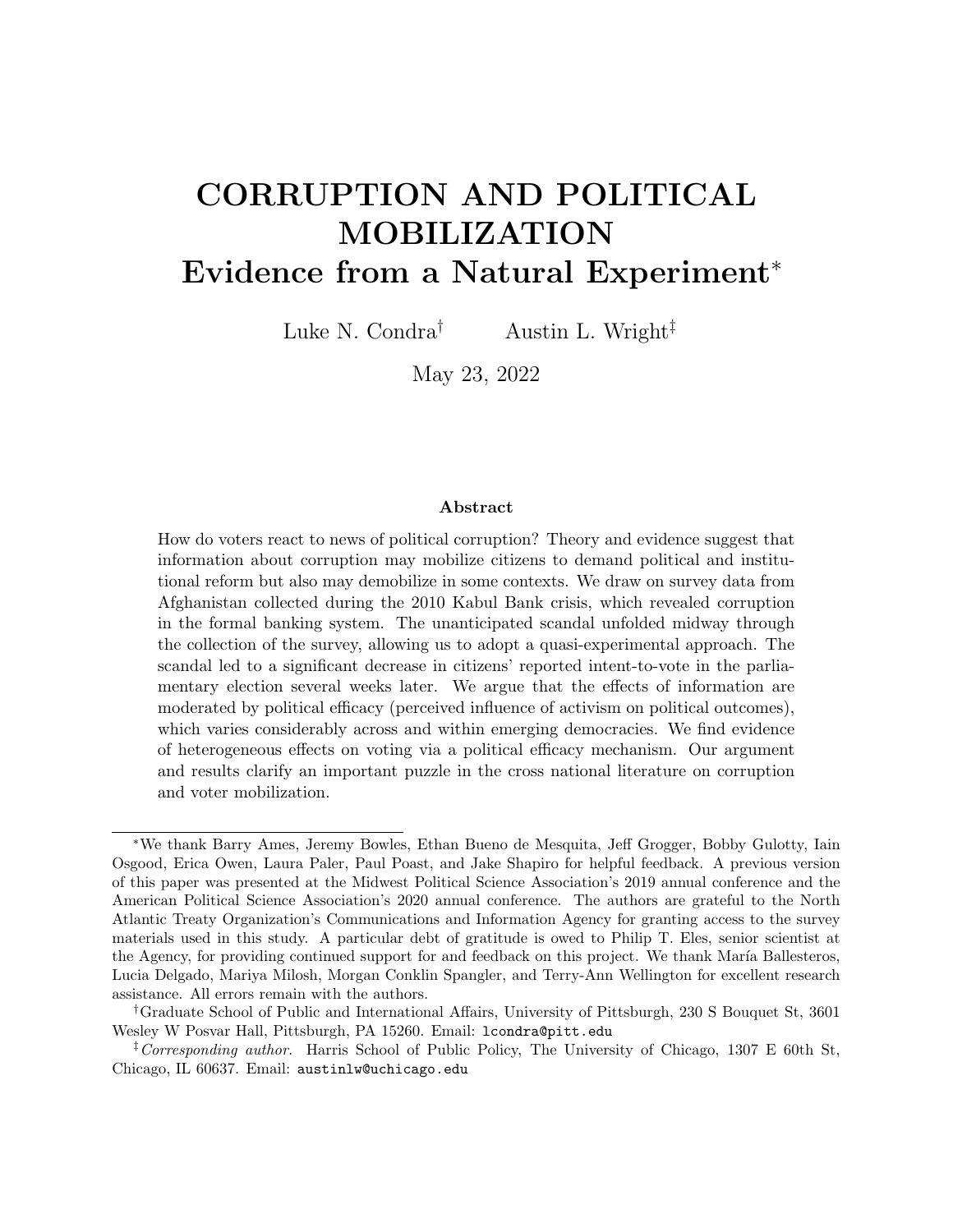and excluding any districts that do not have within-units variation (while retaining the fixed effects). These results are presented in Table SI-1. Because the estimator in both cases has changed, we would expect the coefficient magnitudes to vary but the direction of the main effects to be consistent. This is precisely what we find.

Finally, we show the comparability of demographic characteristics across the ANQAR and Asia Foundation survey samples. In Figure SI-5 we present evidence comparing the sample we study in ANQAR and demographic data from the Asia Foundation's 13 years of fieldwork. Although there is a high level of consistency across ethnic groups and age cohorts, we observe some under-representation of female respondents in several provinces in ANQAR. The balance tests presented earlier indicate this undersampling of female subjects was consistent across pre- and post-scandal groups. Undersampling therefore does not cause bias in our estimate but it could suggest that our point estimate is not representative of the population parameter estimate that could be recovered if we had more complete inclusion of female subjects. Although we cannot retroactively survey female subjects, we can examine whether the estimated effect varies if we exclude provinces where females are underrepresented in our sample. If the effect does not vary substantially, it suggests our main estimate is likely consistent with what would be recovered if we could retroactively survey more female subjects. These results are presented in Table SI-2. Notice that the main effects are highly consistent with Table 2, indicating that the uneven gender balance likely should not change our interpretation of the estimated effects.

# **CONCLUSION**

How do voters react to news of large-scale political corruption? Competing theoretical logics and mixed empirical evidence motivate our study of Afghan citizens' reactions to the real and economically damaging Kabul Bank financial scandal of 2010. We leverage the fact that the scandal broke while a survey was being enumerated across Afghanistan, which provides the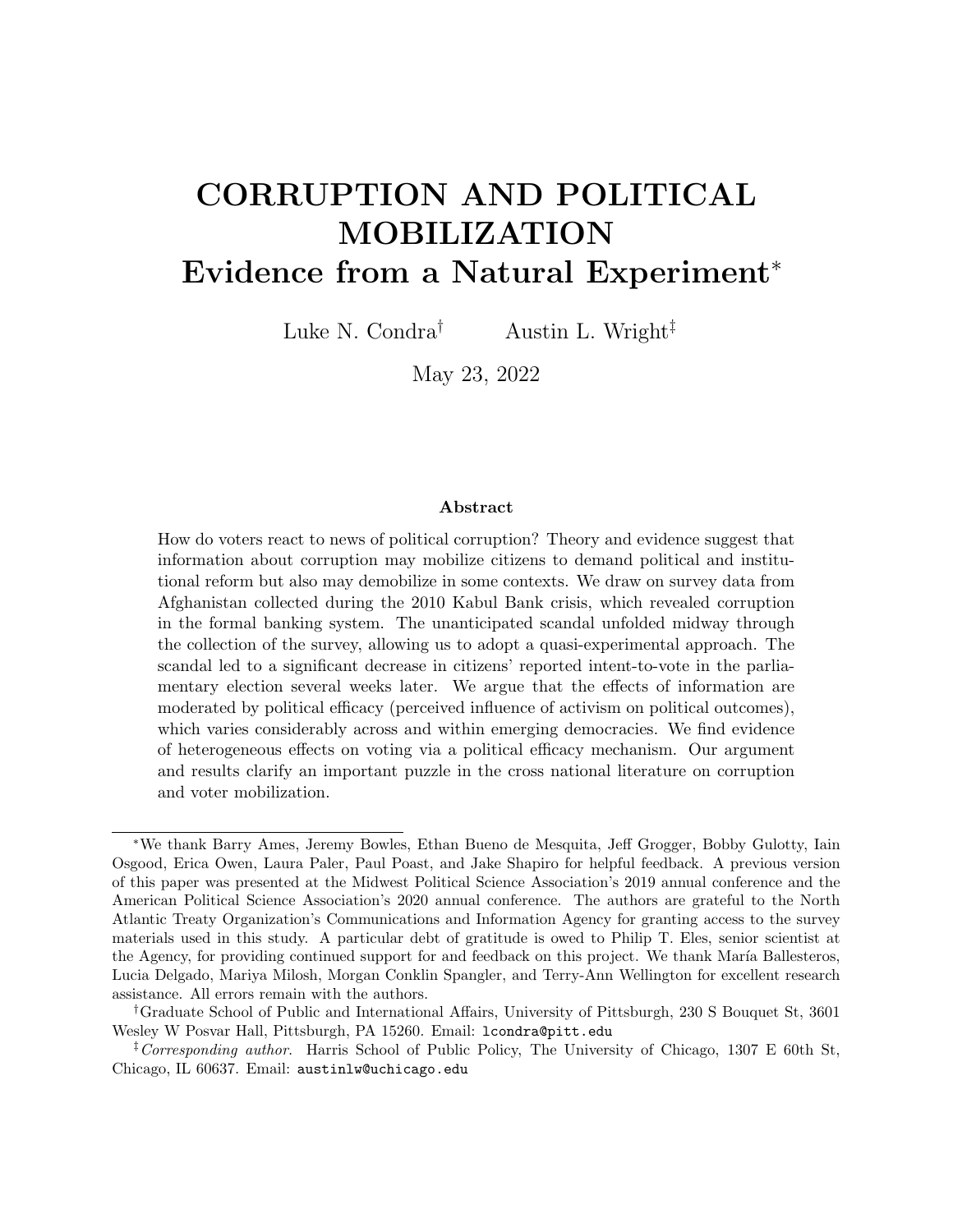opportunity to identify the causal effects that news of the scandal had on intent-to-vote in the parliamentary election scheduled several weeks later. Overall, we observe a statistically significant and negative effect of the scandal on citizens' intent-to-vote, which is consistent with other work that documents information's demobilizing effects in some contexts. Various features of our quasi-experimental research design lend strength to the causal nature of our claims.

To explain variation in reactions in this case and potentially others, we draw on a theoretical literature that emphasizes how political efficacy might moderate the effect of corruptionrelated information on citizens' political mobilization. Scholars have argued that investigation into the conditions under which information about corruption affects political behavior represents the next generation of research on accountability.<sup>68</sup> The policy implications of an informational theory of accountability and sanctioning have motivated anti-corruption efforts by governments and international organizations worldwide, including recently in Nigeria, the Dominican Republic, and Afghanistan.

But scholars argue that the same programs that might "work" to discourage political corruption in some countries via an electoral sanctioning mechanism may have a much more muted effect in other countries.<sup>69</sup> Our argument emphasizing variation in political efficacy (both within and across countries) provides one reason why this might be the case. In the context studied here, we find evidence consistent with the argument that pre-existing political efficacy moderates information's effects: information had a demobilizing effect in low efficacy provinces but this effect was attenuated in high efficacy provinces. Thus, the analysis suggests that where efficacy is low, information about corruption actually harms accountability by reducing likely turnout.

These findings highlight a problem common in developing contexts: the extent and in-

<sup>68</sup>Pande 2011.

<sup>69</sup>Olken and Pande 2012.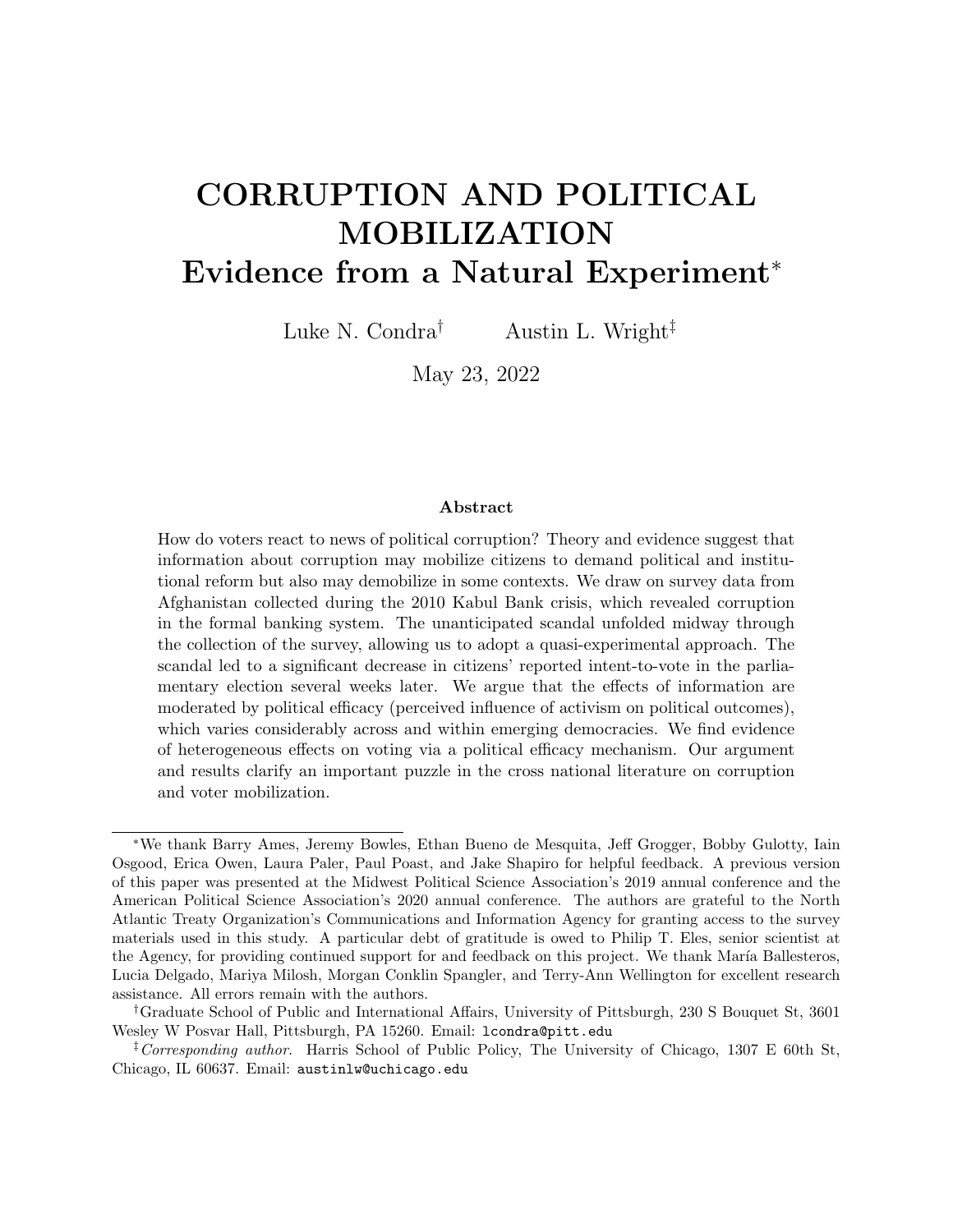tensity of corruption may normalize misconduct by political actors<sup>70</sup> and even citizens themselves.<sup>71</sup> Even a large-scale financial scandal may be insufficient to trigger unconditional political mobilization and reform if it reflects "government as usual." Corruption remains a prominent impediment to economic development and political consolidation. Understanding how the revelation of political corruption affects public opinion and voter preferences is critical to identifying policy interventions that can meaningfully deter or constrain corrupt political actors.

<sup>70</sup>Pande 2008; Fisman and Miguel 2007.

 $^{71}\rm{Corbacho}$  et al. 2016.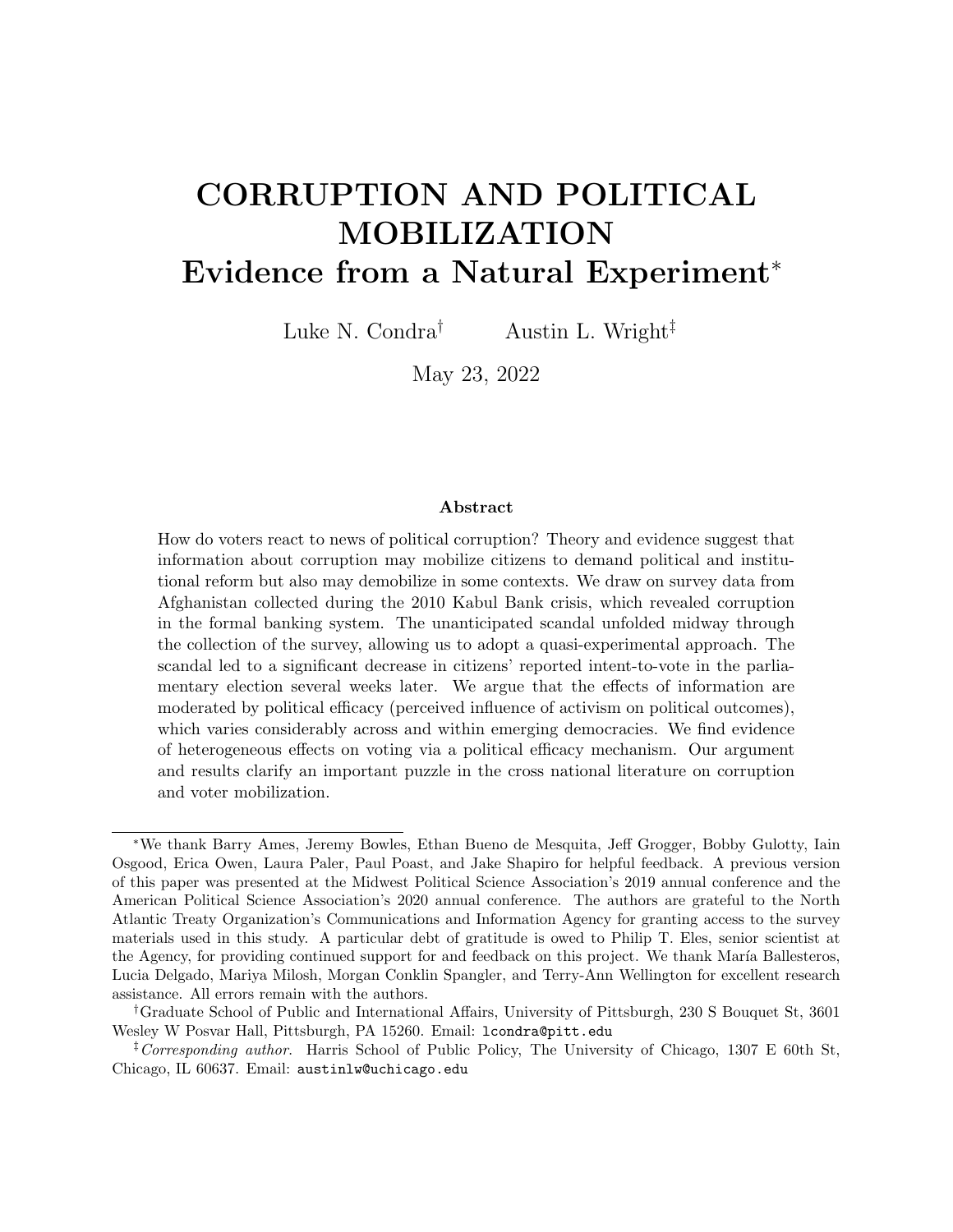# References

- Achen, Christopher H. and Andre Blais. 2016. Intention to vote, reported vote and validated vote. In The Act of Voting: Identities, Institutions and Locale, ed. Johan A. Elkink and David M. Farrell. New York: Routledge pp. 195–209.
- Adida, Claire L., Jessica Gottlieb, Eric Kramon and Gwyneth McClendon. 2019. Under What Conditions Does Performance Information Influence Voting Behavior? Lessons from Benin. In Information, Accountability, and Cumulative Learning: Lessons from Metaketa I, ed. Thad Dunning and et al. New York: Cambridge University Press pp. 81–117.
- Ahlin, Christian and Jiaren Pang. 2008. "Are financial development and corruption control substitutes in promoting growth?" Journal of Development Economics  $86(2):414 - 433$ .
- Akseer, Tabasum, Khadija Hayat, Emily Catherine Keats, Sayed Rohullah Kazimi, Charlotte Maxwell-Jones, Mohammed Sharih Shiwan, David Swift, Mustafa Yadgari and Fahim Ahmad Yousufzai. 2019. A Survey of the Afghan People: Afghanistan in 2019. San Francisco: The Asia Foundation.
- Avenburg, Alejandro. 2016. Corruption and Electoral Accountability in Brazil PhD thesis Boston University.
- Balcells, Laia and Gerard Torrats-Espinosa. 2018. "Using a Natural Experiment to Estimate the Electoral Consequences of Terrorist Attacks." PNAS 115:10624–10629.
- Banerjee, Abhijit V., Selvan Kumar, Rohini Pande and Felix Su. 2011. "Do Informed Voters Make Better Choices? Experimental Evidence from Urban India." Working paper.
- Besley, Timothy. 2006. Principled Agents? The Political Economy of Good Government. New York: Oxford University Press.
- Blair, Graeme, Kosuke Imai and Jason Lyall. 2014. "Comparing and Combining List and Endorsement Experiments: Evidence from Afghanistan." American Journal of Political Science 58(4):1043–1063.
- Boas, Taylor C., F. Daniel Hidalgo and Marcus André Melo. 2019a. Horizontal but Not Vertical: Accountability Institutions and Electoral Sanctioning in Northeast Brazil. In Information, Accountability, and Cumulative Learning: Lessons from Metaketa I, ed. Thad Dunning and et al. New York: Cambridge University Press pp. 257–286.
- Boas, Taylor C., F. Daniel Hidalgo and Marcus André Melo. 2019b. "Norms versus Action: Why Voters Fail to Sanction Malfeasance in Brazil." American Journal of Political Science 63:385–400.
- Botero, Sandra, Rodrigo Castro Cornejo, Laura Gamboa, Nara Pavao and David W. Nickerson. 2015. "Says Who? An Experiment on Allegations of Corruption and Credibility of Sources." Political Research Quarterly 68:493–504.
- Burlacu, Diana. 2020. "Corruption and Ideological Voting." British Journal of Political Science 50(2):435–456.
- Caillier, James. 2010. "Citizen Trust, Political Corruption, and Voting Behavior: Connecting the Dots." Politics and Policy 38(5):1015–35.
- Campbell, Angus, Gerald Gurin and Warren E. Miller. 1954. The Voter Decides. White Plains, NY: Row, Peterson and Company.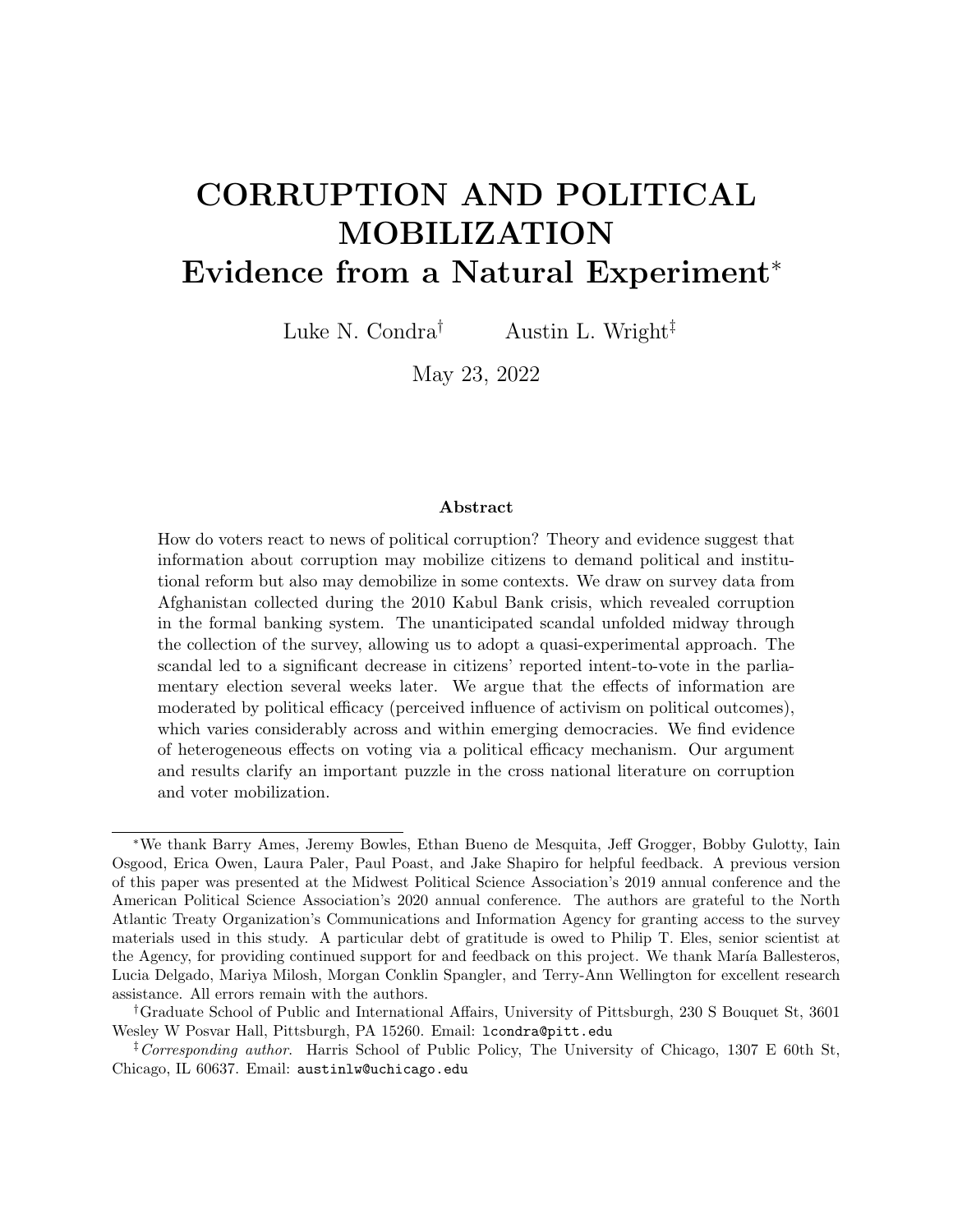- Chang, Eric C. C., Miriam A. Golden and Seth J. Hill. 2010. "Legislative Malfeasance and Political Accountability." World Politics 62(2):177–220.
- Chong, Alberto, Ana L. De La O, Dean Karlan and Leonard Wantchekon. 2015. "Does Corruption Information Inspire the Fight or Quash the Hope? A Field Experiment in Mexico on Voter Turnout, Choice, and Party Identification." The Journal of Politics 77(1):55–71.
- Corbacho, Ana, Daniel W. Gingerich, Virginia Oliveros and Mauricio Ruiz-Vega. 2016. "Corruption as a Self-Fulfilling Prophecy: Evidence from a Survey Experiment in Costa Rica." American Journal of Political Science 60(4):1077–1092.
- Cruz, Cesi, Philip Keefer and Julien Labonne. 2021. "Buying Informed Voters: New Effects of Information on Voters and Candidates." The Economic Journal 131(635):1105–34.
- CSES. 2015. CSES Module 2 Full Release. Dataset The Comparative Study of Electoral Systems.
- De Vries, Catherine E. and Hector Solaz. 2017. "The Electoral Consequences of Corruption." Annual Review of Political Science 20:391–408.
- Dunning, Thad. 2012. Natural Experiments in the Social Sciences: A Design-Based Approach. New York: Cambridge University Press.
- Dunning, Thad and et al. 2019a. "Voter information campaigns and political accountability: Cumulative findings from a preregistered meta-analysis of coordinated trials." Science Advances  $5(7):1-10$ .
- Dunning, Thad and et al., eds. 2019b. Information, Accountability, and Cumulative Learning: Lessons from Metaketa I. New York: Cambridge University Press.
- Eggers, Andrew C., Guadalupe Tuñón and Allan Dafoe. 2021. "Placebo Tests for Causal Inference." Working paper.
- Fearon, James D. 2000. Electoral accountability and the control of politicians: selecting good types versus sanctioning poor performance. In Democracy, Accountability, and Representation, ed. Adam Przeworski, Susan C. Stokes and Bernard Manin. New York: Cambridge University Press pp. 55–97.
- Ferejohn, John. 1986. "Incumbent Performance and Electoral Control." Public Choice 50(1- 3):5–25.
- Ferraz, Claudio and Frederico Finan. 2008. "Exposing Corrupt Politicians: The Effect of Brazil's Publicly Released Audits on Electoral Outcomes." Quarterly Journal of Economics 123(2):703–745.
- Ferraz, Claudio and Frederico Finan. 2011. "Electoral Accountability and Corruption: Evidence from the Audits of Local Governments." American Economic Review 101:1274–1311.
- Ferraz, Claudio, Frederico Finan and Diana B. Moreira. 2012. "Corrupting Learning: Evidence from Missing Federal Education Funds in Brazil." Journal of Public Economics 96:712–726.
- Fisman, Raymond and Edward Miguel. 2007. "Corruption, Norms, and Legal Enforcement: Evidence from Diplomatic Parking Tickets." Journal of Political Economy 115(6):1020– 1048.
- Fisman, Raymond and Jakob Svensson. 2007. "Are corruption and taxation really harmful to growth? Firm level evidence." Journal of Development Economics 83(1):63 – 75.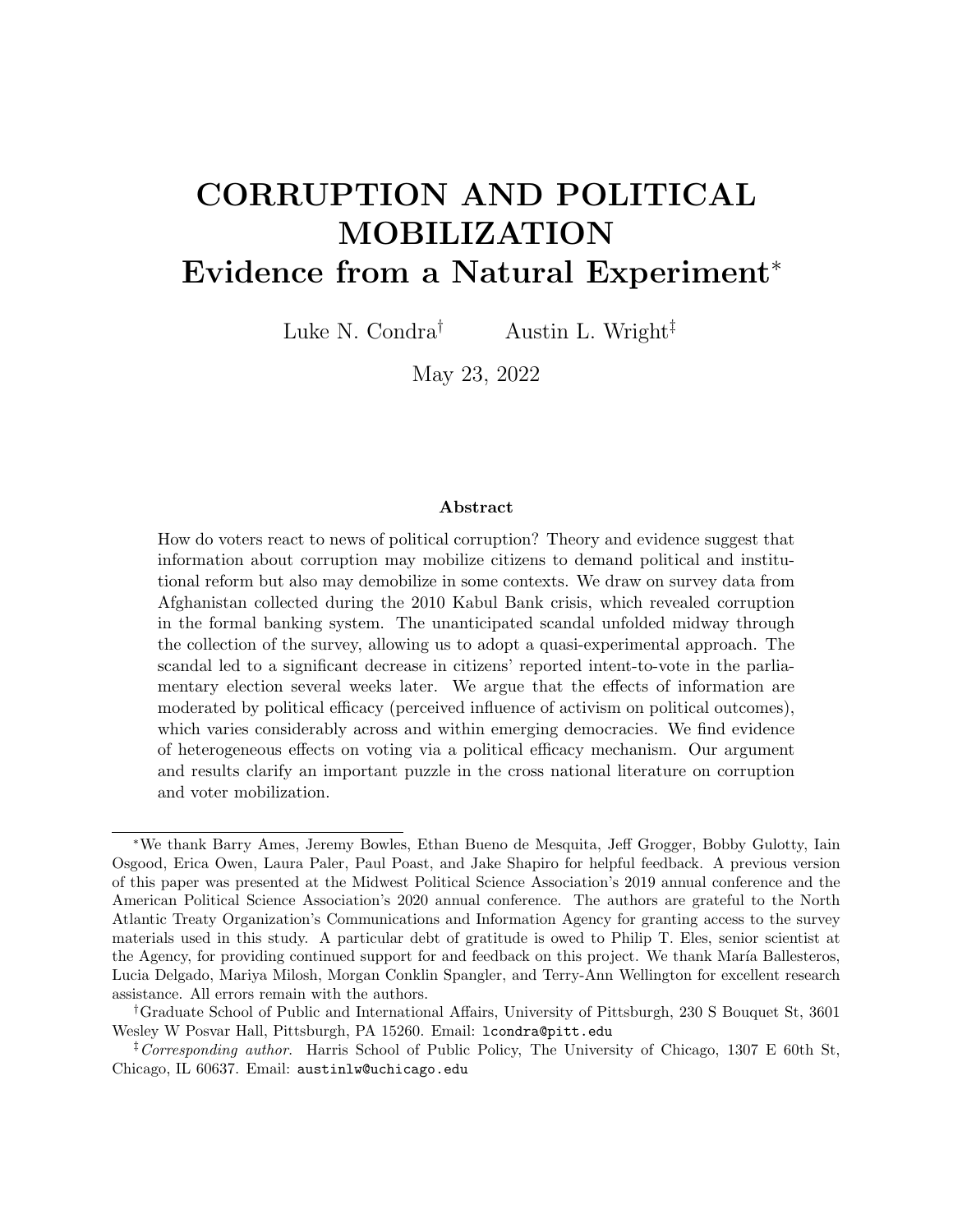- Hetherington, Marc J. 1998. "The Political Relevance of Political Trust." The American Political Science Review 92(4):791–808.
- Higgins, Andrew. 2010. "Kabul Bank Crisis Followed U.S. Push for Cleanup." Washington Post .
- Humphreys, Macartan and Jeremy M. Weinstein. 2012. "Policing Politicians: Citizen Empowerment and Political Accountability in Uganda—Preliminary Analysis." International Growth Centre Working Paper S-5021-UGA-1.
- Incerti, Trevor. 2020. "Corruption Information and Vote Share: A Meta-Analysis and Lessons for Experimental Design." American Political Science Review 114(3):761–74.
- Klasnja, Marko and Joshua A. Tucker. 2013. "The Economy, Corruption, and the Vote: Evidence from Experiments in Sweden and Moldova." Electoral Studies 32(3):536–43.
- Kos, Drago. 2012. Report of the Public Inquiry into the Kabul Bank Crisis. Special Report Independent Joint Anti-Corruption Monitoring and Evaluation Committee.
- Kostadinova, Tatiana. 2009. "Abstain or Rebel: Corruption Perceptions and Voting in East European Elections." Politics & Policy 37(4):691–714.
- Krause, Stefan and Fabio Méndez. 2009. "Corruption and elections: an empirical study for a cross-section of countries." Economics & Politics 21(2):179200.
- Kumlin, Staffan and Peter Esaiasson. 2012. "Scandal Fatigue? Scandal Elections and Satisfaction with Democracy in Western Europe, 1977-2007." British Journal of Political Science 42(2):263–282.
- Lierl, Malte and Marcus Holmlund. 2019. Performance Information and Voting Behavior in Burkina Faso's Municipal Elections: Separating the Effects of Information Content and Information Delivery. In Information, Accountability, and Cumulative Learning: Lessons from Metaketa I, ed. Thad Dunning and et al. New York: Cambridge University Press pp. 221–256.
- Lyall, Jason, Yuki Shiraito and Kosuke Imai. 2015. "Coethnic Bias and Wartime Informing." Journal of Politics 77(3):833–48.
- Malesky, Edmund, Paul Schuler and Anh Tran. 2012. "The Adverse Effects of Sunshine: A Field Experiment on Legislative Transparency in an Authoritarian Assembly." American Political Science Review 106:762–786.
- Mansbridge, Jane. 1998. On the Idea That Participation Makes Better Citizens. In Citizen Competence and Democratic Institutions, ed. Stephen L. Elkin and Karol E. Sotan. University Park, PA: Pennsylvania State University Press pp. 291–326.
- Mauro, Paolo. 1995. "Corruption and Growth." *Quarterly Journal of Economics* 110(3):681– 712.
- McLeod, Grant. 2016. Responding to Corruption and the Kabul Bank Collapse. Special Report 398 United States Institute of Peace.
- Mikulaschek, Christoph, Saurabh Pant and Beza Tesfaye. 2020. "Winning Hearts and Minds in Civil Wars: Leadership Change, Governance, and Support for Violence in Iraq." American Journal of Political Science 64(4):773–790.
- Muñoz, Jordi, Albert Falcó-Gimeno and Enrique Hernández. 2020. "Unexpected Event during Survey Design: Promise and Pitfalls for Causal Inference." Political Analysis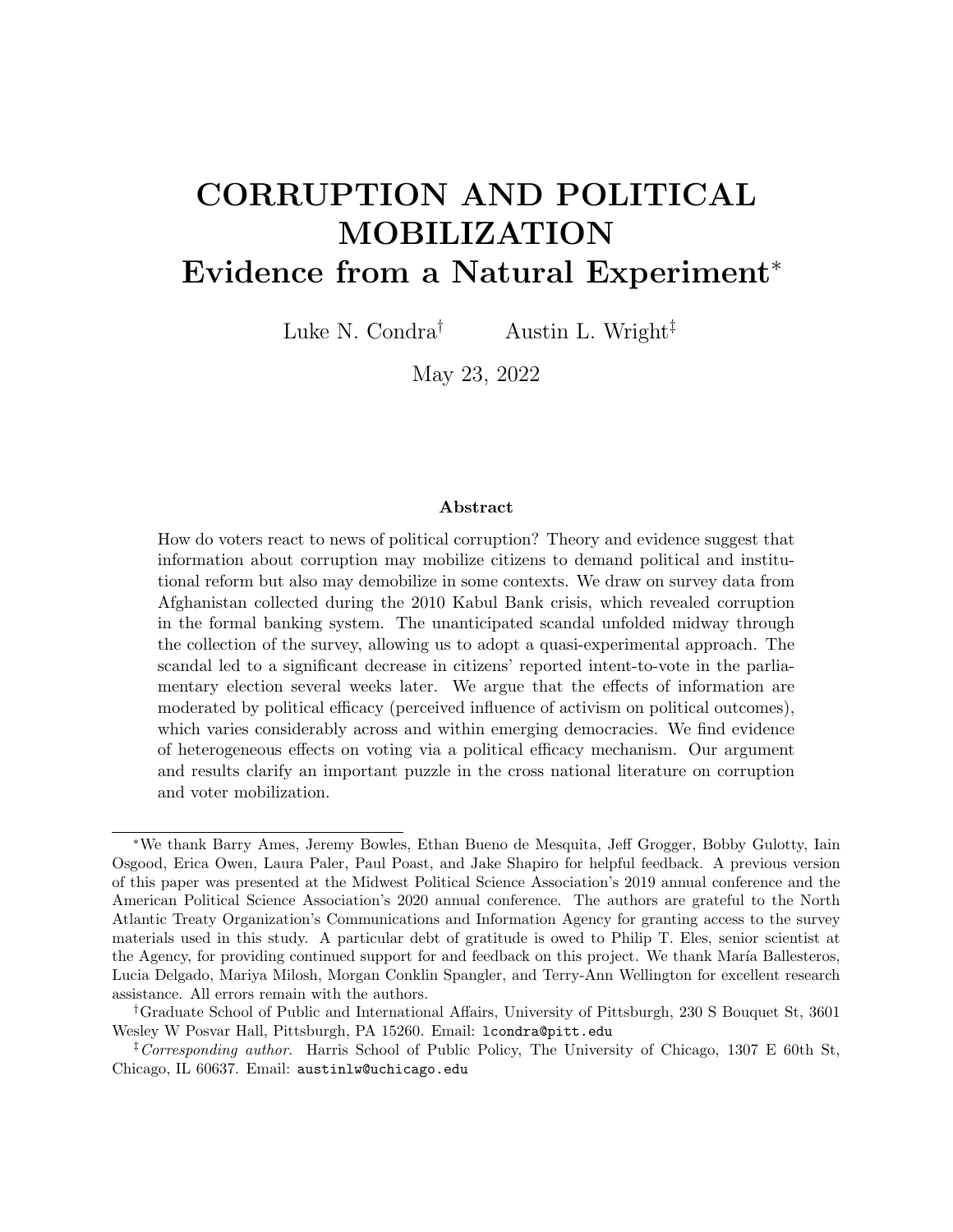28(2):186–206.

Muço, Arieda. 2021. "The politician, the party, and the president: How do political scandals propagate across the party network?" Working paper.

URL: https://tinyurl.com/y59yq95q

- Norris, Pippa. 2004. Electoral Engineering: Voting Rules and Political Behavior. New York: Cambridge University Press.
- Norris, Pippa. 2011. Democratic De cit: Critical Citizens Revisited. New York: Cambridge University Press.
- Olken, Benjamin A. 2007. "Monitoring Corruption: Evidence from a Field Experiment in Indonesia." Journal of Political Economy 115(2):200–249.
- Olken, Benjamin A. 2009. "Corruption perceptions vs. corruption reality." Journal of Public Economics 93(7-8):950–964.
- Olken, Benjamin A. and Rohini Pande. 2012. "Corruption in Developing Countries." Annual Review of Economics 4:479–509.
- Pacek, Alexander C., Grigore Pop-Eleches and Joshua A. Tucker. 2009. "Disenchanted or Discerning: Voter Turnout in Post-Communist Countries." The Journal of Politics 71(2):473–491.
- Pande, Rohini. 2008. Understanding Political Corruption in Low Income Countries. In *Hand*book of Development Economics, ed. T. Paul Schultz and John Strauss. Vol. 4 Amsterdam: North-Holland pp. 3155–3184.
- Pande, Rohini. 2011. "Can Informed Voters Enforce Better Governance? Experiments in Low Income Democracies." Annual Review of Economics 3:215–237.
- Pateman, Carole. 1976. Participation and Democratic Theory. Cambridge, UK: Cambridge University Press.
- Pavão, Nara. 2018. "Corruption as the Only Option: The Limits to Electoral Accountability." The Journal of Politics  $80(3):996-1010$ .
- Pavão, Nara. 2019. Corruption, Courts, and Public Opinion in Brazil. In *Corruption in Latin* America: How Politicians and Corporations Steal from Citizens, ed. Robert I. Rotberg. Cham, Switzerland: Springer International pp. 93–107.
- Platas, Melina R. and Pia Raffler. 2019. Candidate Videos and Vote Choice in Ugandan Parliamentary Elections. In Information, Accountability, and Cumulative Learning: Lessons from Metaketa I, ed. Thad Dunning and et al. New York: Cambridge University Press pp. 156–187.
- Reinikka, Ritva and Jakob Svensson. 2005. "Fighting Corruption to Improve Schooling: Evidence from a Newspaper Campaign in Uganda." Journal of the European Economic Association 3(2-3):259–267.
- Rose-Ackerman, Susan. 1999. Corruption and Government: Causes, Consequences, and Reform. Cambridge, UK: Cambridge University Press.
- Rosenberg, Matthew. 2012. "Audit Says Kabul Bank Began as 'Ponzi Scheme'." New York Times .
- Rundlett, Ashlea P. 2018. The Effects of Revealed Corruption on Voter Attitudes and Participation: Evidence from Brazil. PhD thesis University of Illinois at Urbana-Champaign.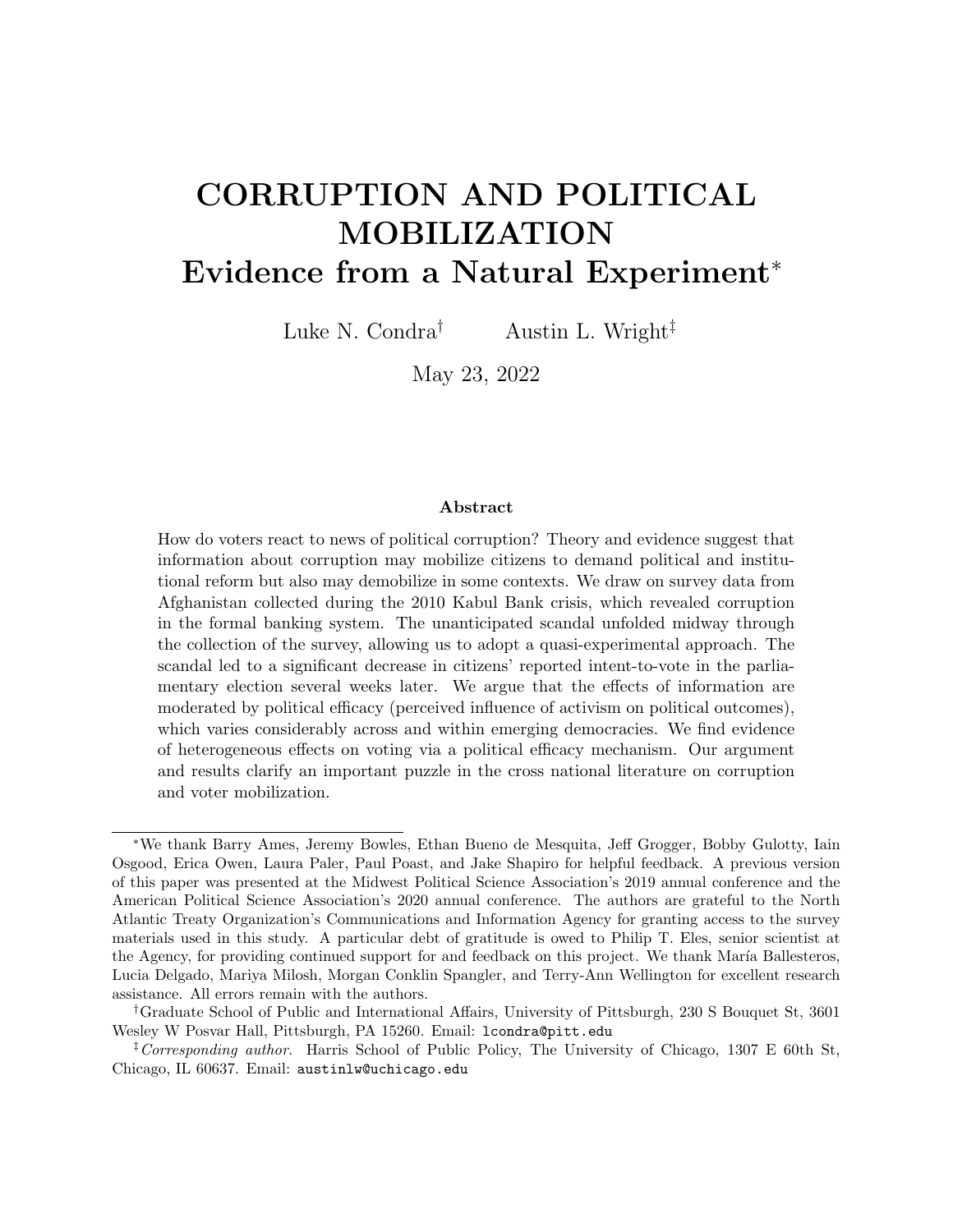- Seligson, Mitchell A. 2002. "The Impact of Corruption on Regime Legitimacy: A Comparative Study of Four Latin American Countries." The Journal of Politics 64(2):408–433.
- Stockemer, Daniel, Bernadette LaMontagne and Lyle Scruggs. 2013. "Bribes and ballots: The impact of corruption on voter turnout in democracies." International Political Science Review 34(1):74–90.
- Strand, Arne. 2014. Elite Capture of Kabul Bank. In Corruption, Grabbing and Development: Real World Challenges, ed. Tina Søreide and Aled Williams. New York: Oxford University Press pp. 175–185.
- Tariq, Mohammad Osman, Najla Ayoubi and Fazel Rabi Haqbeen. 2010. Afghanistan in 2010: A Survey of the Afghan People. Kabul: The Asia Foundation.
- Teorell, Jan, Stefan Dahlberg, Sren Holmberg, Bo Rothstein, Natalia Alvarado Pachon and Richard Svensson. 2018. The Quality of Government Standard Dataset. Dataset version Jan18 The Quality of Government Institute.

The Kabul Bank Scandal and the Crisis that Followed. N.d. Technical report.

- Vera Rojas, Sofía Beatriz. 2017. "The Heterogeneous Effects of Corruption: Experimental Evidence from Peru." Working paper.
- Vicente, Pedro C. and Leonard Wantchekon. 2009. "Clientelism and Vote Buying: Lessons from Field Experiments in African Elections." Oxford Review of Economic Policy 25:292– 305.
- Wantchekon, Leonard. 2003. "Clientelism and Voting Behavior: Evidence from a Field Experiment in Benin." World Politics 55:399–422.
- Weitz-Shapiro, Rebecca and Matthew S. Winters. 2016. "Can Citizens Discern? Information Credibility, Political Sophistication, and the Punishment of Corruption in Brazil." The Journal of Politics 79(1):60–74.
- Winters, Matthew S. and Rebecca Weitz-Shapiro. 2013. "Lacking Information or Condoning Corruption: When Do Voters Support Corrupt Politicians?" Comparative Politics 45(4):418–436.
- Winters, Matthew S. and Rebecca Weitz-Shapiro. 2017. "Who's in Charge Here? Direct and Indirect Accusations and Voter Punishment of Corruption." Political Research Quarterly  $69(2):207-19.$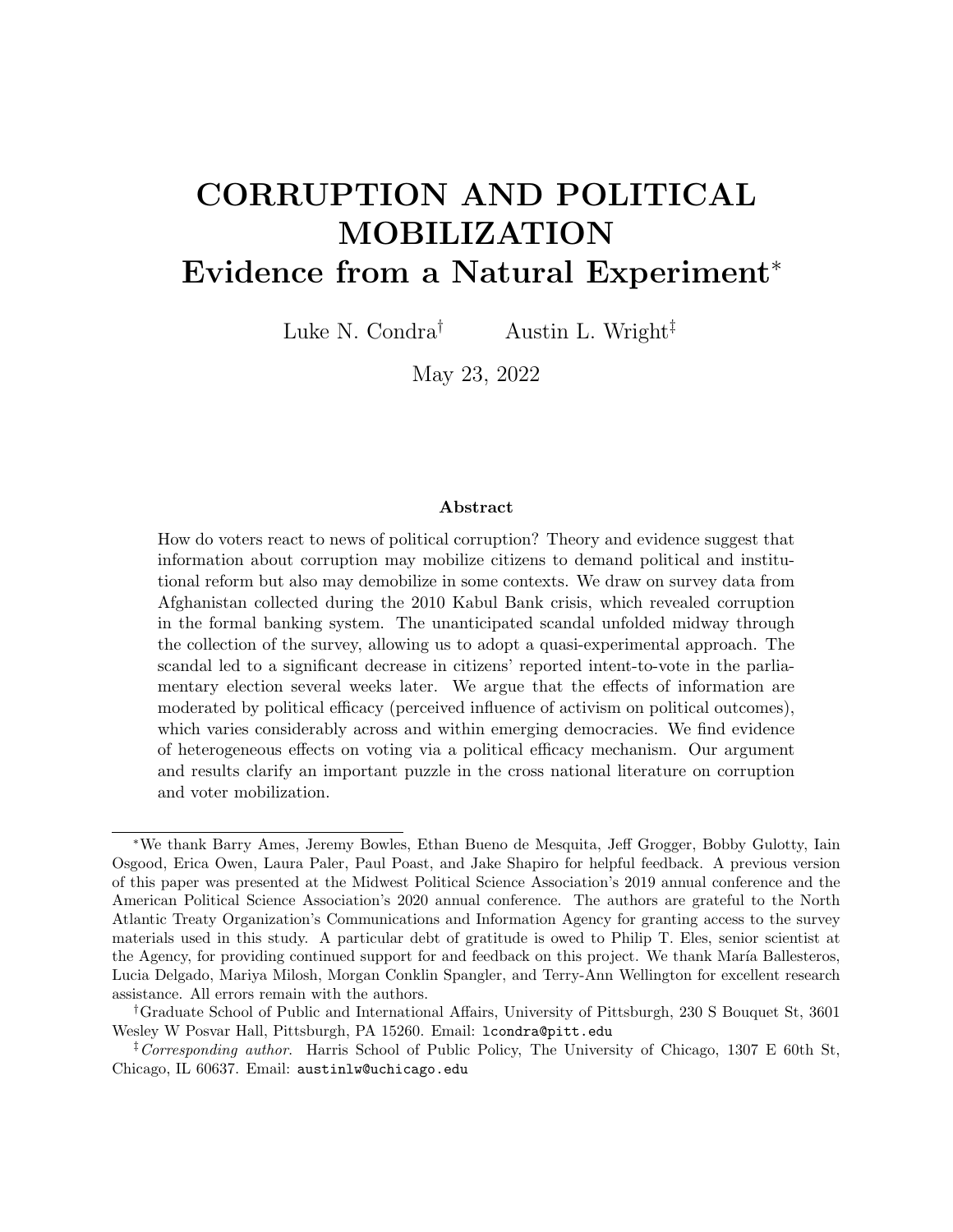### SUPPORTING INFORMATION — For Online Publication Only —

### Supplemental Figures

| SI-1 Regression-Based Balance Tests across Pre/Post (High Efficacy only) $\ldots$ SI-2  |  |
|-----------------------------------------------------------------------------------------|--|
| SI-2 Sensitivity of Heterogeneous Effects to Alternative Pre/Post Windows $\ldots$ SI-3 |  |
| SI-3 Sensitivity of Heterogeneous Effects to Alternative Cutoffs for Political Effi-    |  |
|                                                                                         |  |
| SI-4 ANQAR diagnostics during later waves (16-38) conducted by firm collecting          |  |
|                                                                                         |  |
| SI-5 Comparison of ANQAR Wave 9 and Asia Foundation Demographic Data SI-8               |  |

# Supplemental Tables

| SI-1 Estimates of Financial Scandal Exposure on Intent-to-Vote (no district fixed) |  |
|------------------------------------------------------------------------------------|--|
|                                                                                    |  |
| SI-2 Estimates of Financial Scandal on Intent-to-Vote: Accounting for Heterogene-  |  |
| ity by Political Efficacy and Undersampling of Female Subjects SI-6                |  |
|                                                                                    |  |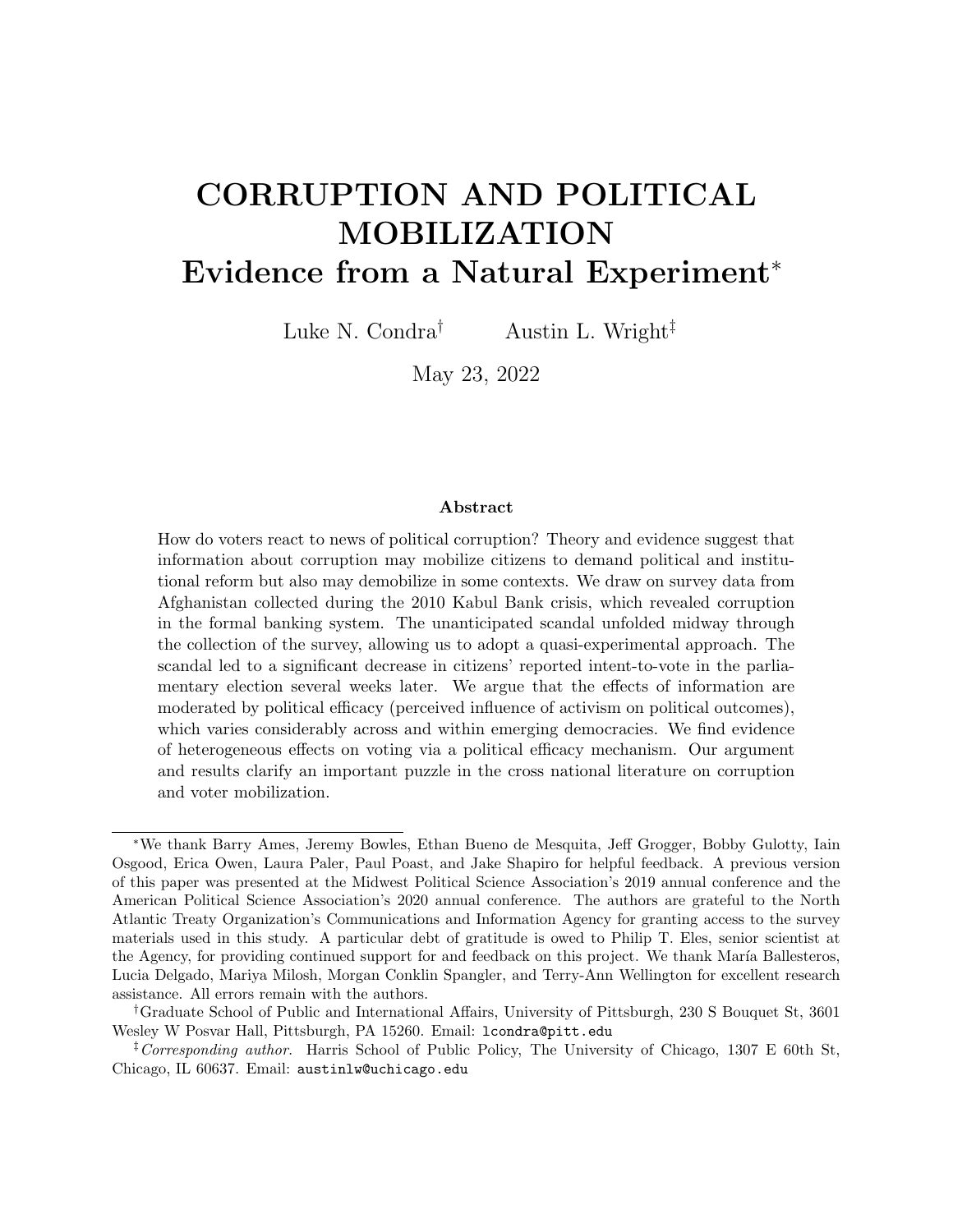# A Supplemental Results

In this appendix section, we report on several additional sensitivity tests of the main results, as well as supplemental results described in the main text. As in Figure 5, in Figure SI-1 we check for imbalances on observables across the pre/post periods, but only for those coded as living in high efficacy provinces. There is some imbalance in the sample, specifically for Hazaras and Uzbeks. We note that ethnicity is a control variable in all regressions.



Figure SI-1: Regression-Based Balance Tests across Pre/Post (High Efficacy only)

Notes: Coefficient plots from regression where outcome of interest is an indicator variable for post (equals 1 if a respondent is sampled in Day 6 or later), 95% confidence intervals shown. Ethnicity is split into four dummy variables for ethnic groups with at least 500 individuals sampled. Following the main regressions, district fixed effects are included and standard errors are clustered by administrative district. Sample includes only individuals in high efficacy provinces.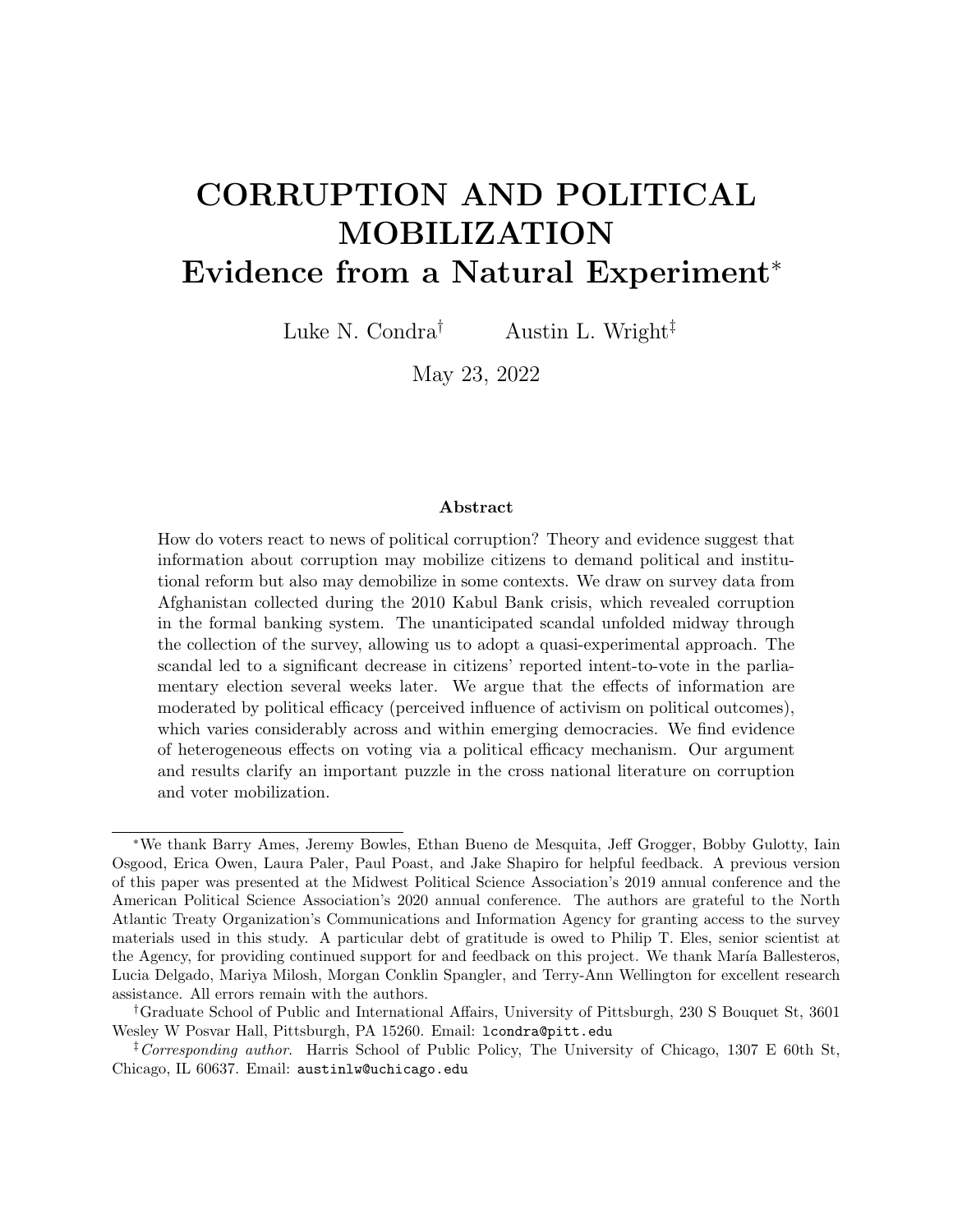



Notes: Figure displays regression coefficients from benchmark models in Table 2 Column 3. Each point estimate in tandem represents the estimated heterogeneous effects if the pre/post cutoff is decreased by 1 day, starting at 6 and ending at 2 days. Each set of reported coefficients replicates the benchmark specification in the main analysis with varying sample cutoffs. All other model parameters and specifications (standard errors, weights) remain consistent with benchmark specification.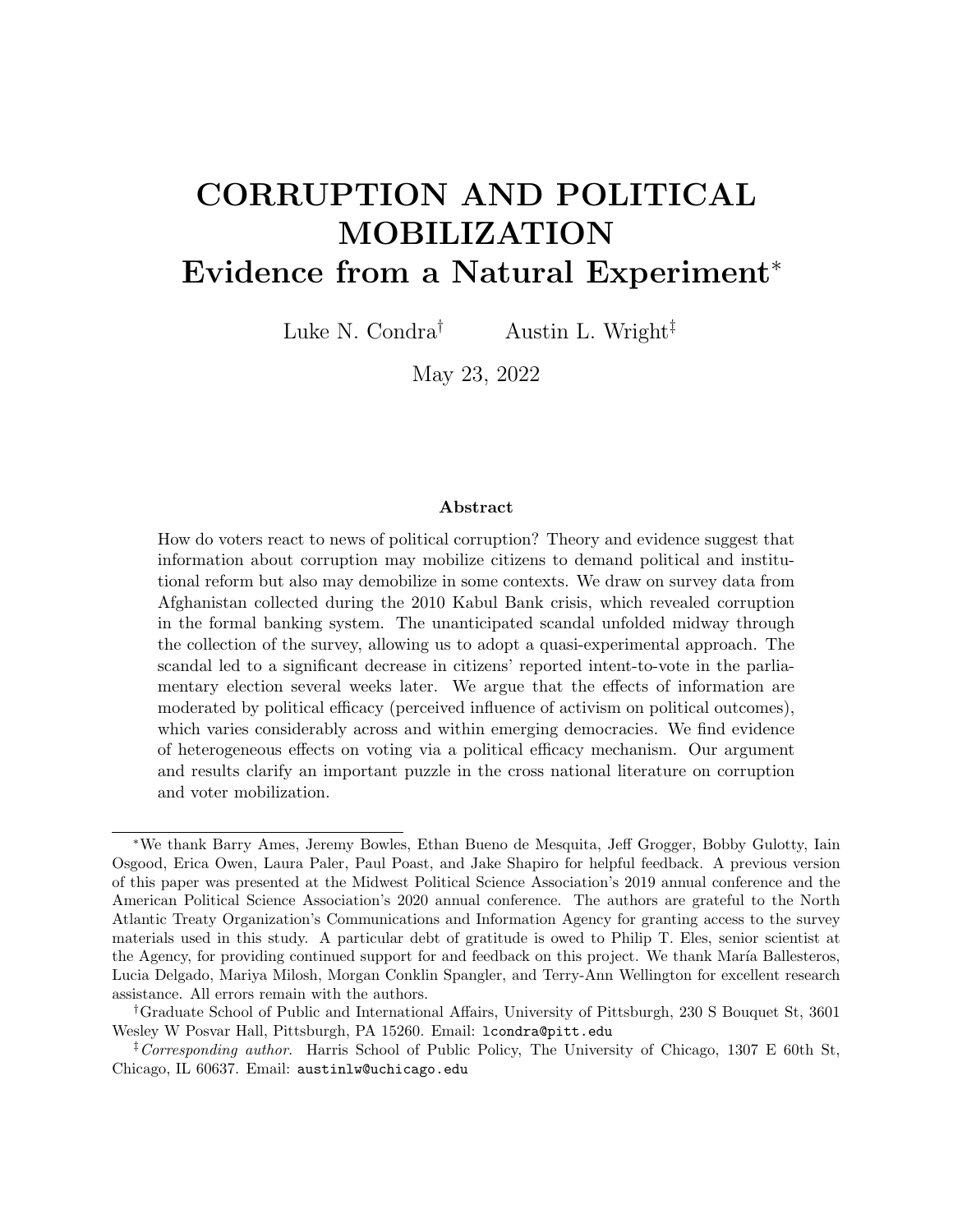Figure SI-3: Sensitivity of Heterogeneous Effects to Alternative Cutoffs for Political Efficacy Classification



Notes: Figure displays regression coefficients from benchmark models in Table 2 Column 3. Each point estimate in tandem represents the estimated heterogeneous effects if the threshold of efficacy is increased by the amount necessary to move the next province from "high efficacy" to "low efficacy" categorization. Each set of reported coefficients replicates the benchmark specification in the main analysis with varying province-wise definitions of efficacy. All other model parameters and specifications (standard errors, weights) remain consistent with benchmark specification.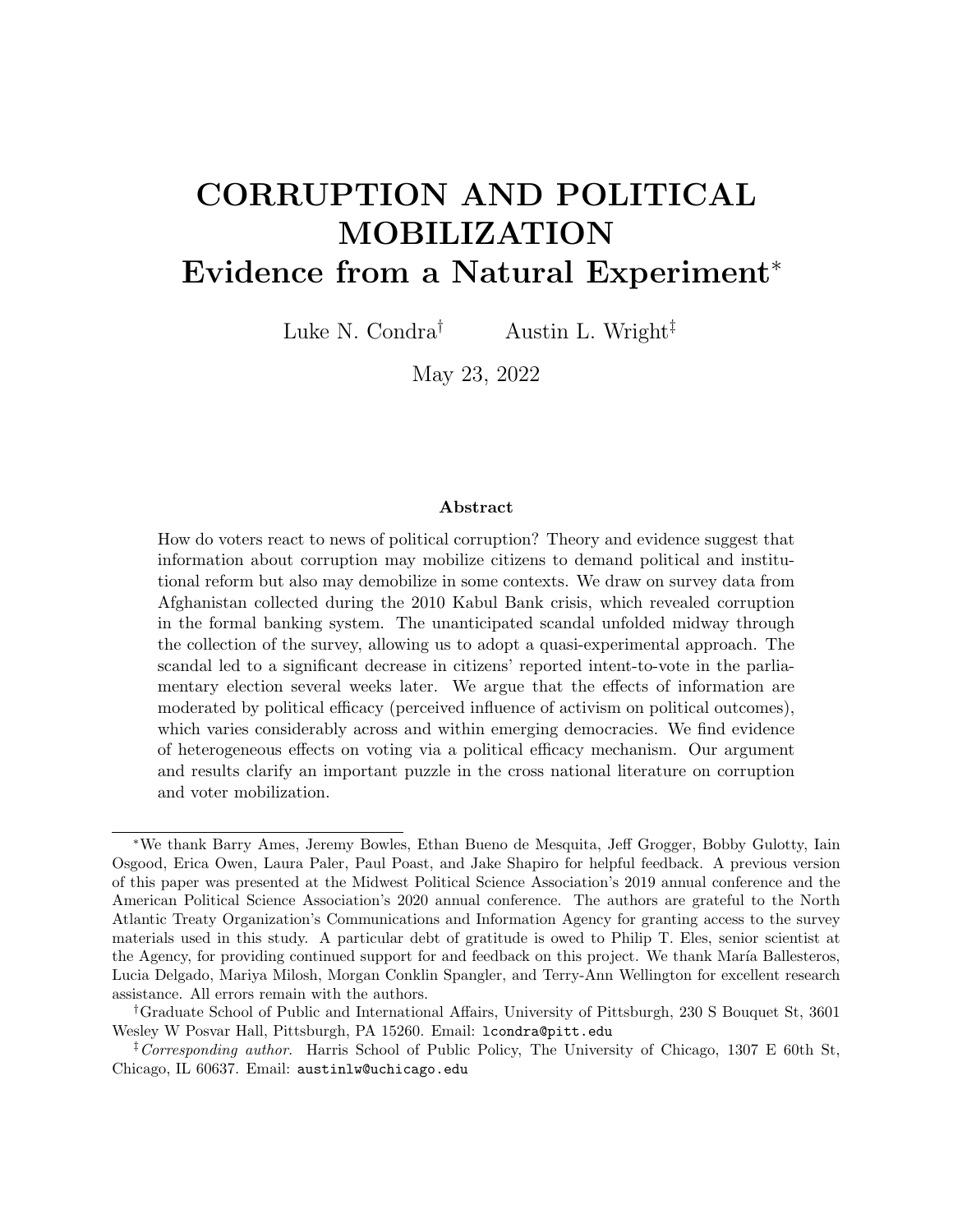| Benchmark - Survey Bias |  |  |
|-------------------------|--|--|
|                         |  |  |
|                         |  |  |
|                         |  |  |
|                         |  |  |
|                         |  |  |
| $0.165***$              |  |  |
|                         |  |  |
|                         |  |  |
|                         |  |  |
|                         |  |  |
|                         |  |  |
|                         |  |  |
|                         |  |  |
|                         |  |  |
|                         |  |  |
|                         |  |  |
|                         |  |  |
|                         |  |  |
|                         |  |  |
|                         |  |  |
|                         |  |  |
|                         |  |  |

Table SI-1: Estimates of Financial Scandal Exposure on Intent-to-Vote (no district fixed effects & only districts with within variation)

Notes: Table replicates model in Table 2 Column 3. Outcome in Table SI-1 is "Do you plan to vote in the upcoming election?" Model in Column 1 does not include district fixed effects and model in Column 2 includes only districts with within variation. Unit of analysis is individual survey respondent. Models include baseline demographic controls (age, age squared, education, gender, ethnicity) as well as additional parameters indicated. Standard errors clustered at the district level and are presented in parentheses, stars indicate \*\*\*  $p < 0.01$ , \*\*  $p < 0.05$ , \*  $p < 0.1$ .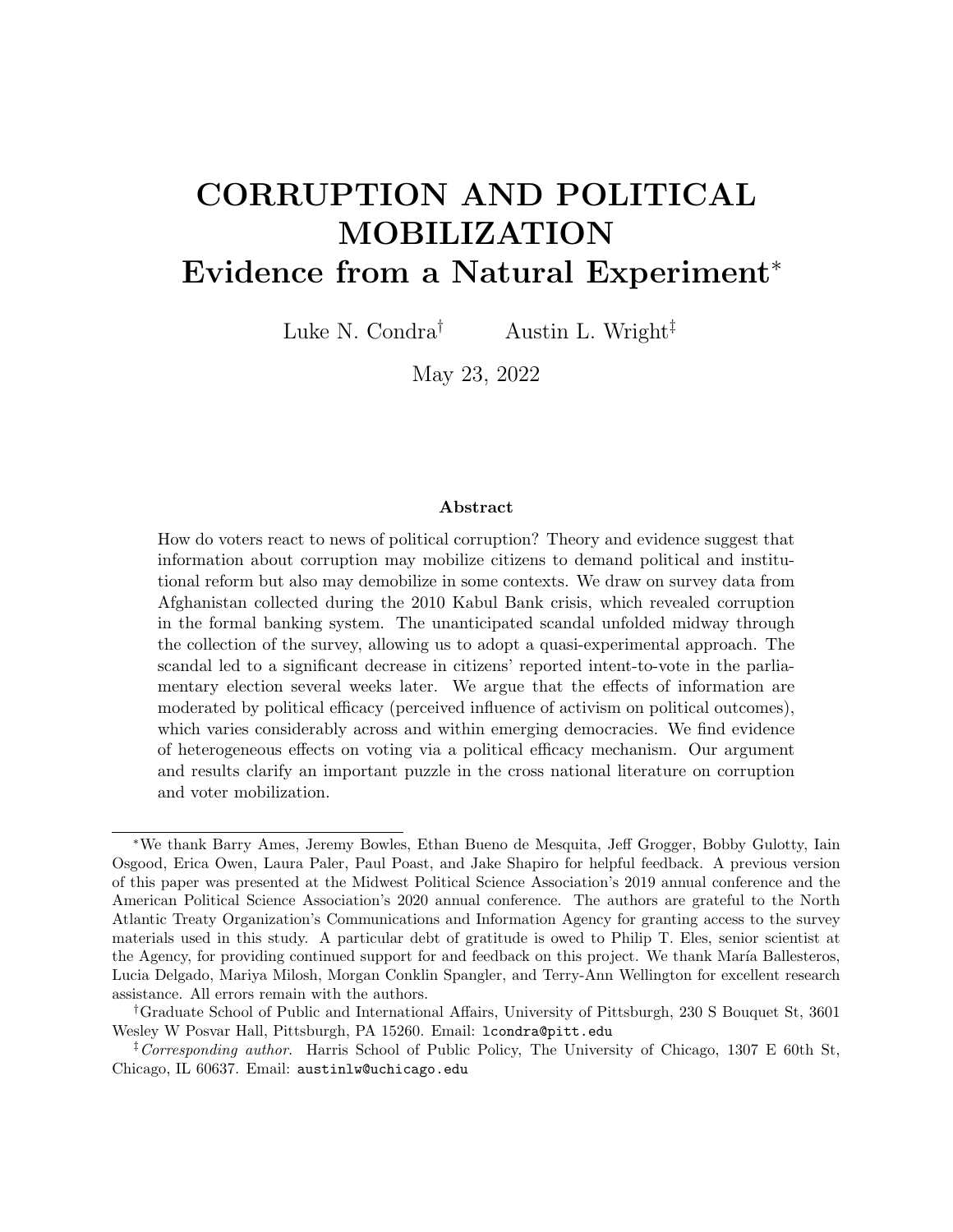|                               | $\left( 1\right)$ | $\left 2\right\rangle$ | $\left( 3\right)$       |
|-------------------------------|-------------------|------------------------|-------------------------|
|                               | Benchmark         | Benchmark - Security   | Benchmark - Survey Bias |
| Post                          | $-0.155***$       | $-0.152***$            | $-0.153***$             |
|                               | (0.0467)          | (0.0448)               | (0.0451)                |
| $Post \times High Efficiency$ | $0.166***$        | $0.159***$             | $0.167***$              |
|                               | (0.0595)          | (0.0591)               | (0.0581)                |
| <b>SUMMARY STATISTICS</b>     |                   |                        |                         |
| Outcome Mean                  | 0.716             | 0.716                  | 0.716                   |
| Outcome SD                    | 0.451             | 0.451                  | 0.451                   |
| <b>PARAMETERS</b>             |                   |                        |                         |
| District FE                   | Yes               | Yes                    | Yes                     |
| Demographic Controls          | Yes               | Yes                    | Yes                     |
| <b>ADDITIONAL PARAMETERS</b>  |                   |                        |                         |
| Security                      | No                | Yes                    | Yes                     |
| Govt. Control                 | No                | Yes                    | Yes                     |
| Govt. Patrols                 | N <sub>0</sub>    | Yes                    | Yes                     |
| Survey Bias Controls          | N <sub>0</sub>    | N <sub>o</sub>         | Yes                     |
| <b>MODEL STATISTICS</b>       |                   |                        |                         |
| N                             | 8542              | 8542                   | 8541                    |
| Clusters                      | 198               | 198                    | 198                     |

Table SI-2: Estimates of Financial Scandal on Intent-to-Vote: Accounting for Heterogeneity by Political Efficacy and Undersampling of Female Subjects

Notes: Table replicates models in Table 2. Outcome in Table SI-2 is: "Do you plan to vote in the upcoming election?" Unit of analysis is individual survey respondent. Provinces with undersampling of female subjects (relative to Asia Foundation data) are excluded from the sample. All models include administrative district fixed effects (using ESOC boundaries), as well as baseline demographic controls (age, age squared, education, gender, ethnicity). Standard errors clustered at the district level and are presented in parentheses, stars indicate \*\*\*  $p < 0.01$ , \*\*  $p < 0.05$ , \*  $p < 0.1$ .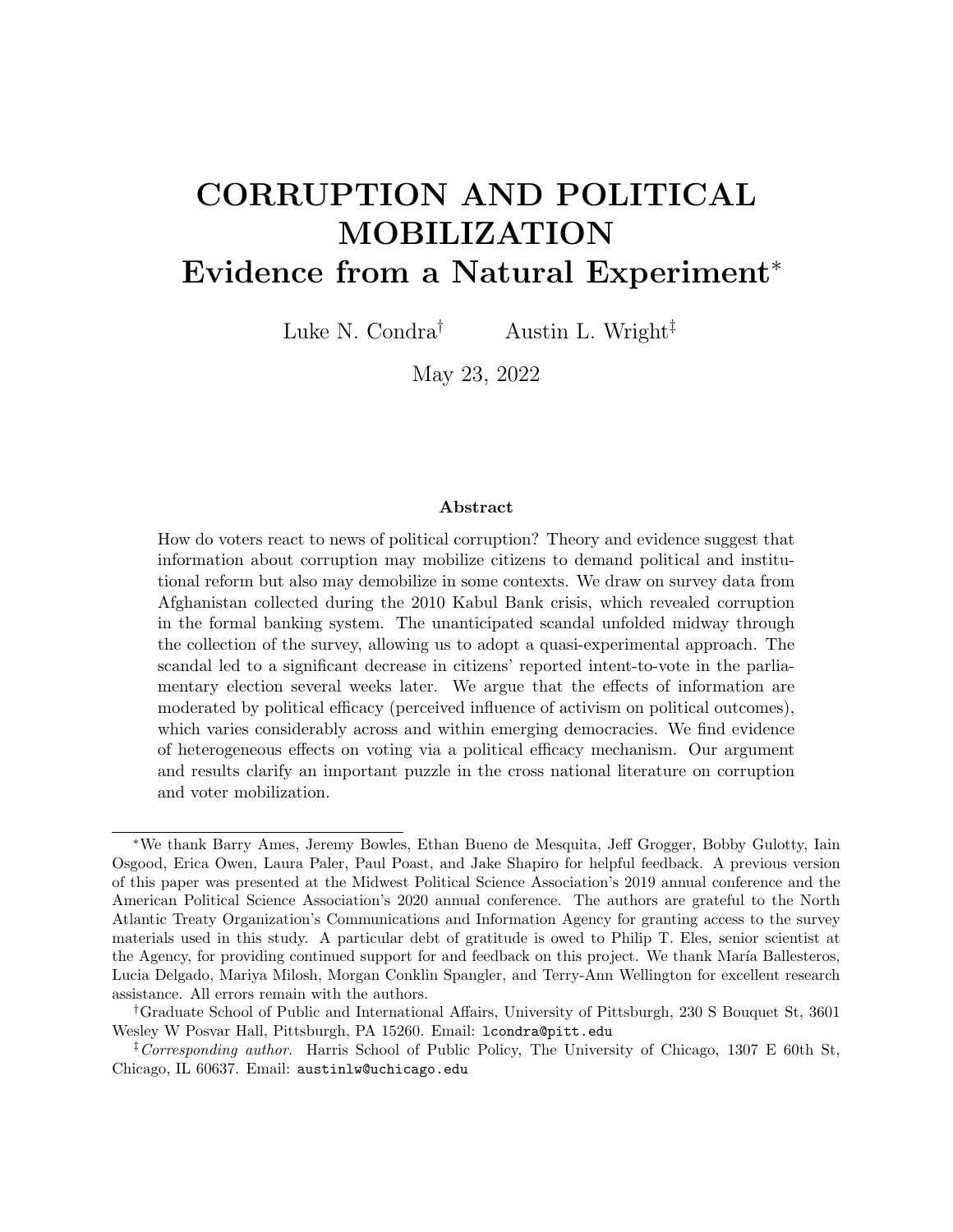Figure SI-4: ANQAR diagnostics during later waves (16-38) conducted by firm collecting Wave 9 survey data (ACSOR)



Notes: Data on refusal, non-contact, and overall cooperation were shared with the authors by NATO. This data is only available for the waves presented (not available for Wave 9). Author's own calculations.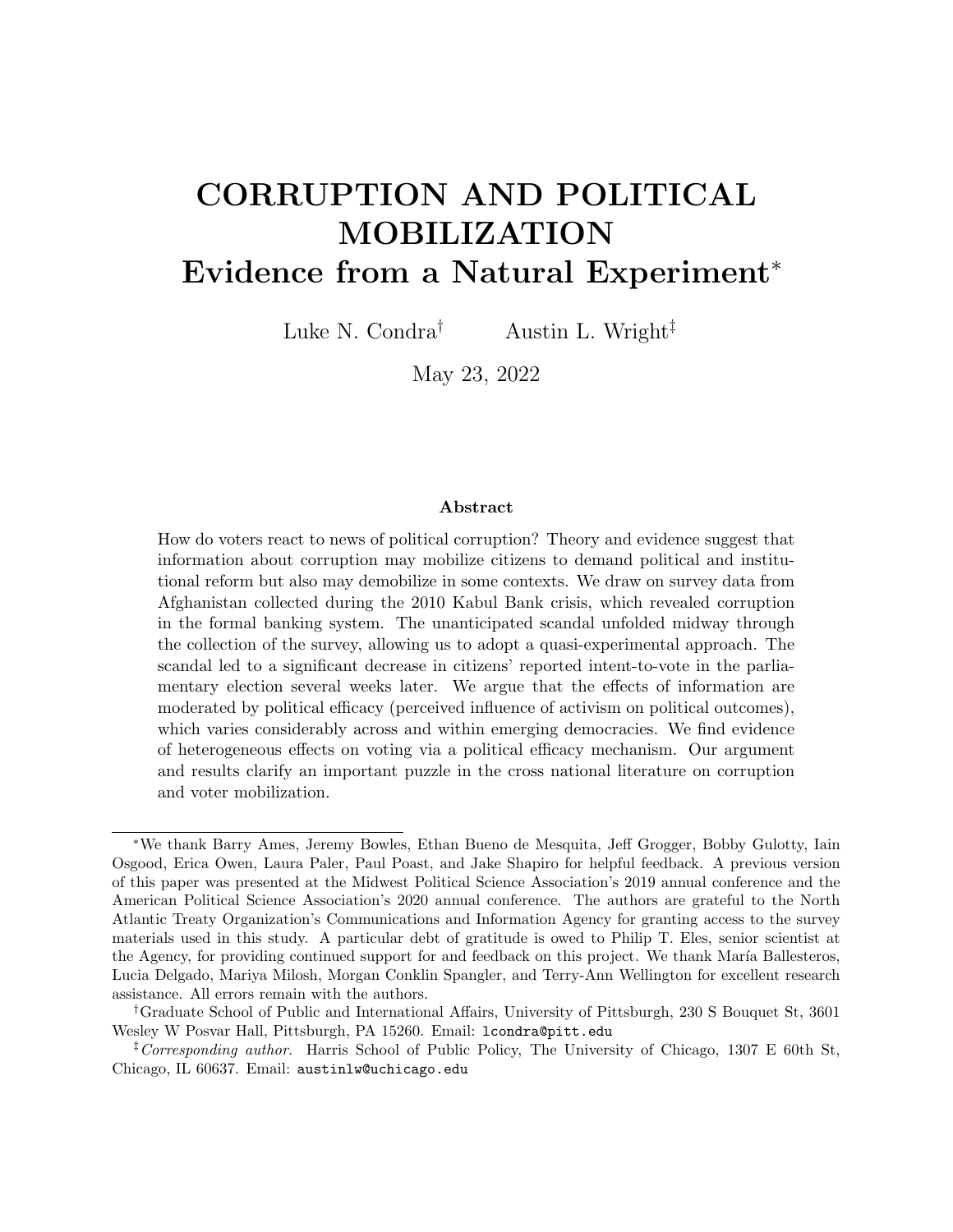

Figure SI-5: Comparison of ANQAR Wave 9 and Asia Foundation Demographic Data

Notes: Sub-figures  $a-e$  are province averages of binary demographics; sub-figure f uses individual-level age data (continuous). Asia Foundation data includes information from 2006 to 2018 and is plotted in black; ANQAR indicates Wave 9 from 2010 and is plotted in gray. Demographics are highly consistent across the two data sources with the exception of underrepresentation of female respondents in several provinces in the ANQAR sample. The main results are robust to excluding provinces with no females sampled in ANQAR Wave 9 (see Table SI-2).